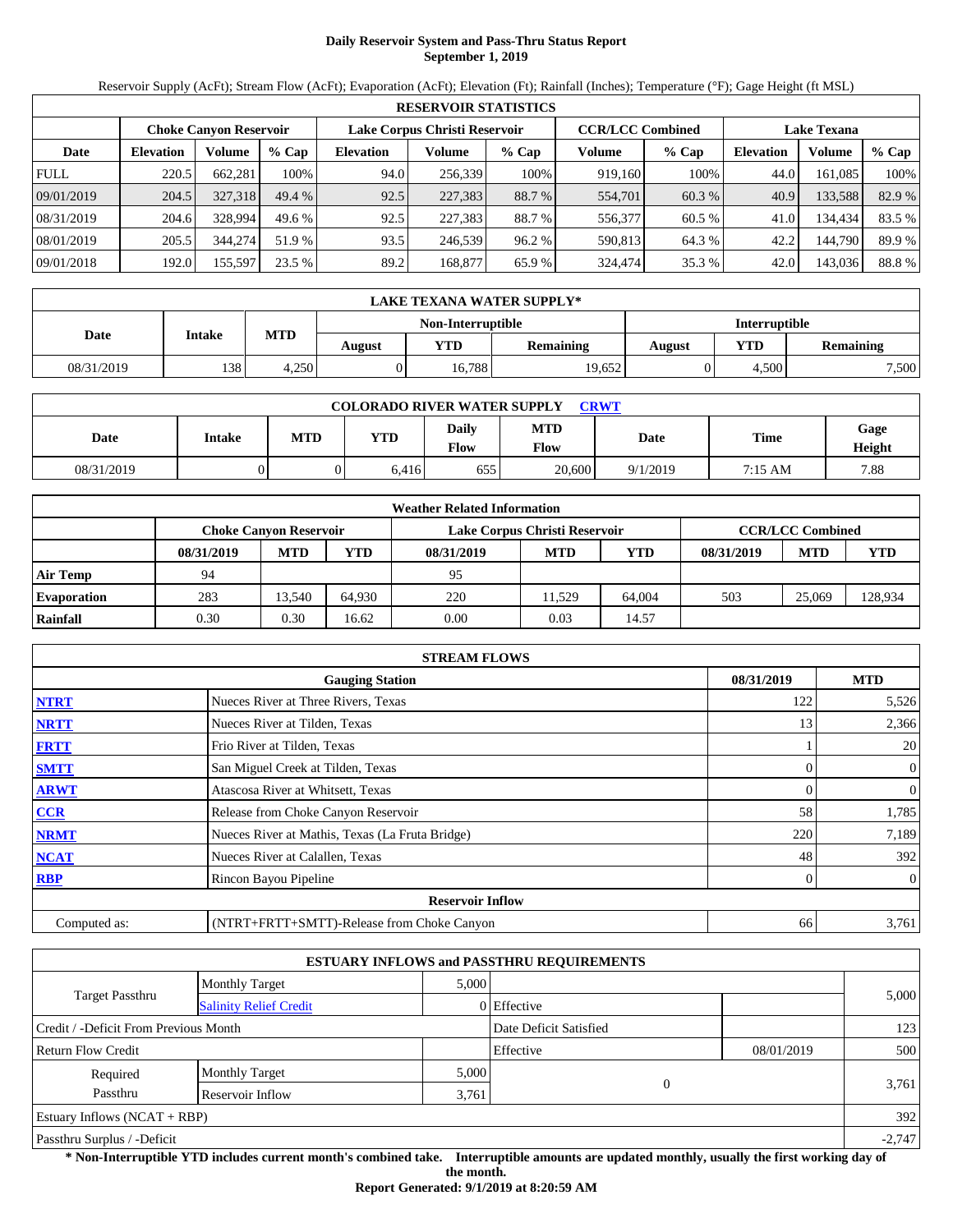# **Daily Reservoir System and Pass-Thru Status Report September 2, 2019**

Reservoir Supply (AcFt); Stream Flow (AcFt); Evaporation (AcFt); Elevation (Ft); Rainfall (Inches); Temperature (°F); Gage Height (ft MSL)

|             | <b>RESERVOIR STATISTICS</b> |                               |         |                               |         |         |                         |         |                    |         |        |  |  |
|-------------|-----------------------------|-------------------------------|---------|-------------------------------|---------|---------|-------------------------|---------|--------------------|---------|--------|--|--|
|             |                             | <b>Choke Canvon Reservoir</b> |         | Lake Corpus Christi Reservoir |         |         | <b>CCR/LCC Combined</b> |         | <b>Lake Texana</b> |         |        |  |  |
| Date        | <b>Elevation</b>            | <b>Volume</b>                 | $%$ Cap | <b>Elevation</b>              | Volume  | $%$ Cap | Volume                  | $%$ Cap | <b>Elevation</b>   | Volume  | % Cap  |  |  |
| <b>FULL</b> | 220.5                       | 662,281                       | 100%    | 94.0                          | 256,339 | 100%    | 919,160                 | 100%    | 44.0               | 161.085 | 100%   |  |  |
| 09/02/2019  | 204.5                       | 327.318                       | 49.4 %  | 92.5                          | 227,383 | 88.7 %  | 554,701                 | 60.3 %  | 40.9               | 133,588 | 82.9 % |  |  |
| 09/01/2019  | 204.5                       | 327.318                       | 49.4 %  | 92.5                          | 227,383 | 88.7 %  | 554,701                 | 60.3 %  | 40.9               | 133,588 | 82.9 % |  |  |
| 08/02/2019  | 205.4                       | 342,558                       | 51.7 %  | 93.5                          | 246.539 | 96.2 %  | 589,097                 | 64.1 %  | 42.1               | 143,911 | 89.3%  |  |  |
| 09/02/2018  | 192.0                       | 155,597                       | 23.5 %  | 89.2                          | 168,877 | 65.9%   | 324,474                 | 35.3 %  | 42.0               | 143,036 | 88.8%  |  |  |

|            | LAKE TEXANA WATER SUPPLY* |     |        |                   |                  |               |            |           |  |  |  |
|------------|---------------------------|-----|--------|-------------------|------------------|---------------|------------|-----------|--|--|--|
|            |                           |     |        | Non-Interruptible |                  | Interruptible |            |           |  |  |  |
| Date       | Intake                    | MTD | August | YTD               | <b>Remaining</b> | <b>August</b> | <b>YTD</b> | Remaining |  |  |  |
| 09/01/2019 | 138                       | 138 |        | 16,788            | 19,652           |               | 4.500      | 7,500     |  |  |  |

| <b>COLORADO RIVER WATER SUPPLY</b><br><b>CRWT</b> |               |            |       |               |                    |          |         |                |  |  |
|---------------------------------------------------|---------------|------------|-------|---------------|--------------------|----------|---------|----------------|--|--|
| Date                                              | <b>Intake</b> | <b>MTD</b> | YTD   | Daily<br>Flow | <b>MTD</b><br>Flow | Date     | Time    | Gage<br>Height |  |  |
| 09/01/2019                                        |               |            | 6,416 | 572           | 572                | 9/2/2019 | 7:15 AM | 7.68           |  |  |

|                    | <b>Weather Related Information</b> |            |        |                               |                         |            |            |            |            |  |  |  |
|--------------------|------------------------------------|------------|--------|-------------------------------|-------------------------|------------|------------|------------|------------|--|--|--|
|                    | <b>Choke Canvon Reservoir</b>      |            |        | Lake Corpus Christi Reservoir | <b>CCR/LCC Combined</b> |            |            |            |            |  |  |  |
|                    | 09/01/2019                         | <b>MTD</b> | YTD    | 09/01/2019                    | <b>MTD</b>              | <b>YTD</b> | 09/01/2019 | <b>MTD</b> | <b>YTD</b> |  |  |  |
| <b>Air Temp</b>    | 96                                 |            |        | 98                            |                         |            |            |            |            |  |  |  |
| <b>Evaporation</b> | 312                                | 312        | 65.242 | 286                           | 286                     | 64.290     | 598        | 598        | 129,532    |  |  |  |
| Rainfall           | 0.00                               | 0.00       | 16.62  | 0.00                          | 0.00                    | 14.57      |            |            |            |  |  |  |

|                                      | <b>STREAM FLOWS</b>                             |          |                |  |  |  |  |  |  |
|--------------------------------------|-------------------------------------------------|----------|----------------|--|--|--|--|--|--|
| 09/01/2019<br><b>Gauging Station</b> |                                                 |          |                |  |  |  |  |  |  |
| <b>NTRT</b>                          | Nueces River at Three Rivers, Texas             | 121      | 121            |  |  |  |  |  |  |
| <b>NRTT</b>                          | Nueces River at Tilden, Texas                   | 11       | 11             |  |  |  |  |  |  |
| <b>FRTT</b>                          | Frio River at Tilden, Texas                     |          |                |  |  |  |  |  |  |
| <b>SMTT</b>                          | San Miguel Creek at Tilden, Texas               | $\Omega$ | $\mathbf{0}$   |  |  |  |  |  |  |
| <b>ARWT</b>                          | Atascosa River at Whitsett, Texas               | $\Omega$ | $\mathbf{0}$   |  |  |  |  |  |  |
| <b>CCR</b>                           | Release from Choke Canyon Reservoir             | 58       | 58             |  |  |  |  |  |  |
| <b>NRMT</b>                          | Nueces River at Mathis, Texas (La Fruta Bridge) | 220      | 220            |  |  |  |  |  |  |
| <b>NCAT</b>                          | Nueces River at Calallen, Texas                 | 38       | 38             |  |  |  |  |  |  |
| <b>RBP</b>                           | Rincon Bayou Pipeline                           | $\Omega$ | $\overline{0}$ |  |  |  |  |  |  |
|                                      | <b>Reservoir Inflow</b>                         |          |                |  |  |  |  |  |  |
| Computed as:                         | (NTRT+FRTT+SMTT)-Release from Choke Canyon      | 65       | 65             |  |  |  |  |  |  |

|                                       |                                 | <b>ESTUARY INFLOWS and PASSTHRU REQUIREMENTS</b> |             |                |
|---------------------------------------|---------------------------------|--------------------------------------------------|-------------|----------------|
|                                       | 11.500<br><b>Monthly Target</b> |                                                  |             |                |
| Target Passthru                       | <b>Salinity Relief Credit</b>   |                                                  | 0 Effective | 11,500         |
| Credit / -Deficit From Previous Month |                                 | Date Deficit Satisfied                           | $-2,747$    |                |
| <b>Return Flow Credit</b>             |                                 |                                                  | Effective   | $\overline{0}$ |
| Required                              | <b>Monthly Target</b>           | 11,500                                           |             |                |
| Passthru                              | Reservoir Inflow                | 65                                               | $\Omega$    | 65             |
| Estuary Inflows $(NCAT + RBP)$        |                                 |                                                  |             | 38             |
| Passthru Surplus / -Deficit           |                                 |                                                  |             | $-2,773$       |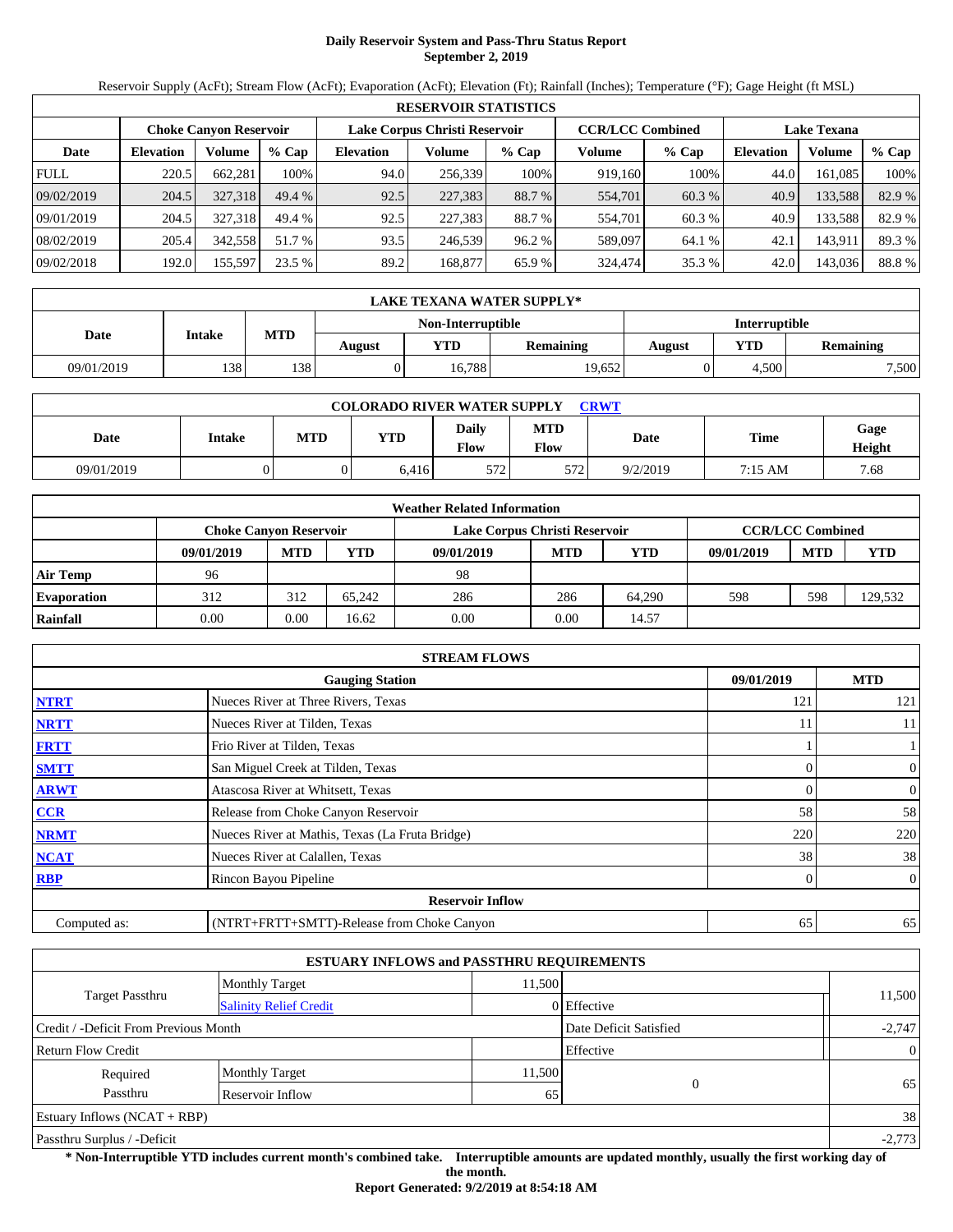# **Daily Reservoir System and Pass-Thru Status Report September 3, 2019**

Reservoir Supply (AcFt); Stream Flow (AcFt); Evaporation (AcFt); Elevation (Ft); Rainfall (Inches); Temperature (°F); Gage Height (ft MSL)

| <b>RESERVOIR STATISTICS</b> |                  |                               |         |                               |         |         |                         |         |                    |         |        |
|-----------------------------|------------------|-------------------------------|---------|-------------------------------|---------|---------|-------------------------|---------|--------------------|---------|--------|
|                             |                  | <b>Choke Canyon Reservoir</b> |         | Lake Corpus Christi Reservoir |         |         | <b>CCR/LCC Combined</b> |         | <b>Lake Texana</b> |         |        |
| Date                        | <b>Elevation</b> | Volume                        | $%$ Cap | <b>Elevation</b>              | Volume  | $%$ Cap | Volume                  | $%$ Cap | <b>Elevation</b>   | Volume  | % Cap  |
| <b>FULL</b>                 | 220.5            | 662.281                       | 100%    | 94.0                          | 256,339 | 100%    | 919,160                 | 100%    | 44.0               | 161.085 | 100%   |
| 09/03/2019                  | 204.5            | 327.318                       | 49.4%   | 92.5                          | 227,383 | 88.7 %  | 554,701                 | 60.3 %  | 40.8               | 132,746 | 82.4 % |
| 09/02/2019                  | 204.5            | 327.318                       | 49.4 %  | 92.5                          | 227,383 | 88.7 %  | 554,701                 | 60.3 %  | 40.9               | 133,588 | 82.9 % |
| 08/03/2019                  | 205.3            | 340,847                       | 51.4 %  | 93.5                          | 246.539 | 96.2%   | 587.386                 | 63.9 %  | 42.1               | 143.911 | 89.3%  |
| 09/03/2018                  | 191.9            | 154,526                       | 23.3 %  | 89.1                          | 167.241 | 65.2 %  | 321,767                 | 35.0 %  | 41.9               | 142,162 | 88.3%  |

|            | LAKE TEXANA WATER SUPPLY* |     |        |                   |           |               |       |           |  |  |  |  |
|------------|---------------------------|-----|--------|-------------------|-----------|---------------|-------|-----------|--|--|--|--|
|            |                           |     |        | Non-Interruptible |           | Interruptible |       |           |  |  |  |  |
| Date       | <b>Intake</b>             | MTD | August | VTD-              | Remaining | August        | YTD   | Remaining |  |  |  |  |
| 09/02/2019 | 138                       | 275 |        | 16.788            | 19,652    |               | 4.500 | 7,500     |  |  |  |  |

| <b>COLORADO RIVER WATER SUPPLY</b><br><b>CRWT</b> |               |     |       |                      |                    |          |         |                |  |  |  |
|---------------------------------------------------|---------------|-----|-------|----------------------|--------------------|----------|---------|----------------|--|--|--|
| Date                                              | <b>Intake</b> | MTD | YTD   | <b>Daily</b><br>Flow | MTD<br><b>Flow</b> | Date     | Time    | Gage<br>Height |  |  |  |
| 09/02/2019                                        |               |     | 6,416 | 445                  | 1,016              | 9/3/2019 | 7:15 AM | 7.65           |  |  |  |

| <b>Weather Related Information</b> |                               |            |        |                               |                         |            |            |            |            |  |  |
|------------------------------------|-------------------------------|------------|--------|-------------------------------|-------------------------|------------|------------|------------|------------|--|--|
|                                    | <b>Choke Canvon Reservoir</b> |            |        | Lake Corpus Christi Reservoir | <b>CCR/LCC Combined</b> |            |            |            |            |  |  |
|                                    | 09/02/2019                    | <b>MTD</b> | YTD    | 09/02/2019                    | <b>MTD</b>              | <b>YTD</b> | 09/02/2019 | <b>MTD</b> | <b>YTD</b> |  |  |
| <b>Air Temp</b>                    | 98                            |            |        | 99                            |                         |            |            |            |            |  |  |
| <b>Evaporation</b>                 | 380                           | 692        | 65.622 | 330                           | 616                     | 64.620     | 710        | .308       | 130,242    |  |  |
| Rainfall                           | 0.03                          | 0.03       | 16.65  | 0.00                          | 0.00                    | 14.57      |            |            |            |  |  |

| <b>STREAM FLOWS</b>                                |                                                 |     |                |  |  |  |  |  |  |
|----------------------------------------------------|-------------------------------------------------|-----|----------------|--|--|--|--|--|--|
| <b>MTD</b><br>09/02/2019<br><b>Gauging Station</b> |                                                 |     |                |  |  |  |  |  |  |
| <b>NTRT</b>                                        | Nueces River at Three Rivers, Texas             | 116 | 237            |  |  |  |  |  |  |
| <b>NRTT</b>                                        | Nueces River at Tilden, Texas                   | 11  | 22             |  |  |  |  |  |  |
| <b>FRTT</b>                                        | Frio River at Tilden, Texas                     |     | $\overline{c}$ |  |  |  |  |  |  |
| <b>SMTT</b>                                        | San Miguel Creek at Tilden, Texas               | 0   | $\overline{0}$ |  |  |  |  |  |  |
| <b>ARWT</b>                                        | Atascosa River at Whitsett, Texas               | 0   | $\overline{0}$ |  |  |  |  |  |  |
| CCR                                                | Release from Choke Canyon Reservoir             | 58  | 115            |  |  |  |  |  |  |
| <b>NRMT</b>                                        | Nueces River at Mathis, Texas (La Fruta Bridge) | 220 | 441            |  |  |  |  |  |  |
| <b>NCAT</b>                                        | Nueces River at Calallen, Texas                 | 38  | 76             |  |  |  |  |  |  |
| <b>RBP</b>                                         | Rincon Bayou Pipeline                           | 0   | $\overline{0}$ |  |  |  |  |  |  |
|                                                    | <b>Reservoir Inflow</b>                         |     |                |  |  |  |  |  |  |
| Computed as:                                       | (NTRT+FRTT+SMTT)-Release from Choke Canyon      | 60  | 124            |  |  |  |  |  |  |

|                                       |                               | <b>ESTUARY INFLOWS and PASSTHRU REQUIREMENTS</b> |             |        |  |  |
|---------------------------------------|-------------------------------|--------------------------------------------------|-------------|--------|--|--|
|                                       | <b>Monthly Target</b>         | 11.500                                           |             |        |  |  |
| Target Passthru                       | <b>Salinity Relief Credit</b> |                                                  | 0 Effective | 11,500 |  |  |
| Credit / -Deficit From Previous Month |                               | Date Deficit Satisfied                           | $-2,747$    |        |  |  |
| Effective<br>Return Flow Credit       |                               |                                                  |             |        |  |  |
| Required                              | <b>Monthly Target</b>         | 11,500                                           |             |        |  |  |
| Passthru                              | Reservoir Inflow              | 124                                              | $\Omega$    | 124    |  |  |
| Estuary Inflows $(NCAT + RBP)$        |                               |                                                  |             |        |  |  |
| Passthru Surplus / -Deficit           |                               |                                                  |             |        |  |  |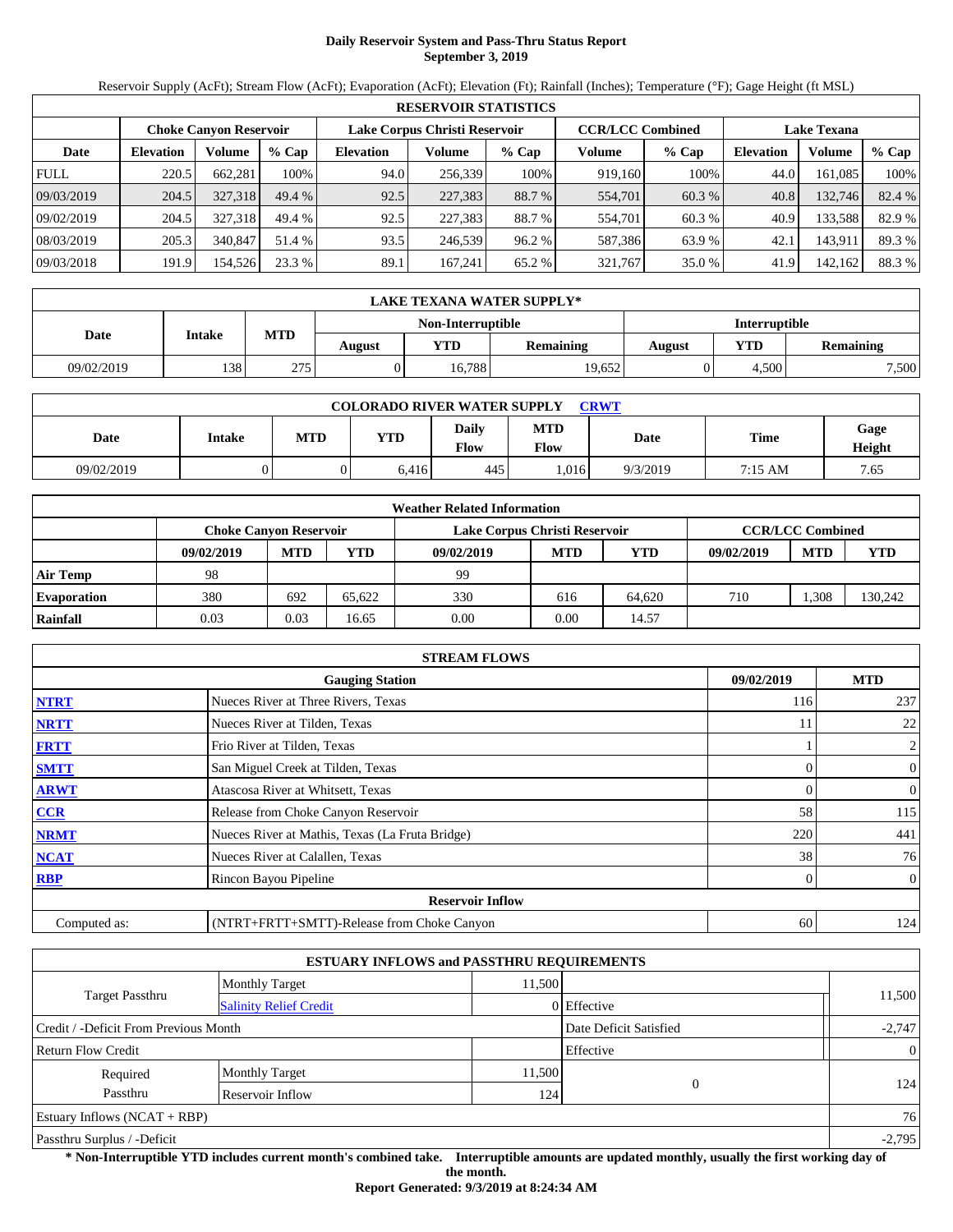# **Daily Reservoir System and Pass-Thru Status Report September 4, 2019**

Reservoir Supply (AcFt); Stream Flow (AcFt); Evaporation (AcFt); Elevation (Ft); Rainfall (Inches); Temperature (°F); Gage Height (ft MSL)

| <b>RESERVOIR STATISTICS</b> |                                                                |         |         |                  |         |         |         |         |                                               |         |        |
|-----------------------------|----------------------------------------------------------------|---------|---------|------------------|---------|---------|---------|---------|-----------------------------------------------|---------|--------|
|                             | Lake Corpus Christi Reservoir<br><b>Choke Canyon Reservoir</b> |         |         |                  |         |         |         |         | <b>CCR/LCC Combined</b><br><b>Lake Texana</b> |         |        |
| Date                        | <b>Elevation</b>                                               | Volume  | $%$ Cap | <b>Elevation</b> | Volume  | $%$ Cap | Volume  | $%$ Cap | <b>Elevation</b>                              | Volume  | % Cap  |
| <b>FULL</b>                 | 220.5                                                          | 662.281 | 100%    | 94.0             | 256,339 | 100%    | 919,160 | 100%    | 44.0                                          | 161.085 | 100%   |
| 09/04/2019                  | 204.4                                                          | 325,645 | 49.1%   | 92.5             | 227,383 | 88.7 %  | 553,028 | 60.2 %  | 40.8                                          | 132,746 | 82.4 % |
| 09/03/2019                  | 204.5                                                          | 327.318 | 49.4 %  | 92.5             | 227,383 | 88.7 %  | 554,701 | 60.3 %  | 40.8                                          | 132.746 | 82.4 % |
| 08/04/2019                  | 205.3                                                          | 340,847 | 51.4 %  | 93.4             | 244.597 | 95.4 %  | 585.444 | 63.7 %  | 42.1                                          | 143,911 | 89.3%  |
| 09/04/2018                  | 191.9                                                          | 154,526 | 23.3 %  | 89.1             | 167.241 | 65.2 %  | 321,767 | 35.0 %  | 42.0                                          | 143,036 | 88.8%  |

|            | LAKE TEXANA WATER SUPPLY*                      |     |       |                   |           |               |       |           |  |  |  |
|------------|------------------------------------------------|-----|-------|-------------------|-----------|---------------|-------|-----------|--|--|--|
|            |                                                |     |       | Non-Interruptible |           | Interruptible |       |           |  |  |  |
|            | MTD<br><b>Intake</b><br>Date<br>VTD-<br>August |     |       |                   | Remaining | August        | YTD   | Remaining |  |  |  |
| 09/03/2019 | 137                                            | 412 | 4,250 | 21,038            | 15.402    |               | 4.500 | 7,500     |  |  |  |

| <b>COLORADO RIVER WATER SUPPLY</b><br><b>CRWT</b> |               |     |            |                      |                    |          |         |                |  |  |  |
|---------------------------------------------------|---------------|-----|------------|----------------------|--------------------|----------|---------|----------------|--|--|--|
| Date                                              | <b>Intake</b> | MTD | <b>YTD</b> | <b>Daily</b><br>Flow | MTD<br><b>Flow</b> | Date     | Time    | Gage<br>Height |  |  |  |
| 09/03/2019                                        |               |     | 6,416      | 391                  | .407               | 9/4/2019 | 7:15 AM | 7.49           |  |  |  |

| <b>Weather Related Information</b> |                               |            |        |                               |                         |            |            |            |            |  |  |
|------------------------------------|-------------------------------|------------|--------|-------------------------------|-------------------------|------------|------------|------------|------------|--|--|
|                                    | <b>Choke Canvon Reservoir</b> |            |        | Lake Corpus Christi Reservoir | <b>CCR/LCC Combined</b> |            |            |            |            |  |  |
|                                    | 09/03/2019                    | <b>MTD</b> | YTD    | 09/03/2019                    | <b>MTD</b>              | <b>YTD</b> | 09/03/2019 | <b>MTD</b> | <b>YTD</b> |  |  |
| <b>Air Temp</b>                    | 96                            |            |        | 96                            |                         |            |            |            |            |  |  |
| <b>Evaporation</b>                 | 360                           | .052       | 65.982 | 176                           | 792                     | 64.796     | 536        | .844       | 130,778    |  |  |
| Rainfall                           | 0.00                          | 0.03       | 16.65  | 0.00                          | 0.00                    | 14.57      |            |            |            |  |  |

| <b>STREAM FLOWS</b>                                |                                                 |     |                |  |  |  |  |  |
|----------------------------------------------------|-------------------------------------------------|-----|----------------|--|--|--|--|--|
| <b>MTD</b><br>09/03/2019<br><b>Gauging Station</b> |                                                 |     |                |  |  |  |  |  |
| <b>NTRT</b>                                        | Nueces River at Three Rivers, Texas             | 114 | 352            |  |  |  |  |  |
| <b>NRTT</b>                                        | Nueces River at Tilden, Texas                   | 8   | 30             |  |  |  |  |  |
| <b>FRTT</b>                                        | Frio River at Tilden, Texas                     |     | $\mathbf{3}$   |  |  |  |  |  |
| <b>SMTT</b>                                        | San Miguel Creek at Tilden, Texas               | 0   | $\overline{0}$ |  |  |  |  |  |
| <b>ARWT</b>                                        | Atascosa River at Whitsett, Texas               | 0   | $\overline{0}$ |  |  |  |  |  |
| CCR                                                | Release from Choke Canyon Reservoir             | 58  | 173            |  |  |  |  |  |
| <b>NRMT</b>                                        | Nueces River at Mathis, Texas (La Fruta Bridge) | 240 | 681            |  |  |  |  |  |
| <b>NCAT</b>                                        | Nueces River at Calallen, Texas                 | 29  | 105            |  |  |  |  |  |
| <b>RBP</b>                                         | Rincon Bayou Pipeline                           | 0   | $\overline{0}$ |  |  |  |  |  |
|                                                    | <b>Reservoir Inflow</b>                         |     |                |  |  |  |  |  |
| Computed as:                                       | (NTRT+FRTT+SMTT)-Release from Choke Canyon      | 57  | 182            |  |  |  |  |  |

|                                       |                               | <b>ESTUARY INFLOWS and PASSTHRU REQUIREMENTS</b> |               |                |  |  |
|---------------------------------------|-------------------------------|--------------------------------------------------|---------------|----------------|--|--|
|                                       | <b>Monthly Target</b>         | 11.500                                           |               |                |  |  |
| Target Passthru                       | <b>Salinity Relief Credit</b> |                                                  | $0$ Effective | 11,500         |  |  |
| Credit / -Deficit From Previous Month |                               | Date Deficit Satisfied                           | $-2,747$      |                |  |  |
| <b>Return Flow Credit</b>             |                               |                                                  | Effective     | $\overline{0}$ |  |  |
| Required                              | <b>Monthly Target</b>         | 11,500                                           |               |                |  |  |
| Passthru                              | Reservoir Inflow              | 182                                              | $\Omega$      | 182            |  |  |
| Estuary Inflows $(NCAT + RBP)$        |                               |                                                  |               |                |  |  |
| Passthru Surplus / -Deficit           |                               |                                                  |               |                |  |  |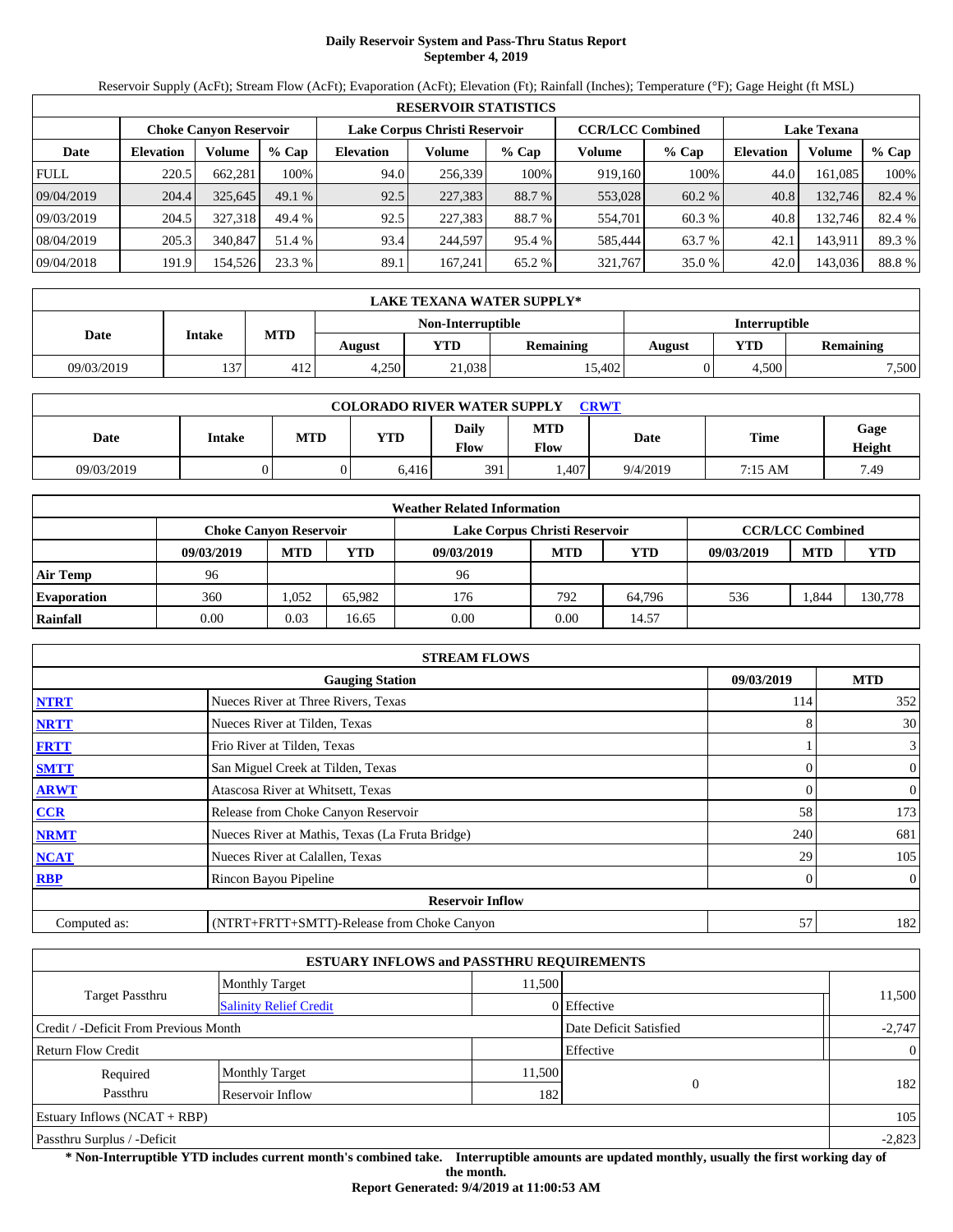# **Daily Reservoir System and Pass-Thru Status Report September 5, 2019**

Reservoir Supply (AcFt); Stream Flow (AcFt); Evaporation (AcFt); Elevation (Ft); Rainfall (Inches); Temperature (°F); Gage Height (ft MSL)

| <b>RESERVOIR STATISTICS</b> |                                                                                                                 |         |         |                  |         |         |         |         |                  |         |        |
|-----------------------------|-----------------------------------------------------------------------------------------------------------------|---------|---------|------------------|---------|---------|---------|---------|------------------|---------|--------|
|                             | <b>CCR/LCC Combined</b><br>Lake Corpus Christi Reservoir<br><b>Choke Canyon Reservoir</b><br><b>Lake Texana</b> |         |         |                  |         |         |         |         |                  |         |        |
| Date                        | <b>Elevation</b>                                                                                                | Volume  | $%$ Cap | <b>Elevation</b> | Volume  | $%$ Cap | Volume  | $%$ Cap | <b>Elevation</b> | Volume  | % Cap  |
| <b>FULL</b>                 | 220.5                                                                                                           | 662.281 | 100%    | 94.0             | 256,339 | 100%    | 919,160 | 100%    | 44.0             | 161.085 | 100%   |
| 09/05/2019                  | 204.5                                                                                                           | 327,318 | 49.4%   | 92.4             | 225,500 | 88.0 %  | 552,818 | 60.1 %  | 40.7             | 131,905 | 81.9%  |
| 09/04/2019                  | 204.4                                                                                                           | 325.645 | 49.1%   | 92.5             | 227,383 | 88.7 %  | 553,028 | 60.2 %  | 40.8             | 132.746 | 82.4 % |
| 08/05/2019                  | 205.4                                                                                                           | 342,558 | 51.7 %  | 93.4             | 244.597 | 95.4 %  | 587,155 | 63.9 %  | 42.1             | 143,911 | 89.3%  |
| 09/05/2018                  | 191.9                                                                                                           | 154,526 | 23.3 %  | 89.1             | 167.241 | 65.2 %  | 321,767 | 35.0 %  | 42.0             | 143,036 | 88.8%  |

|            | LAKE TEXANA WATER SUPPLY* |                                                     |       |                   |        |               |       |           |  |  |  |
|------------|---------------------------|-----------------------------------------------------|-------|-------------------|--------|---------------|-------|-----------|--|--|--|
|            |                           |                                                     |       | Non-Interruptible |        | Interruptible |       |           |  |  |  |
| Date       |                           | MTD<br><b>Intake</b><br>VTD-<br>Remaining<br>August |       |                   |        | August        | YTD   | Remaining |  |  |  |
| 09/04/2019 | 136'                      | 548                                                 | 4.250 | 21,038            | 15.402 |               | 4.500 | 7,500     |  |  |  |

| <b>COLORADO RIVER WATER SUPPLY</b><br><b>CRWT</b> |               |     |            |                      |                    |          |         |                |  |  |  |
|---------------------------------------------------|---------------|-----|------------|----------------------|--------------------|----------|---------|----------------|--|--|--|
| Date                                              | <b>Intake</b> | MTD | <b>YTD</b> | <b>Daily</b><br>Flow | MTD<br><b>Flow</b> | Date     | Time    | Gage<br>Height |  |  |  |
| 09/04/2019                                        |               |     | 6,416      | 306                  | .713               | 9/5/2019 | 7:15 AM | 7.32           |  |  |  |

| <b>Weather Related Information</b> |                               |            |        |                               |                         |            |            |            |            |  |  |
|------------------------------------|-------------------------------|------------|--------|-------------------------------|-------------------------|------------|------------|------------|------------|--|--|
|                                    | <b>Choke Canvon Reservoir</b> |            |        | Lake Corpus Christi Reservoir | <b>CCR/LCC Combined</b> |            |            |            |            |  |  |
|                                    | 09/04/2019                    | <b>MTD</b> | YTD    | 09/04/2019                    | <b>MTD</b>              | <b>YTD</b> | 09/04/2019 | <b>MTD</b> | <b>YTD</b> |  |  |
| <b>Air Temp</b>                    | 94                            |            |        | 93                            |                         |            |            |            |            |  |  |
| <b>Evaporation</b>                 | 302                           | .354       | 66.284 | 252                           | 1.044                   | 65,048     | 554        | 2.398      | 131,332    |  |  |
| Rainfall                           | 0.91                          | 0.94       | 7.56   | 1.12                          | 1.12                    | 15.69      |            |            |            |  |  |

| <b>STREAM FLOWS</b>                                |                                                 |          |                |  |  |  |  |  |
|----------------------------------------------------|-------------------------------------------------|----------|----------------|--|--|--|--|--|
| <b>MTD</b><br>09/04/2019<br><b>Gauging Station</b> |                                                 |          |                |  |  |  |  |  |
| <b>NTRT</b>                                        | Nueces River at Three Rivers, Texas             | 112      | 464            |  |  |  |  |  |
| <b>NRTT</b>                                        | Nueces River at Tilden, Texas                   | 8        | 37             |  |  |  |  |  |
| <b>FRTT</b>                                        | Frio River at Tilden, Texas                     |          | 3              |  |  |  |  |  |
| <b>SMTT</b>                                        | San Miguel Creek at Tilden, Texas               | $\Omega$ | $\mathbf{0}$   |  |  |  |  |  |
| <b>ARWT</b>                                        | Atascosa River at Whitsett, Texas               | $\Omega$ | $\mathbf{0}$   |  |  |  |  |  |
| CCR                                                | Release from Choke Canyon Reservoir             | 58       | 230            |  |  |  |  |  |
| <b>NRMT</b>                                        | Nueces River at Mathis, Texas (La Fruta Bridge) | 282      | 963            |  |  |  |  |  |
| <b>NCAT</b>                                        | Nueces River at Calallen, Texas                 | 51       | 156            |  |  |  |  |  |
| <b>RBP</b>                                         | Rincon Bayou Pipeline                           | $\Omega$ | $\overline{0}$ |  |  |  |  |  |
|                                                    | <b>Reservoir Inflow</b>                         |          |                |  |  |  |  |  |
| Computed as:                                       | (NTRT+FRTT+SMTT)-Release from Choke Canyon      | 55       | 237            |  |  |  |  |  |

|                                        |                               | <b>ESTUARY INFLOWS and PASSTHRU REQUIREMENTS</b> |               |        |  |  |
|----------------------------------------|-------------------------------|--------------------------------------------------|---------------|--------|--|--|
|                                        | <b>Monthly Target</b>         | 11.500                                           |               |        |  |  |
| Target Passthru                        | <b>Salinity Relief Credit</b> |                                                  | $0$ Effective | 11,500 |  |  |
| Credit / -Deficit From Previous Month  |                               | Date Deficit Satisfied                           | $-2,747$      |        |  |  |
| Effective<br><b>Return Flow Credit</b> |                               |                                                  |               |        |  |  |
| Required                               | <b>Monthly Target</b>         | 11,500                                           |               | 237    |  |  |
| Passthru                               | Reservoir Inflow              | 237                                              | $\Omega$      |        |  |  |
| Estuary Inflows $(NCAT + RBP)$         |                               |                                                  |               |        |  |  |
| Passthru Surplus / -Deficit            |                               |                                                  |               |        |  |  |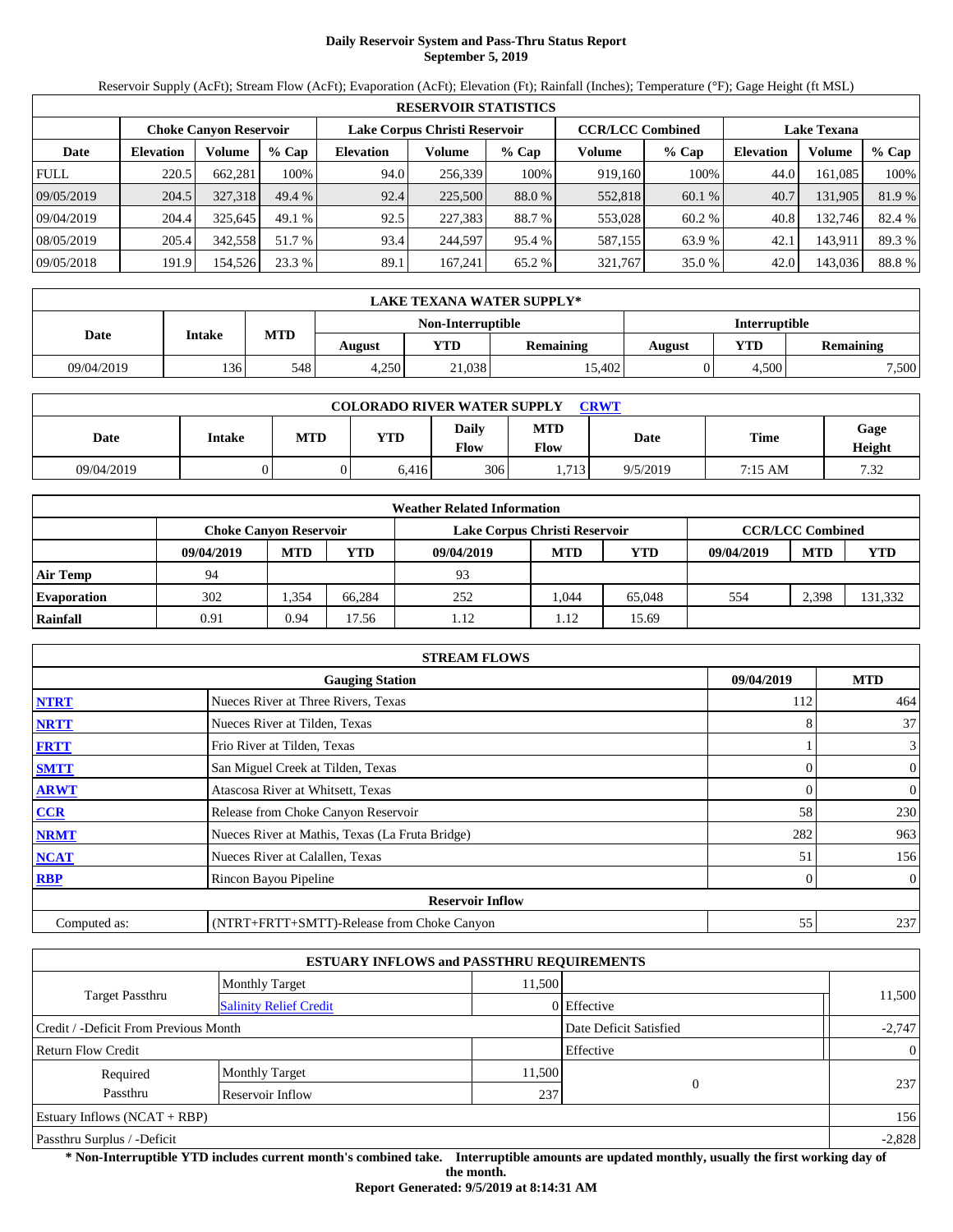# **Daily Reservoir System and Pass-Thru Status Report September 6, 2019**

Reservoir Supply (AcFt); Stream Flow (AcFt); Evaporation (AcFt); Elevation (Ft); Rainfall (Inches); Temperature (°F); Gage Height (ft MSL)

| <b>RESERVOIR STATISTICS</b> |                                                                                           |         |          |                  |         |         |         |         |                  |                    |        |  |
|-----------------------------|-------------------------------------------------------------------------------------------|---------|----------|------------------|---------|---------|---------|---------|------------------|--------------------|--------|--|
|                             | <b>CCR/LCC Combined</b><br>Lake Corpus Christi Reservoir<br><b>Choke Canyon Reservoir</b> |         |          |                  |         |         |         |         |                  | <b>Lake Texana</b> |        |  |
| Date                        | <b>Elevation</b>                                                                          | Volume  | $%$ Cap  | <b>Elevation</b> | Volume  | $%$ Cap | Volume  | $%$ Cap | <b>Elevation</b> | Volume             | % Cap  |  |
| <b>FULL</b>                 | 220.5                                                                                     | 662.281 | 100%     | 94.0             | 256,339 | 100%    | 919,160 | 100%    | 44.0             | 161.085            | 100%   |  |
| 09/06/2019                  | 204.6                                                                                     | 328,994 | $49.6\%$ | 92.5             | 227,383 | 88.7 %  | 556,377 | 60.5 %  | 40.6             | 131,905            | 81.9%  |  |
| 09/05/2019                  | 204.5                                                                                     | 327.318 | 49.4 %   | 92.4             | 225,500 | 88.0 %  | 552,818 | 60.1 %  | 40.7             | 131.905            | 81.9%  |  |
| 08/06/2019                  | 205.3                                                                                     | 340,847 | 51.4 %   | 93.4             | 244.597 | 95.4 %  | 585.444 | 63.7 %  | 42.0             | 143,036            | 88.8%  |  |
| 09/06/2018                  | 191.9                                                                                     | 154,526 | 23.3 %   | 89.1             | 167.241 | 65.2 %  | 321,767 | 35.0 %  | 41.9             | 142,163            | 88.3 % |  |

|            | LAKE TEXANA WATER SUPPLY* |     |                                    |                   |        |               |       |           |  |  |  |
|------------|---------------------------|-----|------------------------------------|-------------------|--------|---------------|-------|-----------|--|--|--|
|            |                           |     |                                    | Non-Interruptible |        | Interruptible |       |           |  |  |  |
| Date       | <b>Intake</b>             |     | MTD<br>VTD-<br>Remaining<br>August |                   |        |               | YTD   | Remaining |  |  |  |
| 09/05/2019 | 136                       | 684 | 4.250                              | 21,038            | 15.402 |               | 4.500 | 7,500     |  |  |  |

| <b>COLORADO RIVER WATER SUPPLY</b><br><b>CRWT</b> |               |     |            |                      |                    |          |         |                |  |  |  |
|---------------------------------------------------|---------------|-----|------------|----------------------|--------------------|----------|---------|----------------|--|--|--|
| Date                                              | <b>Intake</b> | MTD | <b>YTD</b> | <b>Daily</b><br>Flow | MTD<br><b>Flow</b> | Date     | Time    | Gage<br>Height |  |  |  |
| 09/05/2019                                        |               |     | 6,416      | 248                  | .961               | 9/6/2019 | 7:15 AM | 7.29           |  |  |  |

| <b>Weather Related Information</b> |            |                               |        |                               |                         |            |            |            |            |  |  |
|------------------------------------|------------|-------------------------------|--------|-------------------------------|-------------------------|------------|------------|------------|------------|--|--|
|                                    |            | <b>Choke Canvon Reservoir</b> |        | Lake Corpus Christi Reservoir | <b>CCR/LCC Combined</b> |            |            |            |            |  |  |
|                                    | 09/05/2019 | <b>MTD</b>                    | YTD    | 09/05/2019                    | <b>MTD</b>              | <b>YTD</b> | 09/05/2019 | <b>MTD</b> | <b>YTD</b> |  |  |
| <b>Air Temp</b>                    | 87         |                               |        | 86                            |                         |            |            |            |            |  |  |
| <b>Evaporation</b>                 | 156        | .510                          | 66.440 | 396                           | .440                    | 65.444     | 552        | 2.950      | 131,884    |  |  |
| Rainfall                           | .36        | 2.30                          | 18.92  | 0.31                          | 1.43                    | 16.00      |            |            |            |  |  |

|                                      | <b>STREAM FLOWS</b>                             |          |                |  |  |  |  |  |  |
|--------------------------------------|-------------------------------------------------|----------|----------------|--|--|--|--|--|--|
| 09/05/2019<br><b>Gauging Station</b> |                                                 |          |                |  |  |  |  |  |  |
| <b>NTRT</b>                          | Nueces River at Three Rivers, Texas             | 130      | 594            |  |  |  |  |  |  |
| <b>NRTT</b>                          | Nueces River at Tilden, Texas                   | 9        | 47             |  |  |  |  |  |  |
| <b>FRTT</b>                          | Frio River at Tilden, Texas                     |          | 8              |  |  |  |  |  |  |
| <b>SMTT</b>                          | San Miguel Creek at Tilden, Texas               | $\Omega$ | $\overline{0}$ |  |  |  |  |  |  |
| <b>ARWT</b>                          | Atascosa River at Whitsett, Texas               | $\Omega$ | $\overline{0}$ |  |  |  |  |  |  |
| <b>CCR</b>                           | Release from Choke Canyon Reservoir             | 58       | 288            |  |  |  |  |  |  |
| <b>NRMT</b>                          | Nueces River at Mathis, Texas (La Fruta Bridge) | 286      | 1,249          |  |  |  |  |  |  |
| <b>NCAT</b>                          | Nueces River at Calallen, Texas                 | 36       | 192            |  |  |  |  |  |  |
| <b>RBP</b>                           | Rincon Bayou Pipeline                           | 133      | 133            |  |  |  |  |  |  |
|                                      | <b>Reservoir Inflow</b>                         |          |                |  |  |  |  |  |  |
| Computed as:                         | (NTRT+FRTT+SMTT)-Release from Choke Canyon      | 77       | 314            |  |  |  |  |  |  |

|                                       |                               | <b>ESTUARY INFLOWS and PASSTHRU REQUIREMENTS</b> |               |                |
|---------------------------------------|-------------------------------|--------------------------------------------------|---------------|----------------|
|                                       | <b>Monthly Target</b>         | 11.500                                           |               |                |
| Target Passthru                       | <b>Salinity Relief Credit</b> |                                                  | $0$ Effective | 11,500         |
| Credit / -Deficit From Previous Month |                               | Date Deficit Satisfied                           | $-2,747$      |                |
| <b>Return Flow Credit</b>             |                               |                                                  | Effective     | $\overline{0}$ |
| Required                              | <b>Monthly Target</b>         | 11,500                                           |               | 314            |
| Passthru                              | Reservoir Inflow              | 314                                              | $\Omega$      |                |
| Estuary Inflows $(NCAT + RBP)$        |                               |                                                  |               | 325            |
| Passthru Surplus / -Deficit           |                               |                                                  |               | $-2,736$       |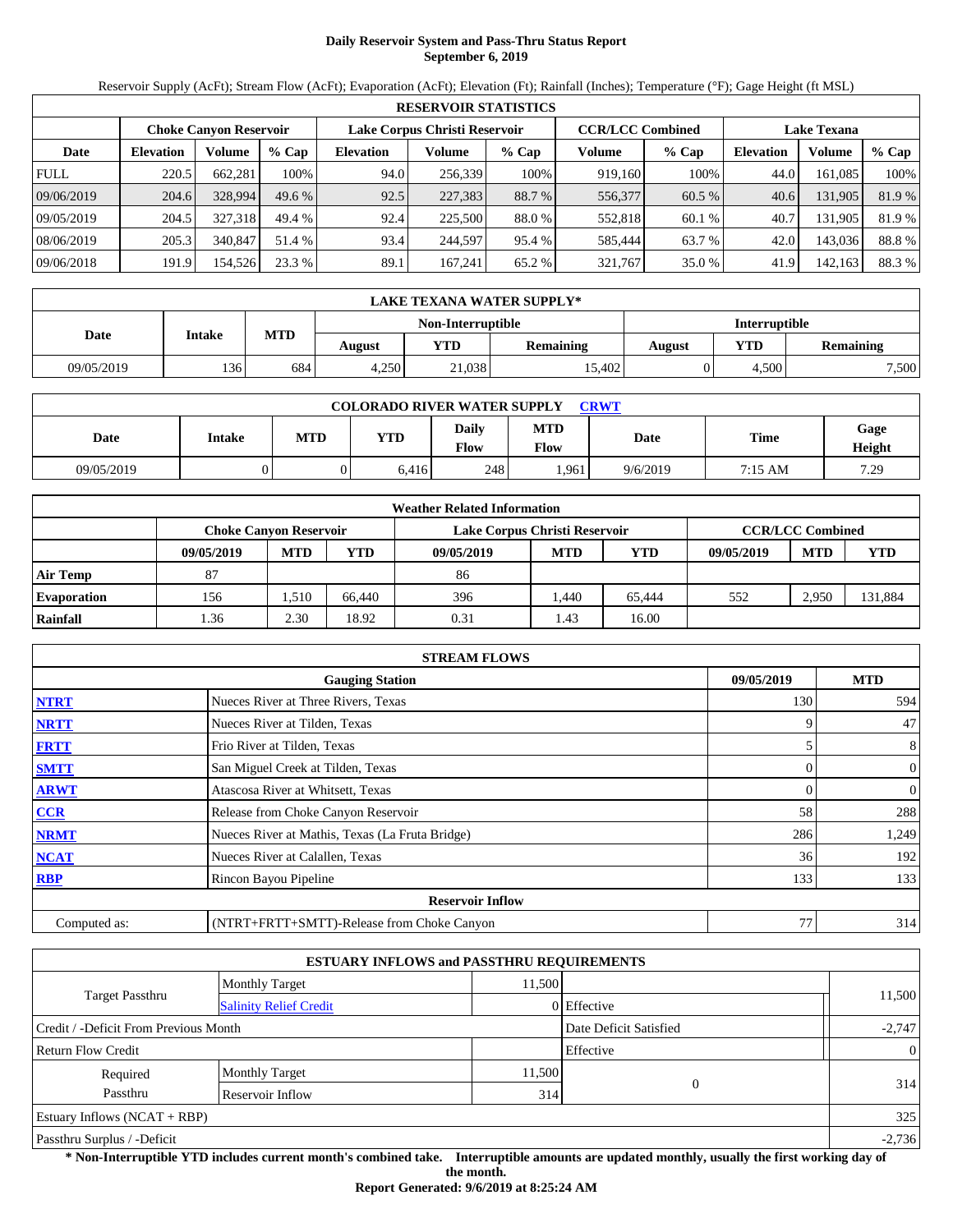# **Daily Reservoir System and Pass-Thru Status Report September 7, 2019**

Reservoir Supply (AcFt); Stream Flow (AcFt); Evaporation (AcFt); Elevation (Ft); Rainfall (Inches); Temperature (°F); Gage Height (ft MSL)

| <b>RESERVOIR STATISTICS</b> |                  |                               |          |                               |         |         |                         |         |                    |         |        |  |
|-----------------------------|------------------|-------------------------------|----------|-------------------------------|---------|---------|-------------------------|---------|--------------------|---------|--------|--|
|                             |                  | <b>Choke Canyon Reservoir</b> |          | Lake Corpus Christi Reservoir |         |         | <b>CCR/LCC Combined</b> |         | <b>Lake Texana</b> |         |        |  |
| Date                        | <b>Elevation</b> | Volume                        | $%$ Cap  | <b>Elevation</b>              | Volume  | $%$ Cap | Volume                  | $%$ Cap | <b>Elevation</b>   | Volume  | % Cap  |  |
| <b>FULL</b>                 | 220.5            | 662.281                       | 100%     | 94.0                          | 256,339 | 100%    | 919,160                 | 100%    | 44.0               | 161.085 | 100%   |  |
| 09/07/2019                  | 204.6            | 328,994                       | $49.6\%$ | 92.4                          | 225,500 | 88.0 %  | 554,494                 | 60.3 %  | 40.6               | 131,068 | 81.4 % |  |
| 09/06/2019                  | 204.6            | 328,994                       | 49.6 %   | 92.5                          | 227,383 | 88.7 %  | 556,377                 | 60.5 %  | 40.7               | 131.905 | 81.9%  |  |
| 08/07/2019                  | 205.2            | 339.141                       | 51.2 %   | 93.4                          | 244.597 | 95.4 %  | 583.738                 | 63.5 %  | 42.0               | 143.036 | 88.8%  |  |
| 09/07/2018                  | 191.9            | 154,526                       | 23.3 %   | 89.1                          | 167.241 | 65.2 %  | 321,767                 | 35.0%   | 42.0               | 143,036 | 88.8%  |  |

|            | LAKE TEXANA WATER SUPPLY* |     |        |                   |           |               |       |                  |  |  |  |
|------------|---------------------------|-----|--------|-------------------|-----------|---------------|-------|------------------|--|--|--|
|            |                           |     |        | Non-Interruptible |           | Interruptible |       |                  |  |  |  |
| Date       | <b>Intake</b>             | MTD | August | VTD-              | Remaining | August        | YTD   | <b>Remaining</b> |  |  |  |
| 09/06/2019 | 135                       | 819 | 4,250  | 21,038            | 15.402    |               | 4.500 | 7,500            |  |  |  |

| <b>COLORADO RIVER WATER SUPPLY</b><br><b>CRWT</b> |        |     |       |                      |                    |          |         |                |  |  |  |
|---------------------------------------------------|--------|-----|-------|----------------------|--------------------|----------|---------|----------------|--|--|--|
| Date                                              | Intake | MTD | YTD   | <b>Daily</b><br>Flow | MTD<br><b>Flow</b> | Date     | Time    | Gage<br>Height |  |  |  |
| 09/06/2019                                        |        |     | 6,416 | 232                  | 2,193              | 9/7/2019 | 7:15 AM | 7.32           |  |  |  |

| <b>Weather Related Information</b> |                               |            |        |                               |                         |        |            |            |         |  |  |
|------------------------------------|-------------------------------|------------|--------|-------------------------------|-------------------------|--------|------------|------------|---------|--|--|
|                                    | <b>Choke Canvon Reservoir</b> |            |        | Lake Corpus Christi Reservoir | <b>CCR/LCC Combined</b> |        |            |            |         |  |  |
|                                    | 09/06/2019                    | <b>MTD</b> | YTD    | 09/06/2019                    | <b>MTD</b>              | YTD    | 09/06/2019 | <b>MTD</b> | YTD     |  |  |
| <b>Air Temp</b>                    | 94                            |            |        | 95                            |                         |        |            |            |         |  |  |
| <b>Evaporation</b>                 | 293                           | .803       | 66.733 | 230                           | .670                    | 65.674 | 523        | 3.473      | 132.407 |  |  |
| Rainfall                           | 0.00                          | 2.30       | 18.92  | 0.00                          | 1.43                    | 16.00  |            |            |         |  |  |

| <b>STREAM FLOWS</b>                  |                                                 |     |                |  |  |  |  |  |  |
|--------------------------------------|-------------------------------------------------|-----|----------------|--|--|--|--|--|--|
| 09/06/2019<br><b>Gauging Station</b> |                                                 |     |                |  |  |  |  |  |  |
| <b>NTRT</b>                          | Nueces River at Three Rivers, Texas             | 122 | 716            |  |  |  |  |  |  |
| <b>NRTT</b>                          | Nueces River at Tilden, Texas                   |     | 54             |  |  |  |  |  |  |
| <b>FRTT</b>                          | Frio River at Tilden, Texas                     |     | 11             |  |  |  |  |  |  |
| <b>SMTT</b>                          | San Miguel Creek at Tilden, Texas               | 0   | $\overline{0}$ |  |  |  |  |  |  |
| <b>ARWT</b>                          | Atascosa River at Whitsett, Texas               |     | 0              |  |  |  |  |  |  |
| CCR                                  | Release from Choke Canyon Reservoir             | 58  | 345            |  |  |  |  |  |  |
| <b>NRMT</b>                          | Nueces River at Mathis, Texas (La Fruta Bridge) | 310 | 1,558          |  |  |  |  |  |  |
| <b>NCAT</b>                          | Nueces River at Calallen, Texas                 |     | 192            |  |  |  |  |  |  |
| <b>RBP</b>                           | Rincon Bayou Pipeline                           | 202 | 335            |  |  |  |  |  |  |
|                                      | <b>Reservoir Inflow</b>                         |     |                |  |  |  |  |  |  |
| Computed as:                         | (NTRT+FRTT+SMTT)-Release from Choke Canyon      | 67  | 381            |  |  |  |  |  |  |

| <b>ESTUARY INFLOWS and PASSTHRU REQUIREMENTS</b> |                               |                        |             |                |  |  |  |  |  |
|--------------------------------------------------|-------------------------------|------------------------|-------------|----------------|--|--|--|--|--|
|                                                  | <b>Monthly Target</b>         | 11.500                 |             |                |  |  |  |  |  |
| Target Passthru                                  | <b>Salinity Relief Credit</b> |                        | 0 Effective | 11,500         |  |  |  |  |  |
| Credit / -Deficit From Previous Month            |                               | Date Deficit Satisfied | $-2,747$    |                |  |  |  |  |  |
| <b>Return Flow Credit</b>                        |                               |                        | Effective   | $\overline{0}$ |  |  |  |  |  |
| Required                                         | <b>Monthly Target</b>         | 11,500                 |             |                |  |  |  |  |  |
| Passthru                                         | Reservoir Inflow              | 381                    |             | 381            |  |  |  |  |  |
| Estuary Inflows $(NCAT + RBP)$                   |                               |                        |             | 528            |  |  |  |  |  |
| Passthru Surplus / -Deficit                      |                               |                        |             | $-2,601$       |  |  |  |  |  |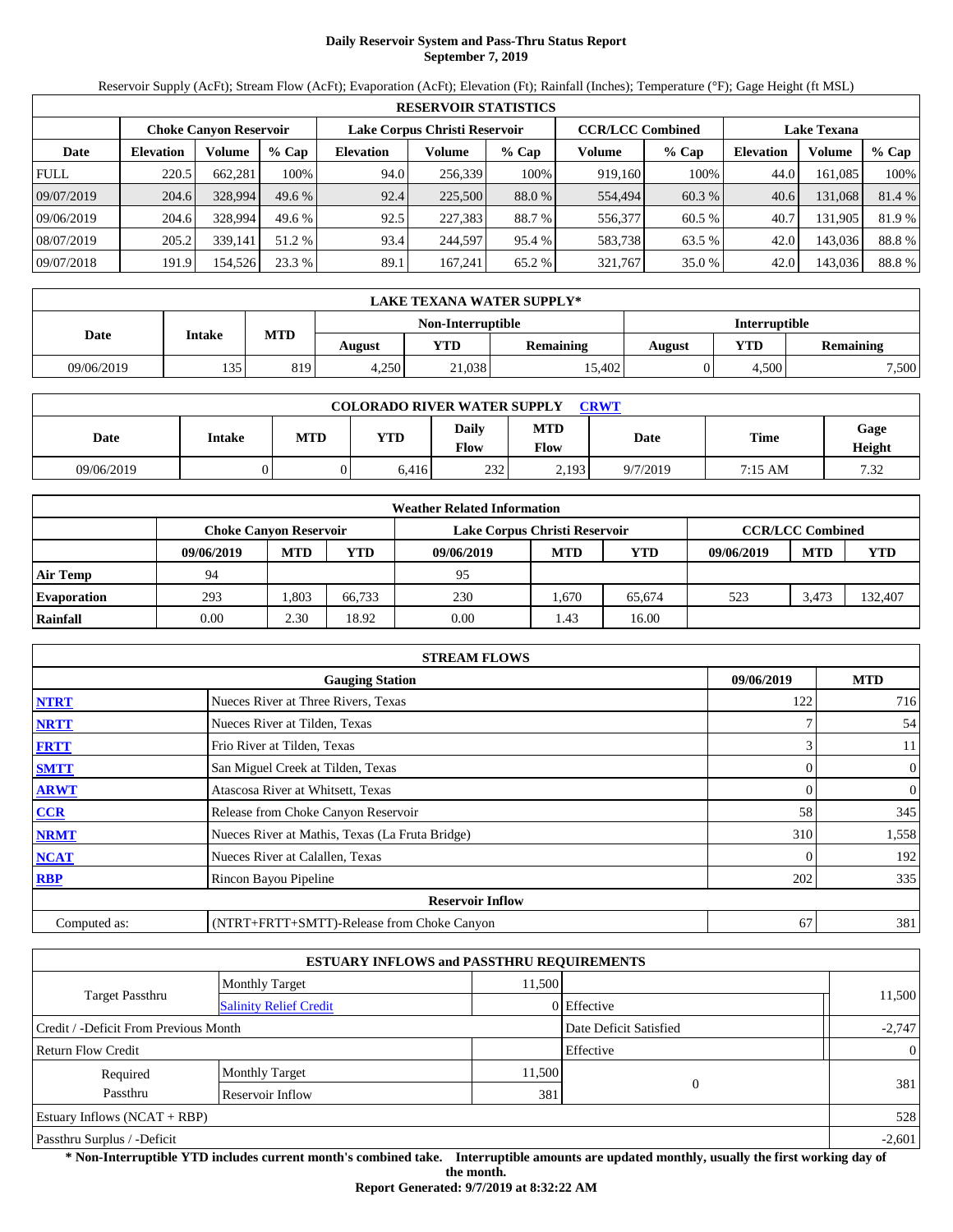# **Daily Reservoir System and Pass-Thru Status Report September 8, 2019**

Reservoir Supply (AcFt); Stream Flow (AcFt); Evaporation (AcFt); Elevation (Ft); Rainfall (Inches); Temperature (°F); Gage Height (ft MSL)

| <b>RESERVOIR STATISTICS</b> |                  |                               |         |                               |         |         |                         |         |                    |         |        |  |
|-----------------------------|------------------|-------------------------------|---------|-------------------------------|---------|---------|-------------------------|---------|--------------------|---------|--------|--|
|                             |                  | <b>Choke Canyon Reservoir</b> |         | Lake Corpus Christi Reservoir |         |         | <b>CCR/LCC Combined</b> |         | <b>Lake Texana</b> |         |        |  |
| Date                        | <b>Elevation</b> | Volume                        | $%$ Cap | <b>Elevation</b>              | Volume  | $%$ Cap | Volume                  | $%$ Cap | <b>Elevation</b>   | Volume  | % Cap  |  |
| <b>FULL</b>                 | 220.5            | 662,281                       | 100%    | 94.0                          | 256,339 | 100%    | 919,160                 | 100%    | 44.0               | 161.085 | 100%   |  |
| 09/08/2019                  | 204.6            | 328,994                       | 49.6 %  | 92.4                          | 225,500 | 88.0 %  | 554,494                 | 60.3 %  | 40.6               | 131,068 | 81.4 % |  |
| 09/07/2019                  | 204.6            | 328,994                       | 49.6 %  | 92.4                          | 225,500 | 88.0 %  | 554.494                 | 60.3 %  | 40.6               | 131.068 | 81.4 % |  |
| 08/08/2019                  | 205.2            | 339,141                       | 51.2 %  | 93.3                          | 242.661 | 94.7 %  | 581,802                 | 63.3 %  | 41.9               | 142,163 | 88.3%  |  |
| 09/08/2018                  | 191.9            | 154,526                       | 23.3 %  | 89.0                          | 165,614 | 64.6 %  | 320,140                 | 34.8 %  | 42.0               | 143,036 | 88.8%  |  |

| LAKE TEXANA WATER SUPPLY* |        |     |        |                   |                  |               |            |           |  |  |
|---------------------------|--------|-----|--------|-------------------|------------------|---------------|------------|-----------|--|--|
|                           |        |     |        | Non-Interruptible |                  | Interruptible |            |           |  |  |
| Date                      | Intake | MTD | August | YTD               | <b>Remaining</b> | <b>August</b> | <b>YTD</b> | Remaining |  |  |
| 09/07/2019                | 135    | 955 | 4,250  | 21,038            | 15,402           |               | 4.500      | 7,500     |  |  |

| <b>COLORADO RIVER WATER SUPPLY</b><br><b>CRWT</b> |        |     |       |                      |                    |          |         |                |  |  |  |
|---------------------------------------------------|--------|-----|-------|----------------------|--------------------|----------|---------|----------------|--|--|--|
| Date                                              | Intake | MTD | YTD   | <b>Daily</b><br>Flow | MTD<br><b>Flow</b> | Date     | Time    | Gage<br>Height |  |  |  |
| 09/07/2019                                        |        |     | 6,416 | 240                  | 2,434              | 9/8/2019 | 7:15 AM | 7.31           |  |  |  |

| <b>Weather Related Information</b> |            |                               |        |                               |                         |            |            |            |            |  |  |
|------------------------------------|------------|-------------------------------|--------|-------------------------------|-------------------------|------------|------------|------------|------------|--|--|
|                                    |            | <b>Choke Canvon Reservoir</b> |        | Lake Corpus Christi Reservoir | <b>CCR/LCC Combined</b> |            |            |            |            |  |  |
|                                    | 09/07/2019 | <b>MTD</b>                    | YTD    | 09/07/2019                    | <b>MTD</b>              | <b>YTD</b> | 09/07/2019 | <b>MTD</b> | <b>YTD</b> |  |  |
| <b>Air Temp</b>                    | 95         |                               |        | 96                            |                         |            |            |            |            |  |  |
| <b>Evaporation</b>                 | 293        | 2.096                         | 67.026 | 307                           | .977                    | 65.981     | 600        | 4.073      | 133,007    |  |  |
| Rainfall                           | 0.00       | 2.30                          | 18.92  | 0.00                          | 1.43                    | 16.00      |            |            |            |  |  |

| <b>STREAM FLOWS</b> |                                                 |            |                |  |  |  |  |  |
|---------------------|-------------------------------------------------|------------|----------------|--|--|--|--|--|
|                     | 09/07/2019                                      | <b>MTD</b> |                |  |  |  |  |  |
| <b>NTRT</b>         | Nueces River at Three Rivers, Texas             | 108        | 824            |  |  |  |  |  |
| <b>NRTT</b>         | Nueces River at Tilden, Texas                   | 6          | 60             |  |  |  |  |  |
| <b>FRTT</b>         | Frio River at Tilden, Texas                     | 3          | 14             |  |  |  |  |  |
| <b>SMTT</b>         | San Miguel Creek at Tilden, Texas               | $\Omega$   | $\overline{0}$ |  |  |  |  |  |
| <b>ARWT</b>         | Atascosa River at Whitsett, Texas               | $\Omega$   | $\overline{0}$ |  |  |  |  |  |
| <b>CCR</b>          | Release from Choke Canyon Reservoir             | 58         | 403            |  |  |  |  |  |
| <b>NRMT</b>         | Nueces River at Mathis, Texas (La Fruta Bridge) | 333        | 1,892          |  |  |  |  |  |
| <b>NCAT</b>         | Nueces River at Calallen, Texas                 |            | 192            |  |  |  |  |  |
| <b>RBP</b>          | Rincon Bayou Pipeline                           | 163        | 498            |  |  |  |  |  |
|                     | <b>Reservoir Inflow</b>                         |            |                |  |  |  |  |  |
| Computed as:        | (NTRT+FRTT+SMTT)-Release from Choke Canyon      | 53         | 434            |  |  |  |  |  |

| <b>ESTUARY INFLOWS and PASSTHRU REQUIREMENTS</b> |                               |                        |               |                |  |  |  |  |  |
|--------------------------------------------------|-------------------------------|------------------------|---------------|----------------|--|--|--|--|--|
|                                                  | <b>Monthly Target</b>         | 11,500                 |               |                |  |  |  |  |  |
| Target Passthru                                  | <b>Salinity Relief Credit</b> |                        | $0$ Effective | 11,500         |  |  |  |  |  |
| Credit / -Deficit From Previous Month            |                               | Date Deficit Satisfied | $-2,747$      |                |  |  |  |  |  |
| <b>Return Flow Credit</b>                        |                               |                        | Effective     | $\overline{0}$ |  |  |  |  |  |
| Required                                         | <b>Monthly Target</b>         | 11,500                 |               | 434            |  |  |  |  |  |
| Passthru<br>Reservoir Inflow                     |                               | 434                    | $\Omega$      |                |  |  |  |  |  |
| Estuary Inflows $(NCAT + RBP)$                   |                               |                        |               | 690            |  |  |  |  |  |
| Passthru Surplus / -Deficit                      |                               |                        |               |                |  |  |  |  |  |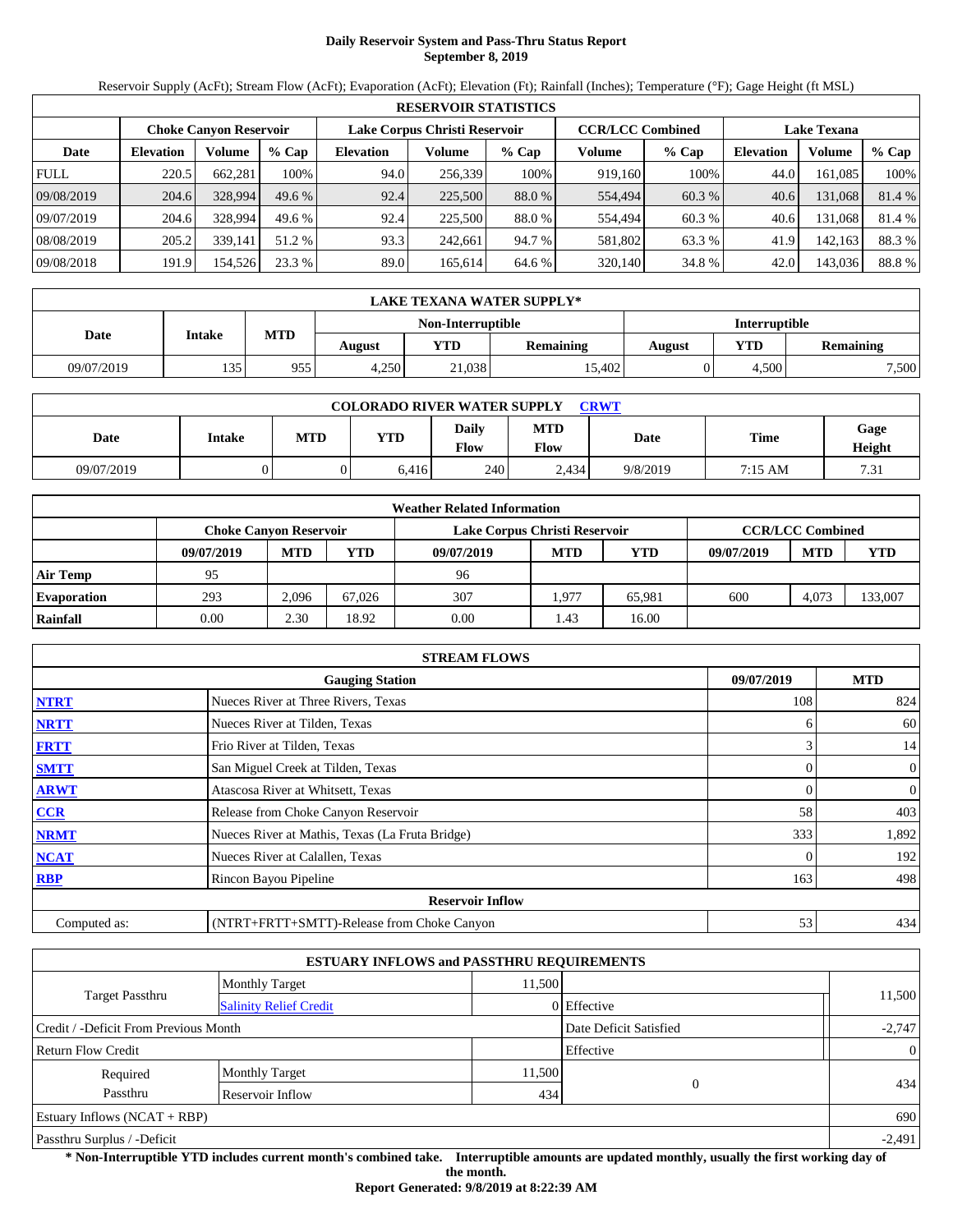# **Daily Reservoir System and Pass-Thru Status Report September 9, 2019**

Reservoir Supply (AcFt); Stream Flow (AcFt); Evaporation (AcFt); Elevation (Ft); Rainfall (Inches); Temperature (°F); Gage Height (ft MSL)

| <b>RESERVOIR STATISTICS</b> |                  |                               |         |                               |         |         |                         |         |                    |         |        |
|-----------------------------|------------------|-------------------------------|---------|-------------------------------|---------|---------|-------------------------|---------|--------------------|---------|--------|
|                             |                  | <b>Choke Canyon Reservoir</b> |         | Lake Corpus Christi Reservoir |         |         | <b>CCR/LCC Combined</b> |         | <b>Lake Texana</b> |         |        |
| Date                        | <b>Elevation</b> | Volume                        | $%$ Cap | <b>Elevation</b>              | Volume  | $%$ Cap | Volume                  | $%$ Cap | <b>Elevation</b>   | Volume  | % Cap  |
| <b>FULL</b>                 | 220.5            | 662.281                       | 100%    | 94.0                          | 256,339 | 100%    | 919,160                 | 100%    | 44.0               | 161.085 | 100%   |
| 09/09/2019                  | 204.5            | 327,318                       | 49.4%   | 92.4                          | 225,500 | 88.0 %  | 552,818                 | 60.1 %  | 40.5               | 130,232 | 80.8%  |
| 09/08/2019                  | 204.6            | 328,994                       | 49.6 %  | 92.4                          | 225,500 | 88.0 %  | 554,494                 | 60.3 %  | 40.6               | 131.068 | 81.4 % |
| 08/09/2019                  | 205.2            | 339.141                       | 51.2 %  | 93.2                          | 240,730 | 93.9 %  | 579,871                 | 63.1 %  | 41.9               | 142,163 | 88.3%  |
| 09/09/2018                  | 191.9            | 154,526                       | 23.3 %  | 89.1                          | 167.241 | 65.2 %  | 321,767                 | 35.0 %  | 42.0               | 143,036 | 88.8%  |

|            | LAKE TEXANA WATER SUPPLY* |            |        |                   |                  |               |       |                  |  |  |  |
|------------|---------------------------|------------|--------|-------------------|------------------|---------------|-------|------------------|--|--|--|
|            |                           |            |        | Non-Interruptible |                  | Interruptible |       |                  |  |  |  |
| Date       | <b>Intake</b>             | <b>MTD</b> | August | YTD               | <b>Remaining</b> | August        | YTD   | <b>Remaining</b> |  |  |  |
| 09/08/2019 | 136'                      | .090       | 4,250  | 21,038            | 15.402           |               | 4.500 | 7,500            |  |  |  |

| <b>COLORADO RIVER WATER SUPPLY</b><br><b>CRWT</b> |               |            |       |               |             |          |         |                |  |  |
|---------------------------------------------------|---------------|------------|-------|---------------|-------------|----------|---------|----------------|--|--|
| Date                                              | <b>Intake</b> | <b>MTD</b> | YTD   | Dailv<br>Flow | MTD<br>Flow | Date     | Time    | Gage<br>Height |  |  |
| 09/08/2019                                        |               |            | 6,416 | 246           | 2,680       | 9/9/2019 | 7:15 AM | 7.30           |  |  |

| <b>Weather Related Information</b> |                        |            |        |                               |                         |        |            |            |         |  |
|------------------------------------|------------------------|------------|--------|-------------------------------|-------------------------|--------|------------|------------|---------|--|
|                                    | Choke Canvon Reservoir |            |        | Lake Corpus Christi Reservoir | <b>CCR/LCC Combined</b> |        |            |            |         |  |
|                                    | 09/08/2019             | <b>MTD</b> | YTD    | 09/08/2019                    | <b>MTD</b>              | YTD    | 09/08/2019 | <b>MTD</b> | YTD     |  |
| Air Temp                           | 94                     |            |        | 94                            |                         |        |            |            |         |  |
| <b>Evaporation</b>                 | 341                    | 2.437      | 67.367 | 405                           | 2.382                   | 66,386 | 746        | 4.819      | 133,753 |  |
| Rainfall                           | 0.00                   | 2.30       | 18.92  | 0.00                          | 1.43                    | 16.00  |            |            |         |  |

|              | <b>STREAM FLOWS</b>                             |            |                |  |  |  |  |  |  |
|--------------|-------------------------------------------------|------------|----------------|--|--|--|--|--|--|
|              | 09/08/2019                                      | <b>MTD</b> |                |  |  |  |  |  |  |
| <b>NTRT</b>  | Nueces River at Three Rivers, Texas             | 101        | 925            |  |  |  |  |  |  |
| <b>NRTT</b>  | Nueces River at Tilden, Texas                   |            | 64             |  |  |  |  |  |  |
| <b>FRTT</b>  | Frio River at Tilden, Texas                     |            | 16             |  |  |  |  |  |  |
| <b>SMTT</b>  | San Miguel Creek at Tilden, Texas               | 0          | $\overline{0}$ |  |  |  |  |  |  |
| <b>ARWT</b>  | Atascosa River at Whitsett, Texas               |            | 0              |  |  |  |  |  |  |
| CCR          | Release from Choke Canyon Reservoir             | 58         | 461            |  |  |  |  |  |  |
| <b>NRMT</b>  | Nueces River at Mathis, Texas (La Fruta Bridge) | 341        | 2,233          |  |  |  |  |  |  |
| <b>NCAT</b>  | Nueces River at Calallen, Texas                 |            | 192            |  |  |  |  |  |  |
| <b>RBP</b>   | Rincon Bayou Pipeline                           | 119        | 617            |  |  |  |  |  |  |
|              | <b>Reservoir Inflow</b>                         |            |                |  |  |  |  |  |  |
| Computed as: | (NTRT+FRTT+SMTT)-Release from Choke Canyon      | 46         | 480            |  |  |  |  |  |  |

|                                       |                               | <b>ESTUARY INFLOWS and PASSTHRU REQUIREMENTS</b> |                        |                |
|---------------------------------------|-------------------------------|--------------------------------------------------|------------------------|----------------|
|                                       | <b>Monthly Target</b>         | 11.500                                           |                        |                |
| <b>Target Passthru</b>                | <b>Salinity Relief Credit</b> |                                                  | 0 Effective            | 11,500         |
| Credit / -Deficit From Previous Month |                               |                                                  | Date Deficit Satisfied | $-2,747$       |
| <b>Return Flow Credit</b>             |                               |                                                  | Effective              | $\overline{0}$ |
| Required                              | <b>Monthly Target</b>         | 11,500                                           |                        |                |
| Passthru                              | Reservoir Inflow              | 480                                              | $\Omega$               | 480            |
| Estuary Inflows $(NCAT + RBP)$        |                               |                                                  |                        | 810            |
| Passthru Surplus / -Deficit           |                               |                                                  |                        | $-2,418$       |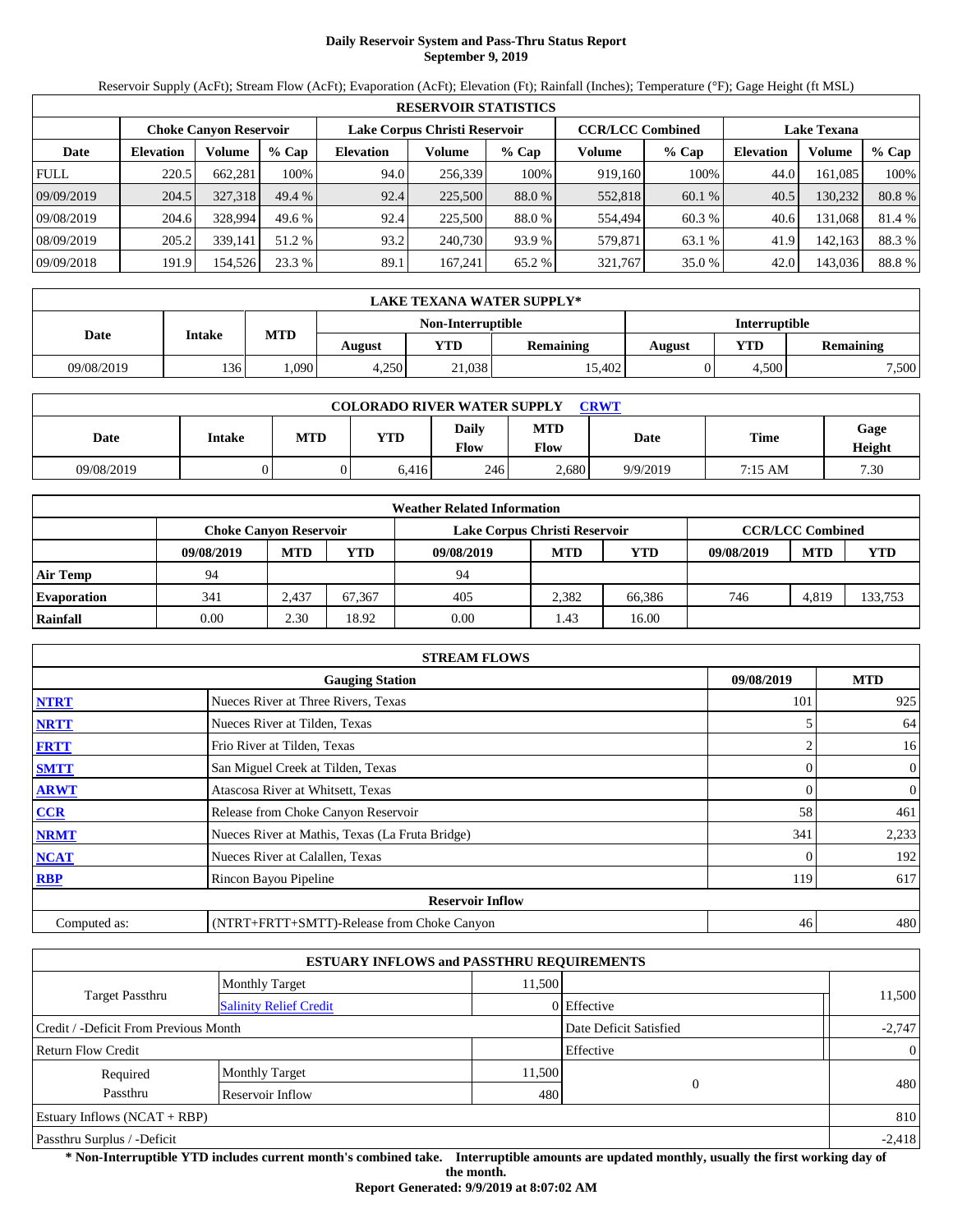# **Daily Reservoir System and Pass-Thru Status Report September 10, 2019**

Reservoir Supply (AcFt); Stream Flow (AcFt); Evaporation (AcFt); Elevation (Ft); Rainfall (Inches); Temperature (°F); Gage Height (ft MSL)

| <b>RESERVOIR STATISTICS</b> |                               |         |         |                               |         |         |                         |         |                    |         |        |
|-----------------------------|-------------------------------|---------|---------|-------------------------------|---------|---------|-------------------------|---------|--------------------|---------|--------|
|                             | <b>Choke Canyon Reservoir</b> |         |         | Lake Corpus Christi Reservoir |         |         | <b>CCR/LCC Combined</b> |         | <b>Lake Texana</b> |         |        |
| Date                        | <b>Elevation</b>              | Volume  | $%$ Cap | <b>Elevation</b>              | Volume  | $%$ Cap | Volume                  | $%$ Cap | <b>Elevation</b>   | Volume  | % Cap  |
| <b>FULL</b>                 | 220.5                         | 662,281 | 100%    | 94.0                          | 256,339 | 100%    | 919,160                 | 100%    | 44.0               | 161.085 | 100%   |
| 09/10/2019                  | 204.5                         | 327.318 | 49.4 %  | 92.3                          | 223,623 | 87.2 %  | 550,941                 | 59.9 %  | 40.5               | 130.232 | 80.8%  |
| 09/09/2019                  | 204.5                         | 327,318 | 49.4 %  | 92.4                          | 225,500 | 88.0 %  | 552,818                 | 60.1 %  | 40.5               | 130.232 | 80.8%  |
| 08/10/2019                  | 205.1                         | 337,439 | 50.9 %  | 93.2                          | 240,730 | 93.9 %  | 578,169                 | 62.9 %  | 41.9               | 142,163 | 88.3%  |
| 09/10/2018                  | 192.0                         | 155,597 | 23.5 %  | 89.3                          | 170,521 | 66.5 %  | 326,118                 | 35.5 %  | 42.1               | 143,911 | 89.3 % |

|            | LAKE TEXANA WATER SUPPLY* |            |        |                   |                  |               |       |                  |  |  |  |
|------------|---------------------------|------------|--------|-------------------|------------------|---------------|-------|------------------|--|--|--|
|            |                           |            |        | Non-Interruptible |                  | Interruptible |       |                  |  |  |  |
| Date       | <b>Intake</b>             | <b>MTD</b> | August | YTD               | <b>Remaining</b> | August        | YTD   | <b>Remaining</b> |  |  |  |
| 09/09/2019 | 136'                      | 226        | 4,250  | 21,038            | 15.402           |               | 4.500 | 7,500            |  |  |  |

| <b>COLORADO RIVER WATER SUPPLY</b><br>CRWT |        |            |       |                      |                    |           |             |                |  |  |
|--------------------------------------------|--------|------------|-------|----------------------|--------------------|-----------|-------------|----------------|--|--|
| Date                                       | Intake | <b>MTD</b> | YTD   | <b>Daily</b><br>Flow | <b>MTD</b><br>Flow | Date      | <b>Time</b> | Gage<br>Height |  |  |
| 09/09/2019                                 |        |            | 6.416 | 250                  | 2.930              | 9/10/2019 | 7:15 AM     | 7.31           |  |  |

| <b>Weather Related Information</b> |                               |            |        |                               |                         |            |            |            |            |  |
|------------------------------------|-------------------------------|------------|--------|-------------------------------|-------------------------|------------|------------|------------|------------|--|
|                                    | <b>Choke Canvon Reservoir</b> |            |        | Lake Corpus Christi Reservoir | <b>CCR/LCC Combined</b> |            |            |            |            |  |
|                                    | 09/09/2019                    | <b>MTD</b> | YTD    | 09/09/2019                    | <b>MTD</b>              | <b>YTD</b> | 09/09/2019 | <b>MTD</b> | <b>YTD</b> |  |
| <b>Air Temp</b>                    | 93                            |            |        | 93                            |                         |            |            |            |            |  |
| <b>Evaporation</b>                 | 351                           | 2.788      | 67.718 | 284                           | 2.666                   | 66.670     | 635        | 5.454      | 134,388    |  |
| Rainfall                           | 0.00                          | 2.30       | 18.92  | 0.00                          | 1.43                    | 16.00      |            |            |            |  |

|                                      | <b>STREAM FLOWS</b>                             |     |                |  |  |  |  |  |  |
|--------------------------------------|-------------------------------------------------|-----|----------------|--|--|--|--|--|--|
| 09/09/2019<br><b>Gauging Station</b> |                                                 |     |                |  |  |  |  |  |  |
| <b>NTRT</b>                          | Nueces River at Three Rivers, Texas             | 97  | 1,022          |  |  |  |  |  |  |
| <b>NRTT</b>                          | Nueces River at Tilden, Texas                   |     | 69             |  |  |  |  |  |  |
| <b>FRTT</b>                          | Frio River at Tilden, Texas                     |     | 19             |  |  |  |  |  |  |
| <b>SMTT</b>                          | San Miguel Creek at Tilden, Texas               | 0   | $\overline{0}$ |  |  |  |  |  |  |
| <b>ARWT</b>                          | Atascosa River at Whitsett, Texas               |     | 0              |  |  |  |  |  |  |
| CCR                                  | Release from Choke Canyon Reservoir             | 58  | 518            |  |  |  |  |  |  |
| <b>NRMT</b>                          | Nueces River at Mathis, Texas (La Fruta Bridge) | 341 | 2,575          |  |  |  |  |  |  |
| <b>NCAT</b>                          | Nueces River at Calallen, Texas                 |     | 192            |  |  |  |  |  |  |
| <b>RBP</b>                           | Rincon Bayou Pipeline                           | 155 | 772            |  |  |  |  |  |  |
|                                      | <b>Reservoir Inflow</b>                         |     |                |  |  |  |  |  |  |
| Computed as:                         | (NTRT+FRTT+SMTT)-Release from Choke Canyon      | 43  | 523            |  |  |  |  |  |  |

|                                       |                               | <b>ESTUARY INFLOWS and PASSTHRU REQUIREMENTS</b> |             |                |
|---------------------------------------|-------------------------------|--------------------------------------------------|-------------|----------------|
|                                       | <b>Monthly Target</b>         | 11.500                                           |             |                |
| <b>Target Passthru</b>                | <b>Salinity Relief Credit</b> |                                                  | 0 Effective | 11,500         |
| Credit / -Deficit From Previous Month |                               | Date Deficit Satisfied                           | $-2,747$    |                |
| <b>Return Flow Credit</b>             |                               |                                                  | Effective   | $\overline{0}$ |
| Required                              | <b>Monthly Target</b>         | 11,500                                           |             |                |
| Passthru                              | Reservoir Inflow              | 523                                              | $\Omega$    | 523            |
| Estuary Inflows $(NCAT + RBP)$        |                               |                                                  |             | 965            |
| Passthru Surplus / -Deficit           |                               |                                                  |             | $-2,305$       |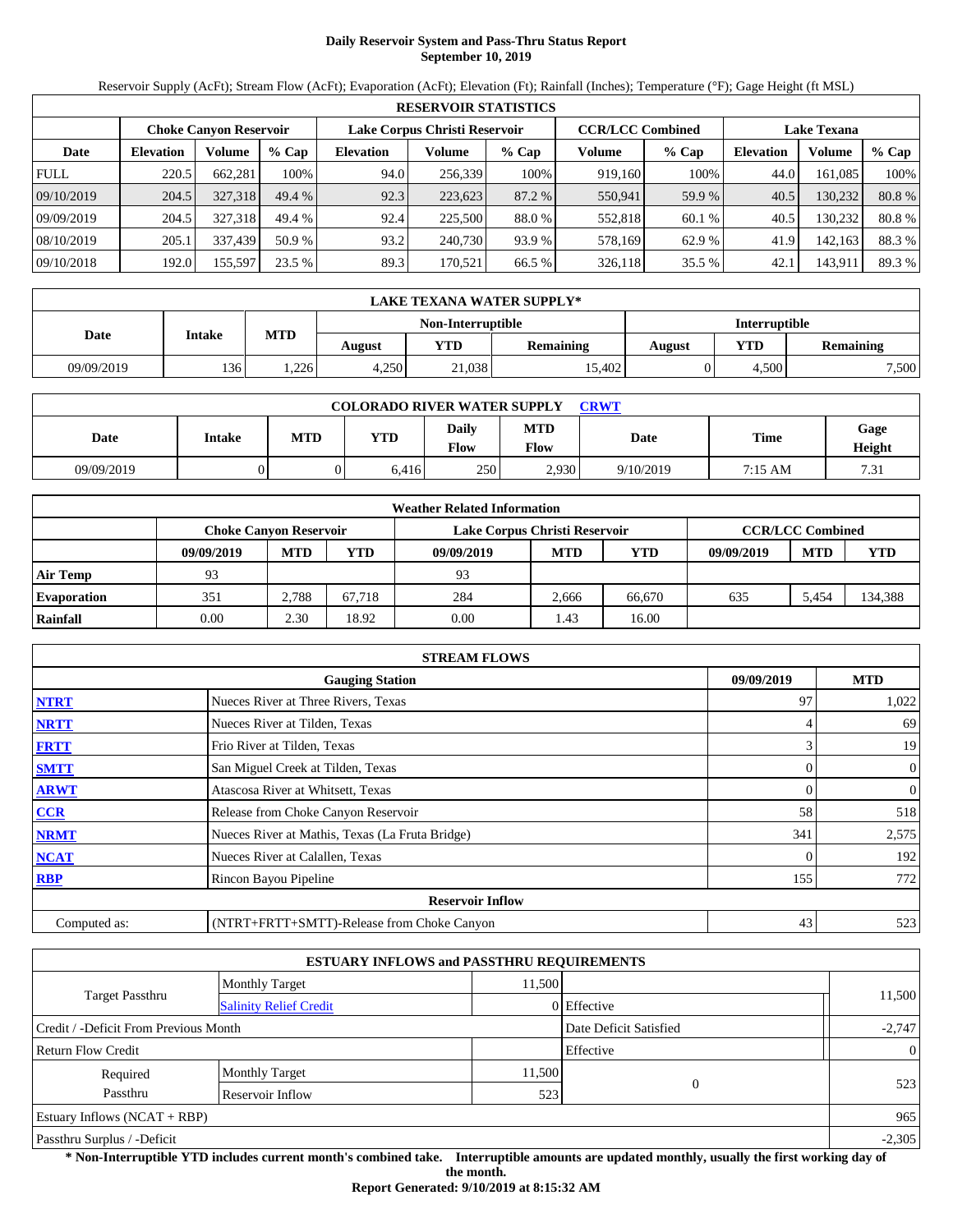# **Daily Reservoir System and Pass-Thru Status Report September 11, 2019**

Reservoir Supply (AcFt); Stream Flow (AcFt); Evaporation (AcFt); Elevation (Ft); Rainfall (Inches); Temperature (°F); Gage Height (ft MSL)

|             | <b>RESERVOIR STATISTICS</b> |                               |         |                               |         |         |                         |         |                    |         |        |  |  |
|-------------|-----------------------------|-------------------------------|---------|-------------------------------|---------|---------|-------------------------|---------|--------------------|---------|--------|--|--|
|             |                             | <b>Choke Canyon Reservoir</b> |         | Lake Corpus Christi Reservoir |         |         | <b>CCR/LCC Combined</b> |         | <b>Lake Texana</b> |         |        |  |  |
| Date        | <b>Elevation</b>            | Volume                        | $%$ Cap | <b>Elevation</b>              | Volume  | $%$ Cap | Volume                  | $%$ Cap | <b>Elevation</b>   | Volume  | % Cap  |  |  |
| <b>FULL</b> | 220.5                       | 662.281                       | 100%    | 94.0                          | 256,339 | 100%    | 919,160                 | 100%    | 44.0               | 161.085 | 100%   |  |  |
| 09/11/2019  | 204.4                       | 325,645                       | 49.1%   | 92.4                          | 225,500 | 88.0 %  | 551,145                 | 60.0 %  | 40.5               | 130.232 | 80.8%  |  |  |
| 09/10/2019  | 204.5                       | 327.318                       | 49.4 %  | 92.3                          | 223.623 | 87.2 %  | 550,941                 | 59.9 %  | 40.5               | 130.232 | 80.8%  |  |  |
| 08/11/2019  | 205.2                       | 339.141                       | 51.2 %  | 93.2                          | 240,730 | 93.9 %  | 579.871                 | 63.1 %  | 41.8               | 141.293 | 87.7 % |  |  |
| 09/11/2018  | 192.2                       | 157,750                       | 23.8 %  | 89.4                          | 172,173 | 67.2 %  | 329,923                 | 35.9 %  | 42.1               | 143,911 | 89.3 % |  |  |

| <b>LAKE TEXANA WATER SUPPLY*</b> |        |            |        |                   |                  |                      |       |                  |  |  |
|----------------------------------|--------|------------|--------|-------------------|------------------|----------------------|-------|------------------|--|--|
|                                  |        |            |        | Non-Interruptible |                  | <b>Interruptible</b> |       |                  |  |  |
| Date                             | Intake | <b>MTD</b> | August | YTD               | <b>Remaining</b> | August               | YTD   | <b>Remaining</b> |  |  |
| 09/10/2019                       | 136    | 1.362      | 4.250  | 21.038            | 15.402           |                      | 4.500 | 7,500            |  |  |

| <b>COLORADO RIVER WATER SUPPLY</b><br>CRWT |        |            |       |                      |             |           |             |                |  |  |
|--------------------------------------------|--------|------------|-------|----------------------|-------------|-----------|-------------|----------------|--|--|
| Date                                       | Intake | <b>MTD</b> | YTD   | Daily<br><b>Flow</b> | MTD<br>Flow | Date      | <b>Time</b> | Gage<br>Height |  |  |
| 09/10/2019                                 |        |            | 6.416 | 248                  | 3.178       | 9/11/2019 | 7:15 AM     | 7.50           |  |  |

| <b>Weather Related Information</b> |            |                        |        |                               |                         |        |            |            |         |  |  |
|------------------------------------|------------|------------------------|--------|-------------------------------|-------------------------|--------|------------|------------|---------|--|--|
|                                    |            | Choke Canvon Reservoir |        | Lake Corpus Christi Reservoir | <b>CCR/LCC Combined</b> |        |            |            |         |  |  |
|                                    | 09/10/2019 | <b>MTD</b>             | YTD    | 09/10/2019                    | <b>MTD</b>              | YTD    | 09/10/2019 | <b>MTD</b> | YTD     |  |  |
| <b>Air Temp</b>                    | 91         |                        |        | 91                            |                         |        |            |            |         |  |  |
| <b>Evaporation</b>                 | 302        | 3,090                  | 68.020 | 197                           | 2.863                   | 66.867 | 499        | 5.953      | 134,887 |  |  |
| Rainfall                           | 0.00       | 2.30                   | 18.92  | 0.35                          | 1.78                    | 16.35  |            |            |         |  |  |

| <b>STREAM FLOWS</b>                  |                                                 |     |                |  |  |  |  |  |  |
|--------------------------------------|-------------------------------------------------|-----|----------------|--|--|--|--|--|--|
| <b>Gauging Station</b><br>09/10/2019 |                                                 |     |                |  |  |  |  |  |  |
| <b>NTRT</b>                          | Nueces River at Three Rivers, Texas             | 95  | 1,117          |  |  |  |  |  |  |
| <b>NRTT</b>                          | Nueces River at Tilden, Texas                   |     | 72             |  |  |  |  |  |  |
| <b>FRTT</b>                          | Frio River at Tilden, Texas                     |     | 22             |  |  |  |  |  |  |
| <b>SMTT</b>                          | San Miguel Creek at Tilden, Texas               | 0   | $\overline{0}$ |  |  |  |  |  |  |
| <b>ARWT</b>                          | Atascosa River at Whitsett, Texas               |     | 0              |  |  |  |  |  |  |
| CCR                                  | Release from Choke Canyon Reservoir             | 58  | 576            |  |  |  |  |  |  |
| <b>NRMT</b>                          | Nueces River at Mathis, Texas (La Fruta Bridge) | 341 | 2,916          |  |  |  |  |  |  |
| <b>NCAT</b>                          | Nueces River at Calallen, Texas                 |     | 192            |  |  |  |  |  |  |
| <b>RBP</b>                           | Rincon Bayou Pipeline                           | 198 | 970            |  |  |  |  |  |  |
|                                      | <b>Reservoir Inflow</b>                         |     |                |  |  |  |  |  |  |
| Computed as:                         | (NTRT+FRTT+SMTT)-Release from Choke Canyon      | 40  | 563            |  |  |  |  |  |  |

| <b>ESTUARY INFLOWS and PASSTHRU REQUIREMENTS</b> |                               |                        |             |                |  |  |  |  |  |
|--------------------------------------------------|-------------------------------|------------------------|-------------|----------------|--|--|--|--|--|
|                                                  | <b>Monthly Target</b>         | 11.500                 |             |                |  |  |  |  |  |
| Target Passthru                                  | <b>Salinity Relief Credit</b> |                        | 0 Effective | 11,500         |  |  |  |  |  |
| Credit / -Deficit From Previous Month            |                               | Date Deficit Satisfied | $-2,747$    |                |  |  |  |  |  |
| <b>Return Flow Credit</b>                        |                               |                        | Effective   | $\overline{0}$ |  |  |  |  |  |
| Required                                         | <b>Monthly Target</b>         | 11,500                 |             |                |  |  |  |  |  |
| Passthru                                         | Reservoir Inflow              | 563                    |             | 563            |  |  |  |  |  |
| Estuary Inflows $(NCAT + RBP)$                   |                               |                        |             | 1,162          |  |  |  |  |  |
| Passthru Surplus / -Deficit                      |                               |                        |             |                |  |  |  |  |  |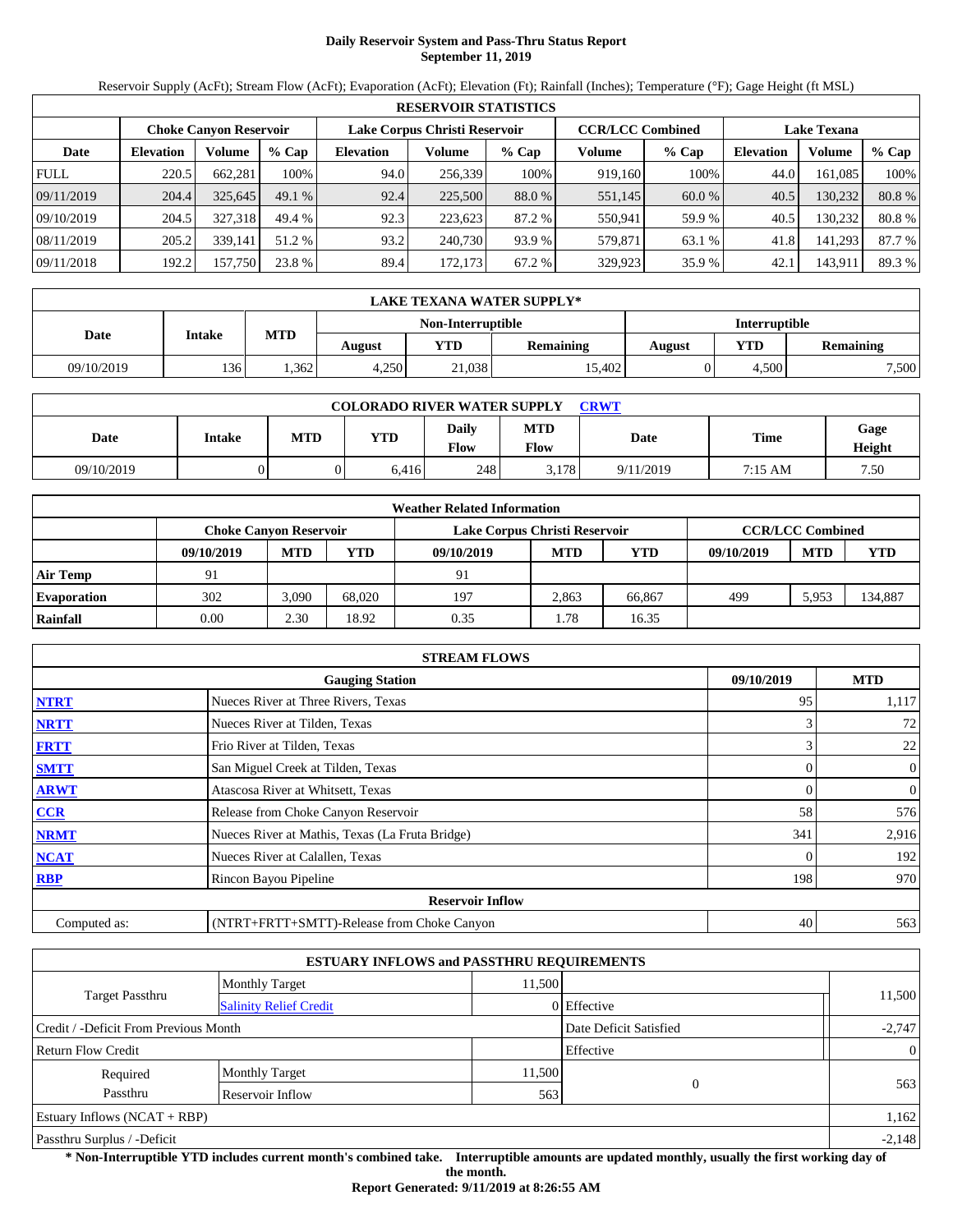# **Daily Reservoir System and Pass-Thru Status Report September 12, 2019**

Reservoir Supply (AcFt); Stream Flow (AcFt); Evaporation (AcFt); Elevation (Ft); Rainfall (Inches); Temperature (°F); Gage Height (ft MSL)

|             | <b>RESERVOIR STATISTICS</b> |                               |         |                               |         |         |                         |         |                    |         |        |  |  |
|-------------|-----------------------------|-------------------------------|---------|-------------------------------|---------|---------|-------------------------|---------|--------------------|---------|--------|--|--|
|             |                             | <b>Choke Canyon Reservoir</b> |         | Lake Corpus Christi Reservoir |         |         | <b>CCR/LCC Combined</b> |         | <b>Lake Texana</b> |         |        |  |  |
| Date        | <b>Elevation</b>            | Volume                        | $%$ Cap | <b>Elevation</b>              | Volume  | $%$ Cap | Volume                  | $%$ Cap | <b>Elevation</b>   | Volume  | % Cap  |  |  |
| <b>FULL</b> | 220.5                       | 662,281                       | 100%    | 94.0                          | 256,339 | 100%    | 919,160                 | 100%    | 44.0               | 161.085 | 100%   |  |  |
| 09/12/2019  | 204.4                       | 325,645                       | 49.1%   | 92.4                          | 225,500 | 88.0 %  | 551,145                 | 60.0 %  | 40.4               | 129,400 | 80.3%  |  |  |
| 09/11/2019  | 204.4                       | 325.645                       | 49.1%   | 92.4                          | 225,500 | 88.0 %  | 551,145                 | 60.0 %  | 40.5               | 130.232 | 80.8%  |  |  |
| 08/12/2019  | 205.1                       | 337,439                       | 50.9 %  | 93.2                          | 240,730 | 93.9 %  | 578,169                 | 62.9 %  | 41.8               | 141,293 | 87.7 % |  |  |
| 09/12/2018  | 192.2                       | 157,750                       | 23.8 %  | 89.4                          | 172,173 | 67.2 %  | 329,923                 | 35.9 %  | 42.3               | 145,671 | 90.4 % |  |  |

| LAKE TEXANA WATER SUPPLY* |            |        |            |                   |        |                      |                  |       |  |  |
|---------------------------|------------|--------|------------|-------------------|--------|----------------------|------------------|-------|--|--|
|                           | Intake     |        |            | Non-Interruptible |        | <b>Interruptible</b> |                  |       |  |  |
| Date                      | <b>MTD</b> | August | <b>YTD</b> | <b>Remaining</b>  | August | YTD                  | <b>Remaining</b> |       |  |  |
| 09/11/2019                | 136        | .498   | 4.250      | 21,038            | 15.402 |                      | 4.500            | 7,500 |  |  |

| <b>COLORADO RIVER WATER SUPPLY</b><br><b>CRWT</b> |        |            |       |               |                    |           |             |                |  |  |
|---------------------------------------------------|--------|------------|-------|---------------|--------------------|-----------|-------------|----------------|--|--|
| Date                                              | Intake | <b>MTD</b> | YTD   | Daily<br>Flow | <b>MTD</b><br>Flow | Date      | <b>Time</b> | Gage<br>Height |  |  |
| 09/11/2019                                        |        |            | 6.416 | 397           | 3,575              | 9/12/2019 | 7:15 AM     | 7.82           |  |  |

| <b>Weather Related Information</b> |                               |            |        |                               |                         |            |            |            |            |  |  |
|------------------------------------|-------------------------------|------------|--------|-------------------------------|-------------------------|------------|------------|------------|------------|--|--|
|                                    | <b>Choke Canvon Reservoir</b> |            |        | Lake Corpus Christi Reservoir | <b>CCR/LCC Combined</b> |            |            |            |            |  |  |
|                                    | 09/11/2019                    | <b>MTD</b> | YTD    | 09/11/2019                    | <b>MTD</b>              | <b>YTD</b> | 09/11/2019 | <b>MTD</b> | <b>YTD</b> |  |  |
| <b>Air Temp</b>                    | 89                            |            |        | 87                            |                         |            |            |            |            |  |  |
| <b>Evaporation</b>                 | 292                           | 3,382      | 68.312 | 120                           | 2.983                   | 66.987     | 412        | 6.365      | 135,299    |  |  |
| Rainfall                           | 0.00                          | 2.30       | 18.92  | 0.02                          | 1.80                    | 16.37      |            |            |            |  |  |

| <b>STREAM FLOWS</b>                                |                                                 |                |                |  |  |  |  |  |
|----------------------------------------------------|-------------------------------------------------|----------------|----------------|--|--|--|--|--|
| <b>MTD</b><br>09/11/2019<br><b>Gauging Station</b> |                                                 |                |                |  |  |  |  |  |
| <b>NTRT</b>                                        | Nueces River at Three Rivers, Texas             | 95             | 1,211          |  |  |  |  |  |
| <b>NRTT</b>                                        | Nueces River at Tilden, Texas                   |                | 75             |  |  |  |  |  |
| <b>FRTT</b>                                        | Frio River at Tilden, Texas                     | 3              | 25             |  |  |  |  |  |
| <b>SMTT</b>                                        | San Miguel Creek at Tilden, Texas               | 0              | $\overline{0}$ |  |  |  |  |  |
| <b>ARWT</b>                                        | Atascosa River at Whitsett, Texas               | $\overline{0}$ | $\overline{0}$ |  |  |  |  |  |
| CCR                                                | Release from Choke Canyon Reservoir             | 58             | 633            |  |  |  |  |  |
| <b>NRMT</b>                                        | Nueces River at Mathis, Texas (La Fruta Bridge) | 341            | 3,257          |  |  |  |  |  |
| <b>NCAT</b>                                        | Nueces River at Calallen, Texas                 |                | 192            |  |  |  |  |  |
| <b>RBP</b>                                         | Rincon Bayou Pipeline                           | 197            | 1,167          |  |  |  |  |  |
|                                                    | <b>Reservoir Inflow</b>                         |                |                |  |  |  |  |  |
| Computed as:                                       | (NTRT+FRTT+SMTT)-Release from Choke Canyon      | 40             | 603            |  |  |  |  |  |

|                                       |                               | <b>ESTUARY INFLOWS and PASSTHRU REQUIREMENTS</b> |             |                |  |  |
|---------------------------------------|-------------------------------|--------------------------------------------------|-------------|----------------|--|--|
|                                       | <b>Monthly Target</b>         | 11.500                                           |             |                |  |  |
| Target Passthru                       | <b>Salinity Relief Credit</b> |                                                  | 0 Effective | 11,500         |  |  |
| Credit / -Deficit From Previous Month |                               | Date Deficit Satisfied                           | $-2,747$    |                |  |  |
| <b>Return Flow Credit</b>             |                               |                                                  | Effective   | $\overline{0}$ |  |  |
| Required                              | <b>Monthly Target</b>         | 11,500                                           |             |                |  |  |
| Passthru                              | Reservoir Inflow              | 603                                              | $\Omega$    | 603            |  |  |
| Estuary Inflows $(NCAT + RBP)$        |                               |                                                  |             | 1,359          |  |  |
| Passthru Surplus / -Deficit           |                               |                                                  |             |                |  |  |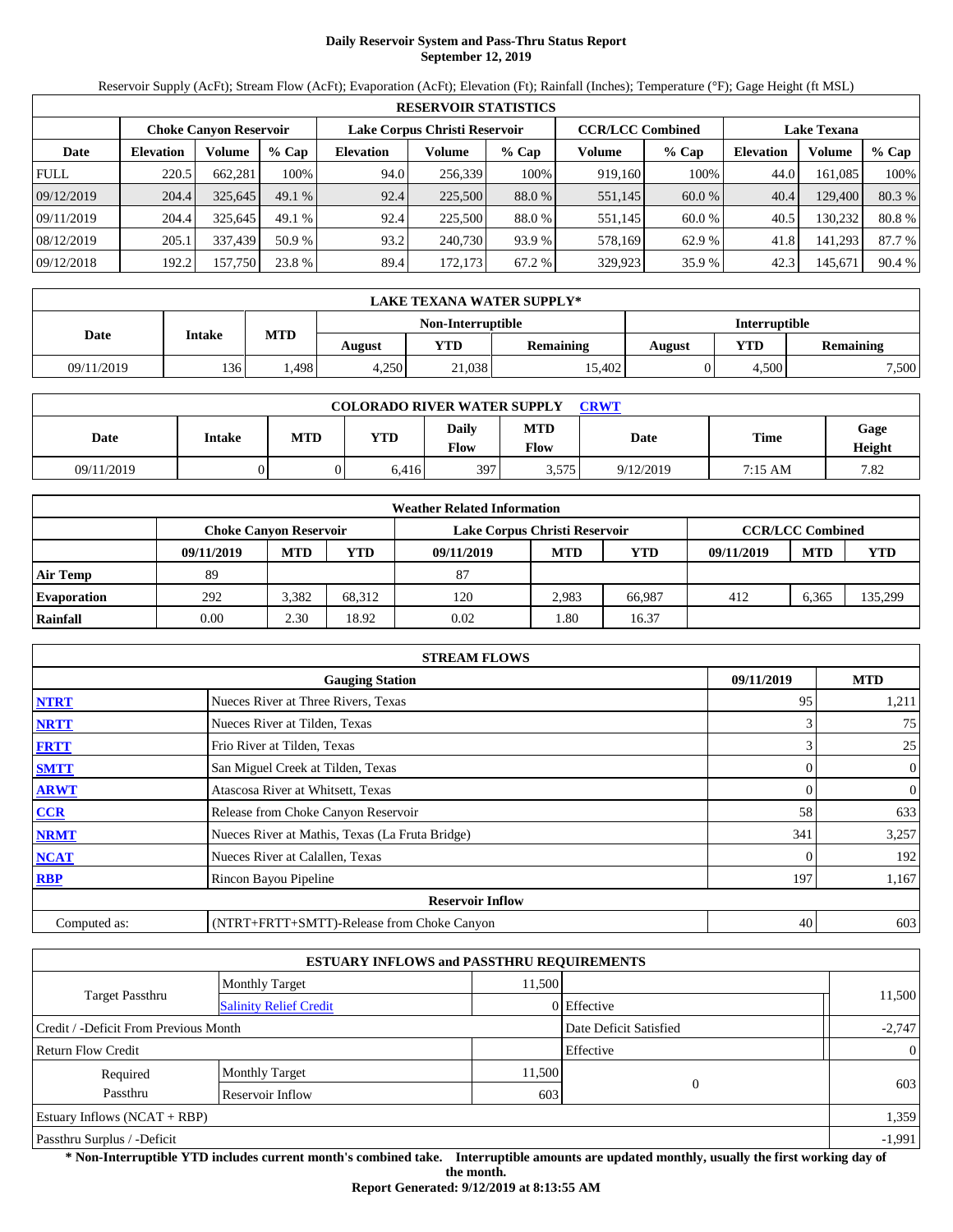# **Daily Reservoir System and Pass-Thru Status Report September 13, 2019**

Reservoir Supply (AcFt); Stream Flow (AcFt); Evaporation (AcFt); Elevation (Ft); Rainfall (Inches); Temperature (°F); Gage Height (ft MSL)

| <b>RESERVOIR STATISTICS</b> |                  |                               |         |                               |         |         |                         |         |                    |         |        |  |
|-----------------------------|------------------|-------------------------------|---------|-------------------------------|---------|---------|-------------------------|---------|--------------------|---------|--------|--|
|                             |                  | <b>Choke Canyon Reservoir</b> |         | Lake Corpus Christi Reservoir |         |         | <b>CCR/LCC Combined</b> |         | <b>Lake Texana</b> |         |        |  |
| Date                        | <b>Elevation</b> | Volume                        | $%$ Cap | <b>Elevation</b>              | Volume  | $%$ Cap | Volume                  | $%$ Cap | <b>Elevation</b>   | Volume  | % Cap  |  |
| <b>FULL</b>                 | 220.5            | 662.281                       | 100%    | 94.0                          | 256,339 | 100%    | 919,160                 | 100%    | 44.0               | 161.085 | 100%   |  |
| 09/13/2019                  | 204.4            | 325,645                       | 49.1%   | 92.4                          | 225,500 | 88.0 %  | 551,145                 | 60.0 %  | 40.4               | 129,400 | 80.3%  |  |
| 09/12/2019                  | 204.4            | 325.645                       | 49.1%   | 92.4                          | 225,500 | 88.0 %  | 551,145                 | 60.0 %  | 40.4               | 129.400 | 80.3%  |  |
| 08/13/2019                  | 205.1            | 337.439                       | 50.9 %  | 93.1                          | 238,806 | 93.2 %  | 576.245                 | 62.7 %  | 41.7               | 140.426 | 87.2 % |  |
| 09/13/2018                  | 192.6            | 162.104                       | 24.5 %  | 89.7                          | 177,182 | 69.1 %  | 339,286                 | 36.9%   | 42.3               | 145,671 | 90.4 % |  |

|            | LAKE TEXANA WATER SUPPLY* |            |        |                   |                  |               |       |                  |  |  |  |
|------------|---------------------------|------------|--------|-------------------|------------------|---------------|-------|------------------|--|--|--|
|            |                           |            |        | Non-Interruptible |                  | Interruptible |       |                  |  |  |  |
| Date       | <b>Intake</b>             | <b>MTD</b> | August | YTD               | <b>Remaining</b> | August        | YTD   | <b>Remaining</b> |  |  |  |
| 09/12/2019 | 136'                      | .634       | 4.250  | 21,038            | 15.402           |               | 4.500 | 7,500            |  |  |  |

| <b>COLORADO RIVER WATER SUPPLY</b><br><b>CRWT</b> |        |            |       |               |                    |           |             |                |  |  |
|---------------------------------------------------|--------|------------|-------|---------------|--------------------|-----------|-------------|----------------|--|--|
| Date                                              | Intake | <b>MTD</b> | YTD   | Daily<br>Flow | <b>MTD</b><br>Flow | Date      | <b>Time</b> | Gage<br>Height |  |  |
| 09/12/2019                                        |        |            | 6.416 | 609           | 4.184              | 9/13/2019 | 7:15 AM     | 8.09           |  |  |

| <b>Weather Related Information</b> |            |                               |        |                               |                         |            |            |            |            |  |  |
|------------------------------------|------------|-------------------------------|--------|-------------------------------|-------------------------|------------|------------|------------|------------|--|--|
|                                    |            | <b>Choke Canvon Reservoir</b> |        | Lake Corpus Christi Reservoir | <b>CCR/LCC Combined</b> |            |            |            |            |  |  |
|                                    | 09/12/2019 | <b>MTD</b>                    | YTD    | 09/12/2019                    | <b>MTD</b>              | <b>YTD</b> | 09/12/2019 | <b>MTD</b> | <b>YTD</b> |  |  |
| <b>Air Temp</b>                    | 90         |                               |        | 89                            |                         |            |            |            |            |  |  |
| <b>Evaporation</b>                 | 282        | 3.664                         | 68.594 | 219                           | 3.202                   | 67.206     | 501        | 6.866      | 135,800    |  |  |
| Rainfall                           | 0.02       | 2.32                          | 18.94  | 0.43                          | 2.23                    | 16.80      |            |            |            |  |  |

| <b>STREAM FLOWS</b>                                |                                                 |     |                |  |  |  |  |  |
|----------------------------------------------------|-------------------------------------------------|-----|----------------|--|--|--|--|--|
| 09/12/2019<br><b>MTD</b><br><b>Gauging Station</b> |                                                 |     |                |  |  |  |  |  |
| <b>NTRT</b>                                        | Nueces River at Three Rivers, Texas             | 95  | 1,306          |  |  |  |  |  |
| <b>NRTT</b>                                        | Nueces River at Tilden, Texas                   |     | 78             |  |  |  |  |  |
| <b>FRTT</b>                                        | Frio River at Tilden, Texas                     |     | 28             |  |  |  |  |  |
| <b>SMTT</b>                                        | San Miguel Creek at Tilden, Texas               | 0   | $\overline{0}$ |  |  |  |  |  |
| <b>ARWT</b>                                        | Atascosa River at Whitsett, Texas               |     | 0              |  |  |  |  |  |
| CCR                                                | Release from Choke Canyon Reservoir             | 58  | 691            |  |  |  |  |  |
| <b>NRMT</b>                                        | Nueces River at Mathis, Texas (La Fruta Bridge) | 337 | 3,595          |  |  |  |  |  |
| <b>NCAT</b>                                        | Nueces River at Calallen, Texas                 |     | 192            |  |  |  |  |  |
| <b>RBP</b>                                         | Rincon Bayou Pipeline                           | 197 | 1,364          |  |  |  |  |  |
|                                                    | <b>Reservoir Inflow</b>                         |     |                |  |  |  |  |  |
| Computed as:                                       | (NTRT+FRTT+SMTT)-Release from Choke Canyon      | 40  | 643            |  |  |  |  |  |

|                                       |                               | <b>ESTUARY INFLOWS and PASSTHRU REQUIREMENTS</b> |             |                |
|---------------------------------------|-------------------------------|--------------------------------------------------|-------------|----------------|
|                                       | <b>Monthly Target</b>         | 11.500                                           |             |                |
| <b>Target Passthru</b>                | <b>Salinity Relief Credit</b> |                                                  | 0 Effective | 11,500         |
| Credit / -Deficit From Previous Month |                               | Date Deficit Satisfied                           | $-2,747$    |                |
| <b>Return Flow Credit</b>             |                               |                                                  | Effective   | $\overline{0}$ |
| Required                              | <b>Monthly Target</b>         | 11,500                                           | $\Omega$    | 643            |
| Passthru                              | Reservoir Inflow              | 643                                              |             |                |
| Estuary Inflows $(NCAT + RBP)$        |                               |                                                  |             | 1,557          |
| Passthru Surplus / -Deficit           |                               |                                                  |             | $-1,834$       |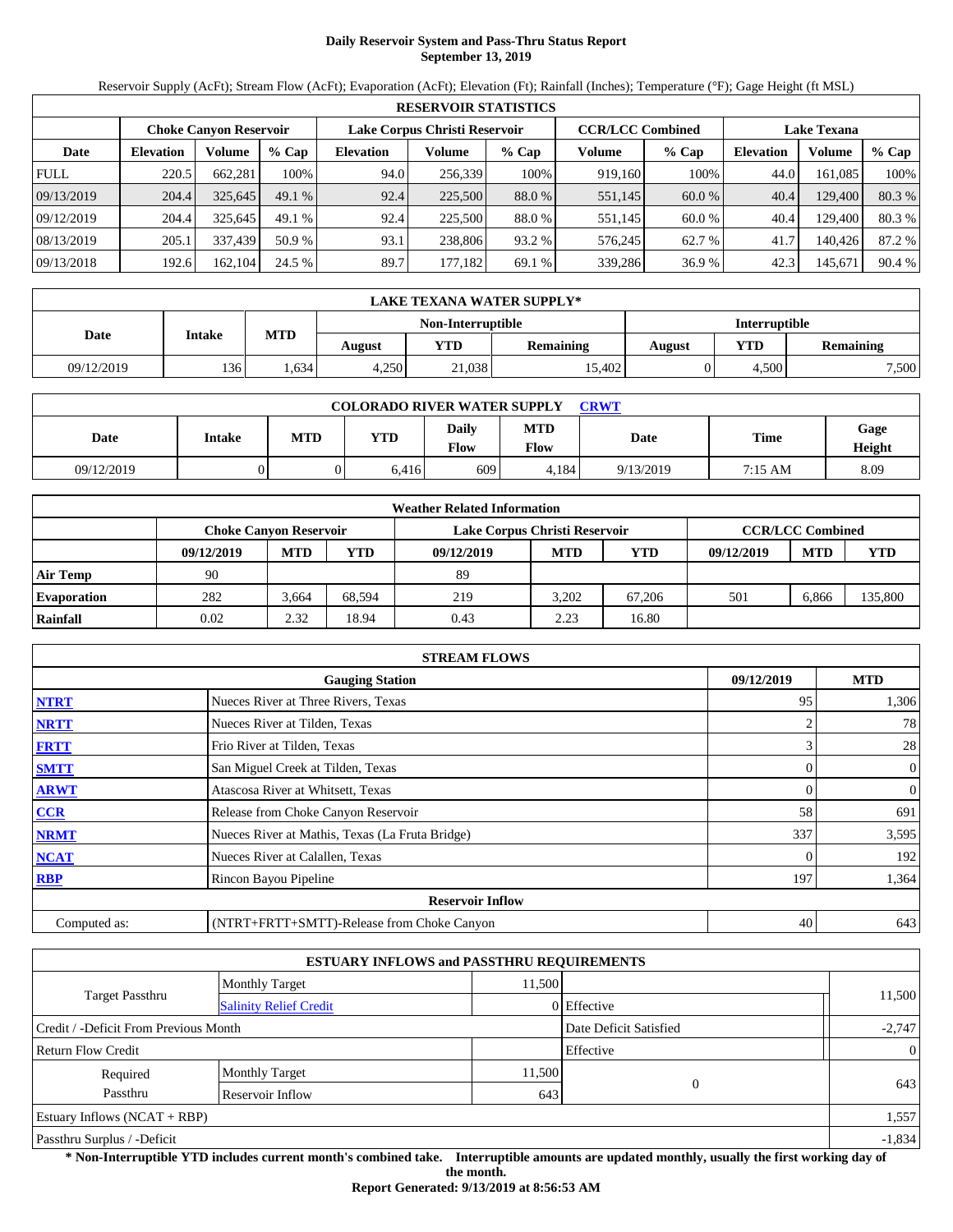# **Daily Reservoir System and Pass-Thru Status Report September 14, 2019**

Reservoir Supply (AcFt); Stream Flow (AcFt); Evaporation (AcFt); Elevation (Ft); Rainfall (Inches); Temperature (°F); Gage Height (ft MSL)

| <b>RESERVOIR STATISTICS</b> |                  |                               |         |                               |         |         |                         |         |                    |         |        |  |
|-----------------------------|------------------|-------------------------------|---------|-------------------------------|---------|---------|-------------------------|---------|--------------------|---------|--------|--|
|                             |                  | <b>Choke Canyon Reservoir</b> |         | Lake Corpus Christi Reservoir |         |         | <b>CCR/LCC Combined</b> |         | <b>Lake Texana</b> |         |        |  |
| Date                        | <b>Elevation</b> | Volume                        | $%$ Cap | <b>Elevation</b>              | Volume  | $%$ Cap | Volume                  | $%$ Cap | <b>Elevation</b>   | Volume  | % Cap  |  |
| <b>FULL</b>                 | 220.5            | 662.281                       | 100%    | 94.0                          | 256,339 | 100%    | 919.160                 | 100%    | 44.0               | 161.085 | 100%   |  |
| 09/14/2019                  | 204.4            | 325,645                       | 49.1%   | 92.3                          | 223,623 | 87.2 %  | 549,268                 | 59.8%   | 40.4               | 129,400 | 80.3%  |  |
| 09/13/2019                  | 204.4            | 325.645                       | 49.1%   | 92.4                          | 225,500 | 88.0 %  | 551,145                 | 60.0 %  | 40.4               | 129.400 | 80.3%  |  |
| 08/14/2019                  | 205.1            | 337.439                       | 50.9 %  | 93.1                          | 238,806 | 93.2 %  | 576.245                 | 62.7 %  | 41.7               | 140.426 | 87.2 % |  |
| 09/14/2018                  | 193.0            | 166,527                       | 25.1 %  | 90.0                          | 182,266 | 71.1 %  | 348,793                 | 37.9 %  | 42.2               | 144,790 | 89.9 % |  |

|            | LAKE TEXANA WATER SUPPLY*                    |      |       |                   |                  |               |       |                  |  |  |  |
|------------|----------------------------------------------|------|-------|-------------------|------------------|---------------|-------|------------------|--|--|--|
|            |                                              |      |       | Non-Interruptible |                  | Interruptible |       |                  |  |  |  |
| Date       | <b>MTD</b><br><b>Intake</b><br>YTD<br>August |      |       |                   | <b>Remaining</b> | August        | YTD   | <b>Remaining</b> |  |  |  |
| 09/13/2019 | 136'                                         | .770 | 4.250 | 21,038            | 15.402           |               | 4.500 | 7,500            |  |  |  |

| <b>COLORADO RIVER WATER SUPPLY</b><br><b>CRWT</b> |        |            |            |                             |                    |           |                   |                |  |  |
|---------------------------------------------------|--------|------------|------------|-----------------------------|--------------------|-----------|-------------------|----------------|--|--|
| Date                                              | Intake | <b>MTD</b> | <b>YTD</b> | <b>Daily</b><br><b>Flow</b> | <b>MTD</b><br>Flow | Date      | <b>Time</b>       | Gage<br>Height |  |  |
| 09/13/2019                                        |        |            | 6.416      | .060                        | 5,244              | 9/14/2019 | $7:15 \text{ AM}$ | 8.40           |  |  |

| <b>Weather Related Information</b> |            |                               |        |                               |                         |            |            |            |            |  |  |
|------------------------------------|------------|-------------------------------|--------|-------------------------------|-------------------------|------------|------------|------------|------------|--|--|
|                                    |            | <b>Choke Canvon Reservoir</b> |        | Lake Corpus Christi Reservoir | <b>CCR/LCC Combined</b> |            |            |            |            |  |  |
|                                    | 09/13/2019 | <b>MTD</b>                    | YTD    | 09/13/2019                    | <b>MTD</b>              | <b>YTD</b> | 09/13/2019 | <b>MTD</b> | <b>YTD</b> |  |  |
| <b>Air Temp</b>                    | 93         |                               |        | 92                            |                         |            |            |            |            |  |  |
| <b>Evaporation</b>                 | 282        | 3.946                         | 68.876 | 262                           | 3.464                   | 67.468     | 544        | 7.410      | 136,344    |  |  |
| Rainfall                           | 0.00       | 2.32                          | 18.94  | 0.00                          | 2.23                    | 16.80      |            |            |            |  |  |

| <b>STREAM FLOWS</b> |                                                    |     |                  |  |  |  |  |  |  |
|---------------------|----------------------------------------------------|-----|------------------|--|--|--|--|--|--|
|                     | 09/13/2019<br><b>MTD</b><br><b>Gauging Station</b> |     |                  |  |  |  |  |  |  |
| <b>NTRT</b>         | Nueces River at Three Rivers, Texas                | 94  | 1,400            |  |  |  |  |  |  |
| <b>NRTT</b>         | Nueces River at Tilden, Texas                      |     | 81               |  |  |  |  |  |  |
| <b>FRTT</b>         | Frio River at Tilden, Texas                        |     | 30               |  |  |  |  |  |  |
| <b>SMTT</b>         | San Miguel Creek at Tilden, Texas                  |     | $\mathbf{0}$     |  |  |  |  |  |  |
| <b>ARWT</b>         | Atascosa River at Whitsett, Texas                  | 0   | $\boldsymbol{0}$ |  |  |  |  |  |  |
| <b>CCR</b>          | Release from Choke Canyon Reservoir                | 58  | 748              |  |  |  |  |  |  |
| <b>NRMT</b>         | Nueces River at Mathis, Texas (La Fruta Bridge)    | 341 | 3,936            |  |  |  |  |  |  |
| <b>NCAT</b>         | Nueces River at Calallen, Texas                    |     | 197              |  |  |  |  |  |  |
| <b>RBP</b>          | Rincon Bayou Pipeline                              | 198 | 1,563            |  |  |  |  |  |  |
|                     | <b>Reservoir Inflow</b>                            |     |                  |  |  |  |  |  |  |
| Computed as:        | (NTRT+FRTT+SMTT)-Release from Choke Canyon         | 39  | 682              |  |  |  |  |  |  |

|                                       |                               | <b>ESTUARY INFLOWS and PASSTHRU REQUIREMENTS</b> |               |                |  |  |
|---------------------------------------|-------------------------------|--------------------------------------------------|---------------|----------------|--|--|
|                                       | <b>Monthly Target</b>         | 11.500                                           |               |                |  |  |
| Target Passthru                       | <b>Salinity Relief Credit</b> |                                                  | $0$ Effective | 11,500         |  |  |
| Credit / -Deficit From Previous Month |                               | Date Deficit Satisfied                           | $-2,747$      |                |  |  |
| <b>Return Flow Credit</b>             |                               |                                                  | Effective     | $\overline{0}$ |  |  |
| Required                              | <b>Monthly Target</b>         | 11,500                                           |               | 682            |  |  |
| Passthru                              | Reservoir Inflow              | 682                                              | $\Omega$      |                |  |  |
| Estuary Inflows $(NCAT + RBP)$        |                               |                                                  |               | 1,760          |  |  |
| Passthru Surplus / -Deficit           |                               |                                                  |               |                |  |  |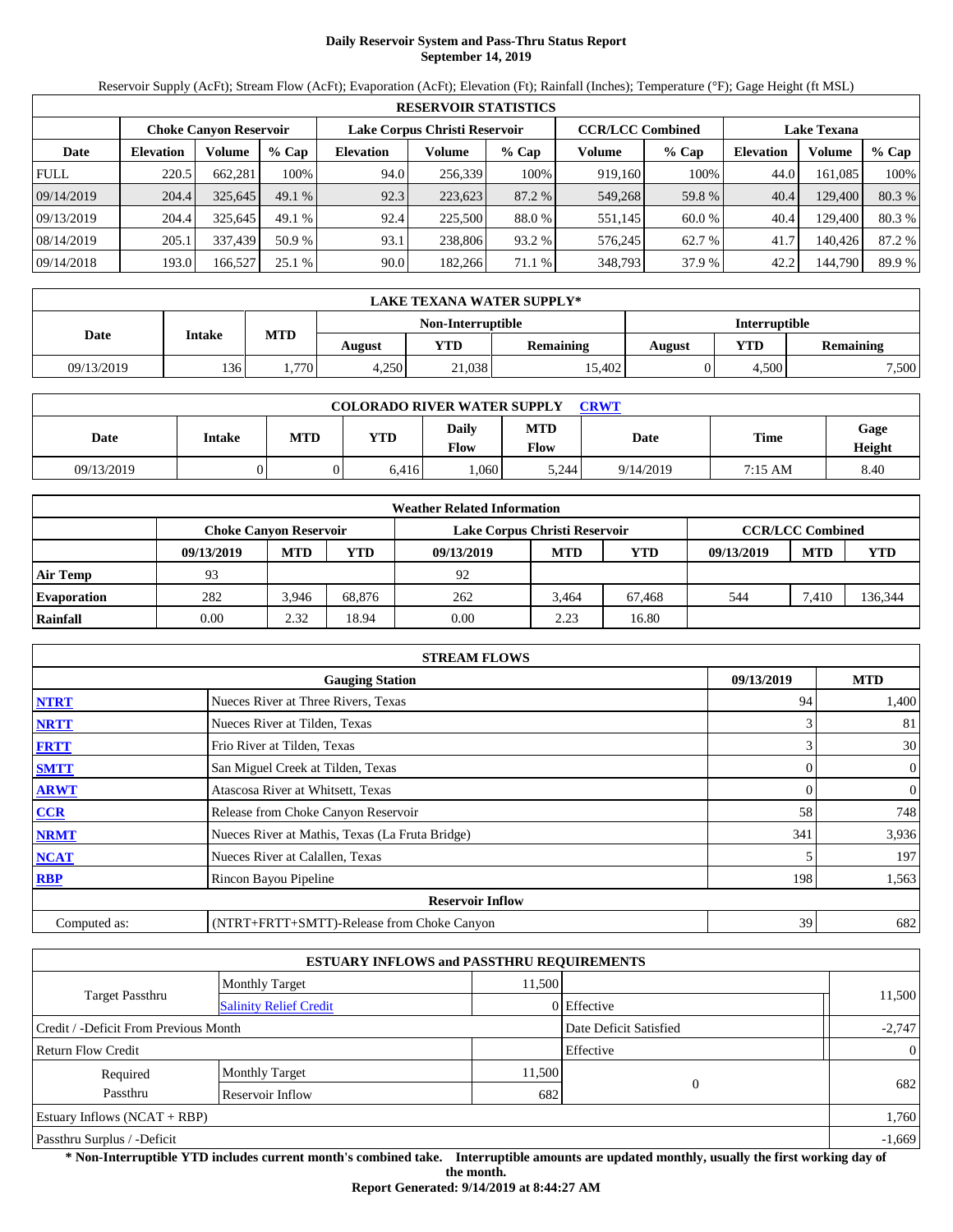# **Daily Reservoir System and Pass-Thru Status Report September 15, 2019**

Reservoir Supply (AcFt); Stream Flow (AcFt); Evaporation (AcFt); Elevation (Ft); Rainfall (Inches); Temperature (°F); Gage Height (ft MSL)

|             | <b>RESERVOIR STATISTICS</b> |                               |         |                               |         |         |                         |         |                    |         |        |  |  |
|-------------|-----------------------------|-------------------------------|---------|-------------------------------|---------|---------|-------------------------|---------|--------------------|---------|--------|--|--|
|             |                             | <b>Choke Canyon Reservoir</b> |         | Lake Corpus Christi Reservoir |         |         | <b>CCR/LCC Combined</b> |         | <b>Lake Texana</b> |         |        |  |  |
| Date        | <b>Elevation</b>            | Volume                        | $%$ Cap | <b>Elevation</b>              | Volume  | $%$ Cap | Volume                  | $%$ Cap | <b>Elevation</b>   | Volume  | % Cap  |  |  |
| <b>FULL</b> | 220.5                       | 662.281                       | 100%    | 94.0                          | 256,339 | 100%    | 919,160                 | 100%    | 44.0               | 161.085 | 100%   |  |  |
| 09/15/2019  | 204.3                       | 323,977                       | 48.9 %  | 92.3                          | 223,623 | 87.2 %  | 547,600                 | 59.6 %  | 40.4               | 129,400 | 80.3 % |  |  |
| 09/14/2019  | 204.4                       | 325.645                       | 49.1%   | 92.3                          | 223.623 | 87.2 %  | 549,268                 | 59.8%   | 40.4               | 129.400 | 80.3%  |  |  |
| 08/15/2019  | 205.1                       | 337.439                       | 50.9 %  | 93.1                          | 238,806 | 93.2 %  | 576.245                 | 62.7 %  | 41.6               | 139,562 | 86.6%  |  |  |
| 09/15/2018  | 193.5                       | 172,162                       | 26.0 %  | 90.4                          | 189,164 | 73.8 %  | 361,326                 | 39.3 %  | 42.4               | 146,555 | 91.0 % |  |  |

|            | LAKE TEXANA WATER SUPPLY* |            |        |                   |                  |               |       |                  |  |  |  |  |
|------------|---------------------------|------------|--------|-------------------|------------------|---------------|-------|------------------|--|--|--|--|
|            |                           |            |        | Non-Interruptible |                  | Interruptible |       |                  |  |  |  |  |
| Date       | <b>Intake</b>             | <b>MTD</b> | August | YTD               | <b>Remaining</b> | August        | YTD   | <b>Remaining</b> |  |  |  |  |
| 09/14/2019 | 136'                      | .906       | 4.250  | 21,038            | 15.402           |               | 4.500 | 7,500            |  |  |  |  |

| <b>COLORADO RIVER WATER SUPPLY</b><br><b>CRWT</b> |        |     |            |                      |                    |           |             |                |  |  |
|---------------------------------------------------|--------|-----|------------|----------------------|--------------------|-----------|-------------|----------------|--|--|
| Date                                              | Intake | MTD | <b>YTD</b> | <b>Daily</b><br>Flow | <b>MTD</b><br>Flow | Date      | <b>Time</b> | Gage<br>Height |  |  |
| 09/14/2019                                        |        |     | 6.416      | 1,257                | 6,501              | 9/15/2019 | 7:15 AM     | 8.65           |  |  |

|                    | <b>Weather Related Information</b> |            |        |                               |                         |        |            |            |         |  |  |  |
|--------------------|------------------------------------|------------|--------|-------------------------------|-------------------------|--------|------------|------------|---------|--|--|--|
|                    | <b>Choke Canvon Reservoir</b>      |            |        | Lake Corpus Christi Reservoir | <b>CCR/LCC Combined</b> |        |            |            |         |  |  |  |
|                    | 09/14/2019                         | <b>MTD</b> | YTD    | 09/14/2019                    | <b>MTD</b>              | YTD    | 09/14/2019 | <b>MTD</b> | YTD     |  |  |  |
| <b>Air Temp</b>    | 95                                 |            |        | 93                            |                         |        |            |            |         |  |  |  |
| <b>Evaporation</b> | 369                                | 4,315      | 69.245 | 360                           | 3.824                   | 67.828 | 729        | 8,139      | 137,073 |  |  |  |
| Rainfall           | 0.00                               | 2.32       | 18.94  | 0.00                          | 2.23                    | 16.80  |            |            |         |  |  |  |

| <b>STREAM FLOWS</b>                                |                                                 |     |                  |  |  |  |  |  |  |
|----------------------------------------------------|-------------------------------------------------|-----|------------------|--|--|--|--|--|--|
| 09/14/2019<br><b>MTD</b><br><b>Gauging Station</b> |                                                 |     |                  |  |  |  |  |  |  |
| <b>NTRT</b>                                        | Nueces River at Three Rivers, Texas             | 93  | 1,493            |  |  |  |  |  |  |
| <b>NRTT</b>                                        | Nueces River at Tilden, Texas                   |     | 83               |  |  |  |  |  |  |
| <b>FRTT</b>                                        | Frio River at Tilden, Texas                     |     | 33               |  |  |  |  |  |  |
| <b>SMTT</b>                                        | San Miguel Creek at Tilden, Texas               |     | $\mathbf{0}$     |  |  |  |  |  |  |
| <b>ARWT</b>                                        | Atascosa River at Whitsett, Texas               | 0   | $\boldsymbol{0}$ |  |  |  |  |  |  |
| <b>CCR</b>                                         | Release from Choke Canyon Reservoir             | 58  | 806              |  |  |  |  |  |  |
| <b>NRMT</b>                                        | Nueces River at Mathis, Texas (La Fruta Bridge) | 341 | 4,278            |  |  |  |  |  |  |
| <b>NCAT</b>                                        | Nueces River at Calallen, Texas                 | 24  | 221              |  |  |  |  |  |  |
| <b>RBP</b>                                         | Rincon Bayou Pipeline                           | 197 | 1,760            |  |  |  |  |  |  |
|                                                    | <b>Reservoir Inflow</b>                         |     |                  |  |  |  |  |  |  |
| Computed as:                                       | (NTRT+FRTT+SMTT)-Release from Choke Canyon      | 38  | 720              |  |  |  |  |  |  |

|                                       | <b>ESTUARY INFLOWS and PASSTHRU REQUIREMENTS</b> |        |                        |                |  |  |
|---------------------------------------|--------------------------------------------------|--------|------------------------|----------------|--|--|
|                                       | <b>Monthly Target</b>                            | 11.500 |                        |                |  |  |
| Target Passthru                       | <b>Salinity Relief Credit</b>                    |        | 0 Effective            | 11,500         |  |  |
| Credit / -Deficit From Previous Month |                                                  |        | Date Deficit Satisfied | $-2,747$       |  |  |
| Return Flow Credit                    |                                                  |        | Effective              | $\overline{0}$ |  |  |
| Required                              | <b>Monthly Target</b>                            | 11,500 |                        |                |  |  |
| Passthru                              | Reservoir Inflow                                 | 720    | $\Omega$               | 720            |  |  |
| <b>Estuary Inflows (NCAT + RBP)</b>   |                                                  |        |                        |                |  |  |
| Passthru Surplus / -Deficit           |                                                  |        |                        |                |  |  |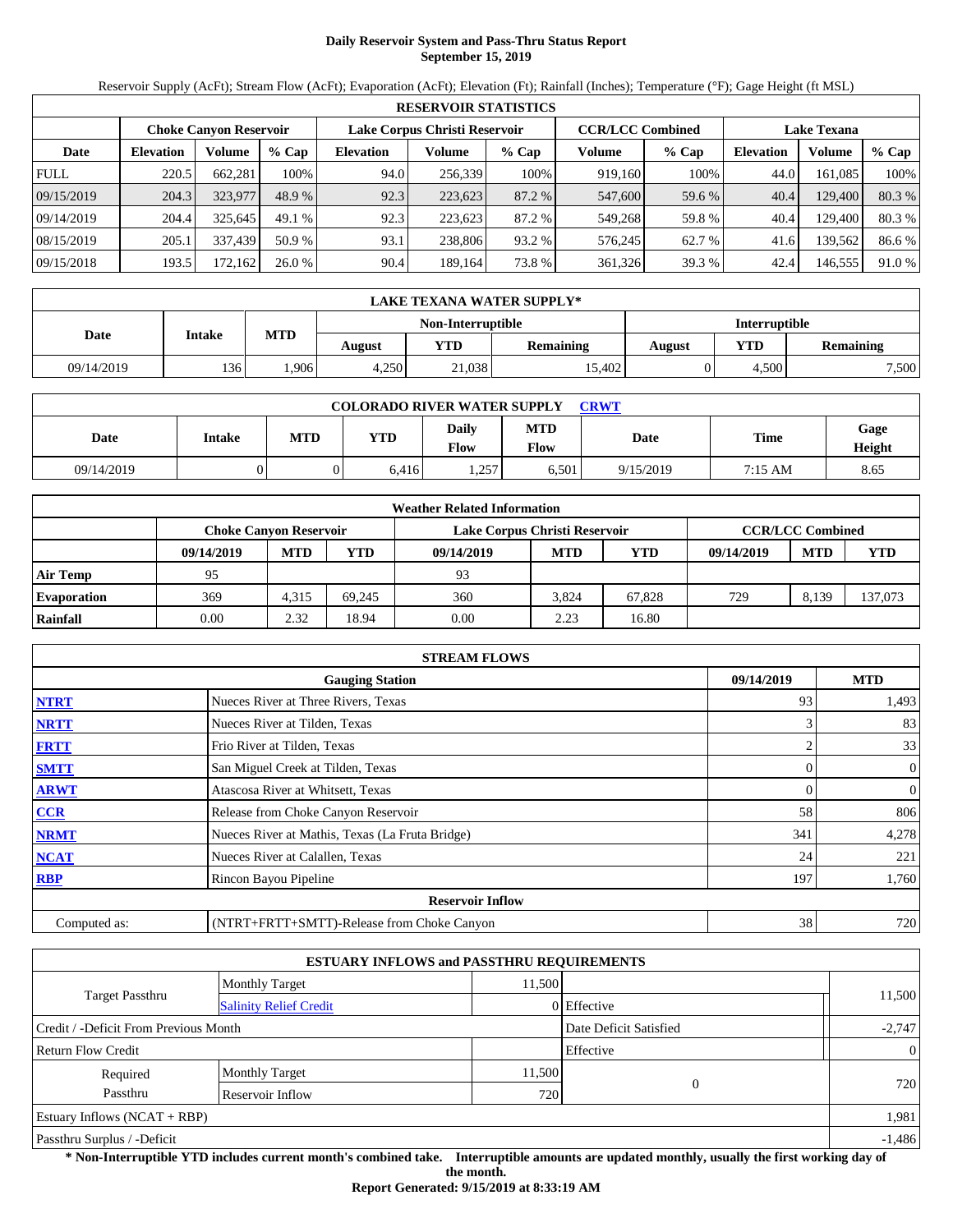# **Daily Reservoir System and Pass-Thru Status Report September 16, 2019**

Reservoir Supply (AcFt); Stream Flow (AcFt); Evaporation (AcFt); Elevation (Ft); Rainfall (Inches); Temperature (°F); Gage Height (ft MSL)

|             | <b>RESERVOIR STATISTICS</b> |                               |         |                               |         |         |                         |         |                    |         |        |  |  |
|-------------|-----------------------------|-------------------------------|---------|-------------------------------|---------|---------|-------------------------|---------|--------------------|---------|--------|--|--|
|             |                             | <b>Choke Canyon Reservoir</b> |         | Lake Corpus Christi Reservoir |         |         | <b>CCR/LCC Combined</b> |         | <b>Lake Texana</b> |         |        |  |  |
| Date        | <b>Elevation</b>            | Volume                        | $%$ Cap | <b>Elevation</b>              | Volume  | $%$ Cap | Volume                  | $%$ Cap | <b>Elevation</b>   | Volume  | % Cap  |  |  |
| <b>FULL</b> | 220.5                       | 662.281                       | 100%    | 94.0                          | 256,339 | 100%    | 919.160                 | 100%    | 44.0               | 161.085 | 100%   |  |  |
| 09/16/2019  | 204.3                       | 323,977                       | 48.9 %  | 92.3                          | 223,623 | 87.2 %  | 547,600                 | 59.6 %  | 40.3               | 128,570 | 79.8%  |  |  |
| 09/15/2019  | 204.3                       | 323,977                       | 48.9 %  | 92.3                          | 223.623 | 87.2 %  | 547,600                 | 59.6 %  | 40.4               | 129.400 | 80.3%  |  |  |
| 08/16/2019  | 205.0                       | 335.741                       | 50.7 %  | 93.0                          | 236.887 | 92.4 %  | 572.628                 | 62.3 %  | 41.6               | 139,562 | 86.6 % |  |  |
| 09/16/2018  | 194.1                       | 179.083                       | 27.0 %  | 90.9                          | 197,976 | 77.2 %  | 377,059                 | 41.0 %  | 42.7               | 149,224 | 92.6 % |  |  |

|            | <b>LAKE TEXANA WATER SUPPLY*</b> |            |        |                   |                  |                      |       |                  |  |  |  |
|------------|----------------------------------|------------|--------|-------------------|------------------|----------------------|-------|------------------|--|--|--|
|            |                                  |            |        | Non-Interruptible |                  | <b>Interruptible</b> |       |                  |  |  |  |
| Date       | Intake                           | <b>MTD</b> | August | <b>YTD</b>        | <b>Remaining</b> | August               | YTD   | <b>Remaining</b> |  |  |  |
| 09/15/2019 | 136                              | 2.042      | 4.250  | 21,038            | 15.402           |                      | 4.500 | 7,500            |  |  |  |

| <b>COLORADO RIVER WATER SUPPLY</b><br>CRWT |        |            |       |                      |                    |           |             |                |  |  |
|--------------------------------------------|--------|------------|-------|----------------------|--------------------|-----------|-------------|----------------|--|--|
| Date                                       | Intake | <b>MTD</b> | YTD   | Daily<br><b>Flow</b> | <b>MTD</b><br>Flow | Date      | <b>Time</b> | Gage<br>Height |  |  |
| 09/15/2019                                 |        |            | 6.416 | 1,521                | 8.021              | 9/16/2019 | 7:15 AM     | 8.79           |  |  |

|                    | <b>Weather Related Information</b> |                        |        |                               |                         |        |            |            |         |  |  |  |
|--------------------|------------------------------------|------------------------|--------|-------------------------------|-------------------------|--------|------------|------------|---------|--|--|--|
|                    |                                    | Choke Canvon Reservoir |        | Lake Corpus Christi Reservoir | <b>CCR/LCC Combined</b> |        |            |            |         |  |  |  |
|                    | 09/15/2019                         | <b>MTD</b>             | YTD    | 09/15/2019                    | <b>MTD</b>              | YTD    | 09/15/2019 | <b>MTD</b> | YTD     |  |  |  |
| <b>Air Temp</b>    | 94                                 |                        |        | 92                            |                         |        |            |            |         |  |  |  |
| <b>Evaporation</b> | 369                                | 4.684                  | 69.614 | 131                           | 3.955                   | 67.959 | 500        | 8,639      | 137,573 |  |  |  |
| Rainfall           | 0.00                               | 2.32                   | 18.94  | 0.00                          | 2.23                    | 16.80  |            |            |         |  |  |  |

| <b>STREAM FLOWS</b>                                |                                                 |     |                  |  |  |  |  |  |
|----------------------------------------------------|-------------------------------------------------|-----|------------------|--|--|--|--|--|
| 09/15/2019<br><b>MTD</b><br><b>Gauging Station</b> |                                                 |     |                  |  |  |  |  |  |
| <b>NTRT</b>                                        | Nueces River at Three Rivers, Texas             | 93  | 1,586            |  |  |  |  |  |
| <b>NRTT</b>                                        | Nueces River at Tilden, Texas                   |     | 86               |  |  |  |  |  |
| <b>FRTT</b>                                        | Frio River at Tilden, Texas                     |     | 35               |  |  |  |  |  |
| <b>SMTT</b>                                        | San Miguel Creek at Tilden, Texas               |     | $\mathbf{0}$     |  |  |  |  |  |
| <b>ARWT</b>                                        | Atascosa River at Whitsett, Texas               | 0   | $\boldsymbol{0}$ |  |  |  |  |  |
| <b>CCR</b>                                         | Release from Choke Canyon Reservoir             | 58  | 863              |  |  |  |  |  |
| <b>NRMT</b>                                        | Nueces River at Mathis, Texas (La Fruta Bridge) | 341 | 4,619            |  |  |  |  |  |
| <b>NCAT</b>                                        | Nueces River at Calallen, Texas                 | 52  | 273              |  |  |  |  |  |
| <b>RBP</b>                                         | Rincon Bayou Pipeline                           | 200 | 1,960            |  |  |  |  |  |
|                                                    | <b>Reservoir Inflow</b>                         |     |                  |  |  |  |  |  |
| Computed as:                                       | (NTRT+FRTT+SMTT)-Release from Choke Canyon      | 38  | 758              |  |  |  |  |  |

|                                       | <b>ESTUARY INFLOWS and PASSTHRU REQUIREMENTS</b> |        |                        |                |  |  |
|---------------------------------------|--------------------------------------------------|--------|------------------------|----------------|--|--|
|                                       | <b>Monthly Target</b>                            | 11.500 |                        |                |  |  |
| Target Passthru                       | <b>Salinity Relief Credit</b>                    |        | 0 Effective            | 11,500         |  |  |
| Credit / -Deficit From Previous Month |                                                  |        | Date Deficit Satisfied | $-2,747$       |  |  |
| Return Flow Credit                    |                                                  |        | Effective              | $\overline{0}$ |  |  |
| Required                              | <b>Monthly Target</b>                            | 11,500 |                        |                |  |  |
| Passthru                              | Reservoir Inflow                                 | 758    | $\Omega$               | 758            |  |  |
| Estuary Inflows $(NCAT + RBP)$        |                                                  |        |                        |                |  |  |
| Passthru Surplus / -Deficit           |                                                  |        |                        |                |  |  |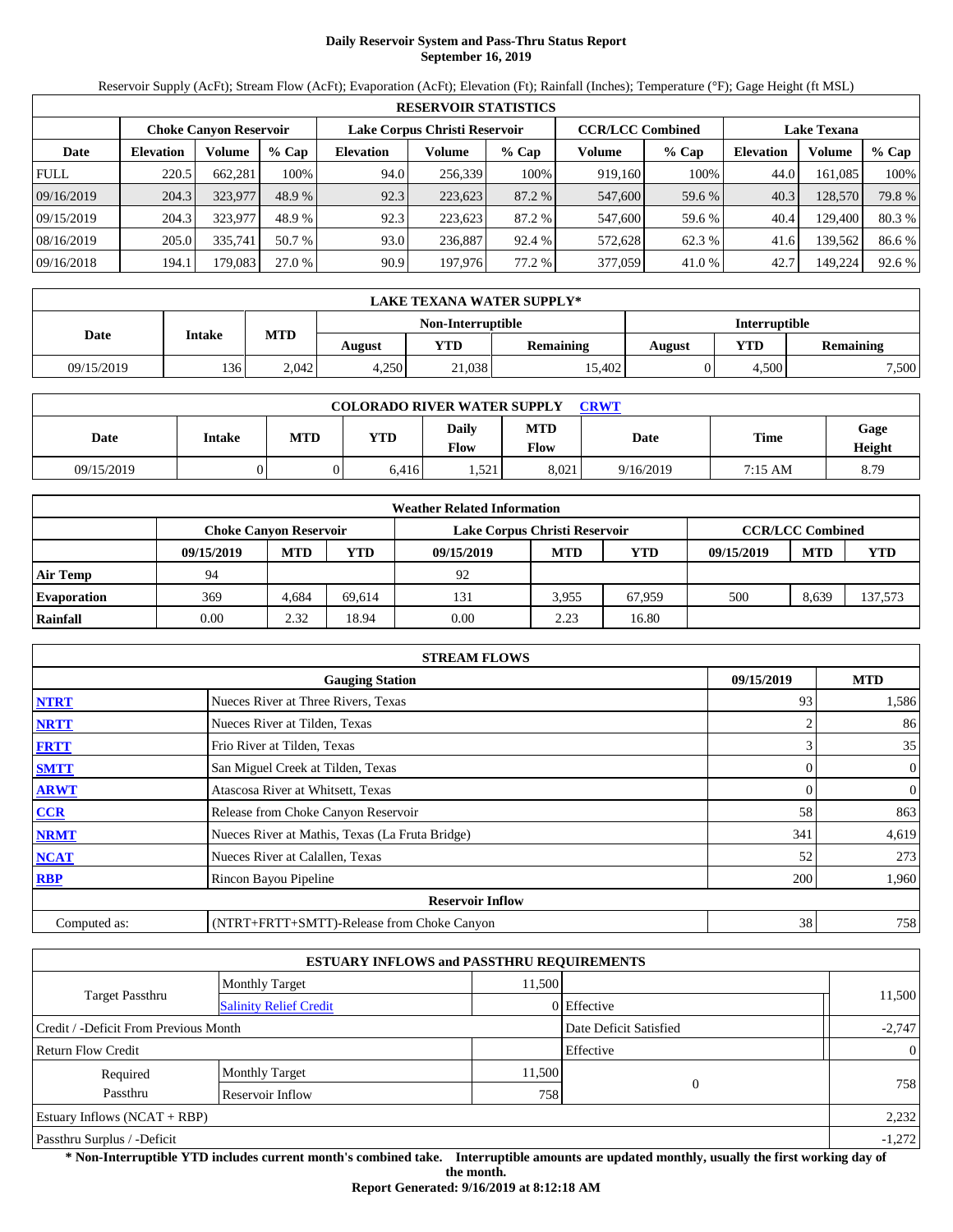# **Daily Reservoir System and Pass-Thru Status Report September 17, 2019**

Reservoir Supply (AcFt); Stream Flow (AcFt); Evaporation (AcFt); Elevation (Ft); Rainfall (Inches); Temperature (°F); Gage Height (ft MSL)

| <b>RESERVOIR STATISTICS</b> |                               |         |         |                               |         |         |                         |         |                    |         |        |
|-----------------------------|-------------------------------|---------|---------|-------------------------------|---------|---------|-------------------------|---------|--------------------|---------|--------|
|                             | <b>Choke Canyon Reservoir</b> |         |         | Lake Corpus Christi Reservoir |         |         | <b>CCR/LCC Combined</b> |         | <b>Lake Texana</b> |         |        |
| Date                        | <b>Elevation</b>              | Volume  | $%$ Cap | <b>Elevation</b>              | Volume  | $%$ Cap | Volume                  | $%$ Cap | <b>Elevation</b>   | Volume  | % Cap  |
| <b>FULL</b>                 | 220.5                         | 662,281 | 100%    | 94.0                          | 256,339 | 100%    | 919,160                 | 100%    | 44.0               | 161.085 | 100%   |
| 09/17/2019                  | 204.2                         | 323,977 | 48.9 %  | 92.2                          | 223,623 | 87.2 %  | 547,600                 | 59.6 %  | 40.3               | 128,570 | 79.8 % |
| 09/16/2019                  | 204.3                         | 323,977 | 48.9 %  | 92.3                          | 223.623 | 87.2 %  | 547,600                 | 59.6 %  | 40.3               | 128,570 | 79.8%  |
| 08/17/2019                  | 205.0                         | 335,741 | 50.7 %  | 93.0                          | 236.887 | 92.4 %  | 572,628                 | 62.3 %  | 41.6               | 139,562 | 86.6%  |
| 09/17/2018                  | 194.8                         | 187,358 | 28.3 %  | 91.1                          | 201,561 | 78.6 %  | 388,919                 | 42.3 %  | 42.8               | 150,120 | 93.2 % |

|            | LAKE TEXANA WATER SUPPLY* |            |        |                   |                  |               |       |                  |  |  |  |
|------------|---------------------------|------------|--------|-------------------|------------------|---------------|-------|------------------|--|--|--|
|            |                           |            |        | Non-Interruptible |                  | Interruptible |       |                  |  |  |  |
| Date       | <b>Intake</b>             | <b>MTD</b> | August | YTD               | <b>Remaining</b> | August        | YTD   | <b>Remaining</b> |  |  |  |
| 09/16/2019 | 136'                      | 2.178      | 4.250  | 21,038            | 15.402           |               | 4.500 | 7,500            |  |  |  |

| <b>COLORADO RIVER WATER SUPPLY</b><br><b>CRWT</b> |        |     |            |                      |                    |           |             |                |  |  |
|---------------------------------------------------|--------|-----|------------|----------------------|--------------------|-----------|-------------|----------------|--|--|
| Date                                              | Intake | MTD | <b>YTD</b> | <b>Daily</b><br>Flow | <b>MTD</b><br>Flow | Date      | <b>Time</b> | Gage<br>Height |  |  |
| 09/16/2019                                        |        |     | 6.416      | .661                 | 9.683              | 9/17/2019 | 7:15 AM     | 9.07           |  |  |

|                    | <b>Weather Related Information</b> |            |        |                               |                         |            |            |            |            |  |  |  |
|--------------------|------------------------------------|------------|--------|-------------------------------|-------------------------|------------|------------|------------|------------|--|--|--|
|                    | <b>Choke Canvon Reservoir</b>      |            |        | Lake Corpus Christi Reservoir | <b>CCR/LCC Combined</b> |            |            |            |            |  |  |  |
|                    | 09/16/2019                         | <b>MTD</b> | YTD    | 09/16/2019                    | <b>MTD</b>              | <b>YTD</b> | 09/16/2019 | <b>MTD</b> | <b>YTD</b> |  |  |  |
| <b>Air Temp</b>    | 95                                 |            |        | 93                            |                         |            |            |            |            |  |  |  |
| <b>Evaporation</b> | 330                                | 5.014      | 69.944 | 382                           | 4.337                   | 68.341     | 712        | 9.351      | 138,285    |  |  |  |
| Rainfall           | 0.00                               | 2.32       | 18.94  | 0.00                          | 2.23                    | 16.80      |            |            |            |  |  |  |

|                                      | <b>STREAM FLOWS</b>                             |     |                |  |  |  |  |  |  |
|--------------------------------------|-------------------------------------------------|-----|----------------|--|--|--|--|--|--|
| 09/16/2019<br><b>Gauging Station</b> |                                                 |     |                |  |  |  |  |  |  |
| <b>NTRT</b>                          | Nueces River at Three Rivers, Texas             | 92  | 1,678          |  |  |  |  |  |  |
| <b>NRTT</b>                          | Nueces River at Tilden, Texas                   |     | 88             |  |  |  |  |  |  |
| <b>FRTT</b>                          | Frio River at Tilden, Texas                     |     | 38             |  |  |  |  |  |  |
| <b>SMTT</b>                          | San Miguel Creek at Tilden, Texas               | 0   | $\overline{0}$ |  |  |  |  |  |  |
| <b>ARWT</b>                          | Atascosa River at Whitsett, Texas               |     | $\overline{0}$ |  |  |  |  |  |  |
| CCR                                  | Release from Choke Canyon Reservoir             | 58  | 921            |  |  |  |  |  |  |
| <b>NRMT</b>                          | Nueces River at Mathis, Texas (La Fruta Bridge) | 341 | 4,961          |  |  |  |  |  |  |
| <b>NCAT</b>                          | Nueces River at Calallen, Texas                 | 23  | 295            |  |  |  |  |  |  |
| <b>RBP</b>                           | Rincon Bayou Pipeline                           | 197 | 2,156          |  |  |  |  |  |  |
|                                      | <b>Reservoir Inflow</b>                         |     |                |  |  |  |  |  |  |
| Computed as:                         | (NTRT+FRTT+SMTT)-Release from Choke Canyon      | 37  | 795            |  |  |  |  |  |  |

| <b>ESTUARY INFLOWS and PASSTHRU REQUIREMENTS</b> |                               |                        |             |                |  |  |  |  |  |
|--------------------------------------------------|-------------------------------|------------------------|-------------|----------------|--|--|--|--|--|
|                                                  | <b>Monthly Target</b>         | 11.500                 |             |                |  |  |  |  |  |
| Target Passthru                                  | <b>Salinity Relief Credit</b> |                        | 0 Effective | 11,500         |  |  |  |  |  |
| Credit / -Deficit From Previous Month            |                               | Date Deficit Satisfied | $-2,747$    |                |  |  |  |  |  |
| <b>Return Flow Credit</b>                        |                               |                        | Effective   | $\overline{0}$ |  |  |  |  |  |
| Required                                         | <b>Monthly Target</b>         | 11,500                 |             |                |  |  |  |  |  |
| Passthru                                         | Reservoir Inflow              | 795                    |             | 795            |  |  |  |  |  |
| Estuary Inflows $(NCAT + RBP)$                   |                               |                        |             |                |  |  |  |  |  |
| Passthru Surplus / -Deficit                      |                               |                        |             |                |  |  |  |  |  |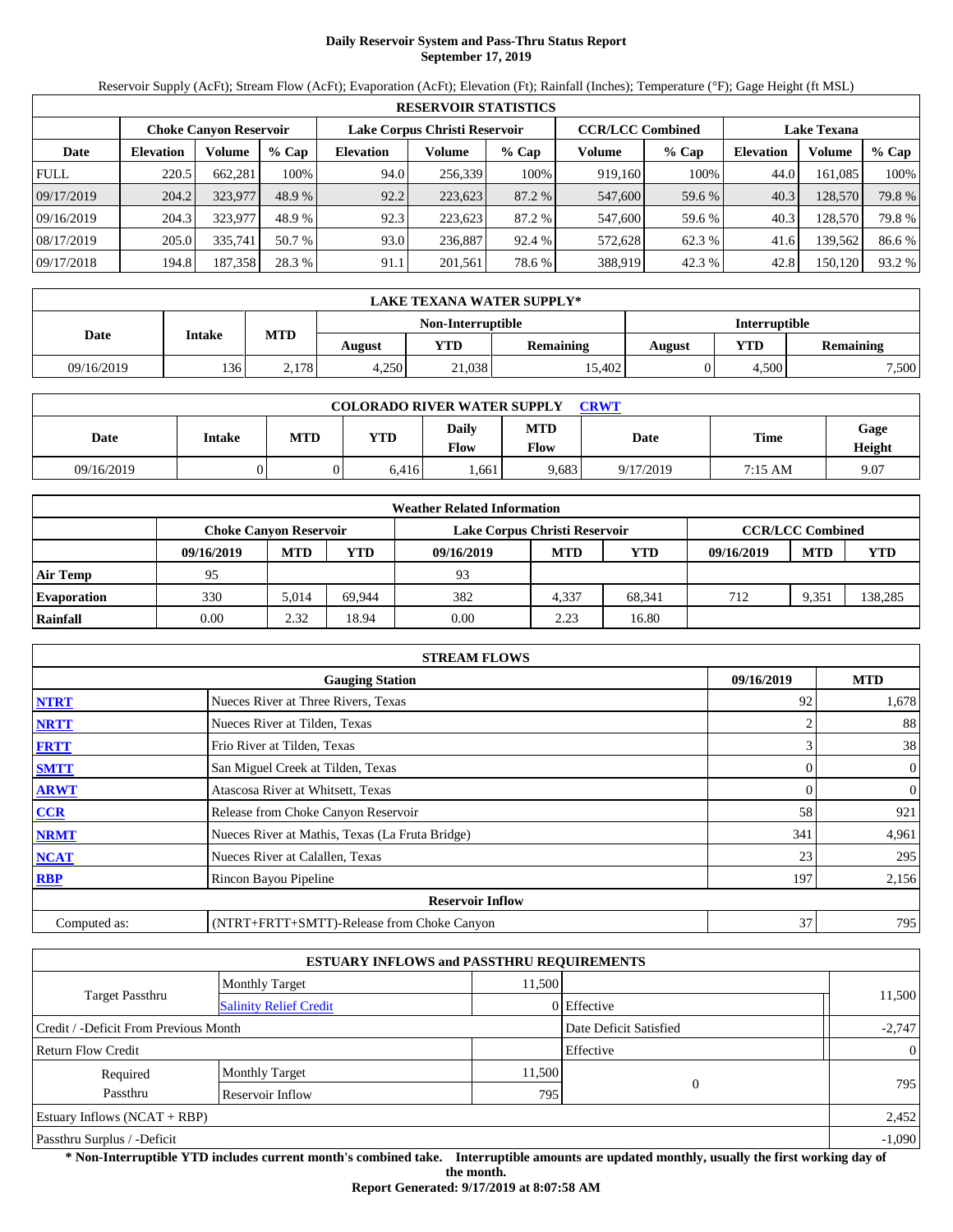# **Daily Reservoir System and Pass-Thru Status Report September 18, 2019**

Reservoir Supply (AcFt); Stream Flow (AcFt); Evaporation (AcFt); Elevation (Ft); Rainfall (Inches); Temperature (°F); Gage Height (ft MSL)

| <b>RESERVOIR STATISTICS</b> |                  |                               |         |                               |         |         |                         |         |                    |         |        |
|-----------------------------|------------------|-------------------------------|---------|-------------------------------|---------|---------|-------------------------|---------|--------------------|---------|--------|
|                             |                  | <b>Choke Canyon Reservoir</b> |         | Lake Corpus Christi Reservoir |         |         | <b>CCR/LCC Combined</b> |         | <b>Lake Texana</b> |         |        |
| Date                        | <b>Elevation</b> | Volume                        | $%$ Cap | <b>Elevation</b>              | Volume  | $%$ Cap | Volume                  | $%$ Cap | <b>Elevation</b>   | Volume  | % Cap  |
| <b>FULL</b>                 | 220.5            | 662,281                       | 100%    | 94.0                          | 256,339 | 100%    | 919,160                 | 100%    | 44.0               | 161.085 | 100%   |
| 09/18/2019                  | 204.3            | 323,977                       | 48.9 %  | 92.2                          | 221,752 | 86.5 %  | 545,729                 | 59.4 %  | 40.3               | 128,570 | 79.8 % |
| 09/17/2019                  | 204.2            | 323,977                       | 48.9 %  | 92.2                          | 223.623 | 87.2 %  | 547,600                 | 59.6 %  | 40.3               | 128,570 | 79.8%  |
| 08/18/2019                  | 204.9            | 334,048                       | 50.4 %  | 93.0                          | 236,887 | 92.4 %  | 570,935                 | 62.1 %  | 41.5               | 138,700 | 86.1 % |
| 09/18/2018                  | 195.3            | 193,408                       | 29.2 %  | 91.4                          | 206,995 | 80.8%   | 400,403                 | 43.6 %  | 42.8               | 150,120 | 93.2 % |

|            | LAKE TEXANA WATER SUPPLY* |            |        |                   |                  |               |       |                  |  |  |  |
|------------|---------------------------|------------|--------|-------------------|------------------|---------------|-------|------------------|--|--|--|
|            |                           |            |        | Non-Interruptible |                  | Interruptible |       |                  |  |  |  |
| Date       | <b>Intake</b>             | <b>MTD</b> | August | <b>YTD</b>        | <b>Remaining</b> | August        | YTD   | <b>Remaining</b> |  |  |  |
| 09/17/2019 | 136                       | 2.314      | 4.250  | 21,038            | 15.402           |               | 4.500 | 7,500            |  |  |  |

| <b>COLORADO RIVER WATER SUPPLY</b><br>CRWT |        |            |            |                      |                    |           |           |                |  |  |
|--------------------------------------------|--------|------------|------------|----------------------|--------------------|-----------|-----------|----------------|--|--|
| Date                                       | Intake | <b>MTD</b> | <b>YTD</b> | Daily<br><b>Flow</b> | <b>MTD</b><br>Flow | Date      | Time      | Gage<br>Height |  |  |
| 09/17/2019                                 |        |            | 6.416      | .918                 | $1.600 -$          | 9/18/2019 | $7:15$ AM | 9.05           |  |  |

| <b>Weather Related Information</b> |                               |            |        |                               |                         |        |            |            |         |  |  |
|------------------------------------|-------------------------------|------------|--------|-------------------------------|-------------------------|--------|------------|------------|---------|--|--|
|                                    | <b>Choke Canvon Reservoir</b> |            |        | Lake Corpus Christi Reservoir | <b>CCR/LCC Combined</b> |        |            |            |         |  |  |
|                                    | 09/17/2019                    | <b>MTD</b> | YTD    | 09/17/2019                    | <b>MTD</b>              | YTD    | 09/17/2019 | <b>MTD</b> | YTD     |  |  |
| <b>Air Temp</b>                    | 94                            |            |        | 93                            |                         |        |            |            |         |  |  |
| <b>Evaporation</b>                 | 340                           | 5,354      | 70.284 | 305                           | 4.642                   | 68.646 | 645        | 9.996      | 138,930 |  |  |
| Rainfall                           | 0.00                          | 2.32       | 18.94  | 0.00                          | 2.23                    | 16.80  |            |            |         |  |  |

| <b>STREAM FLOWS</b>                  |                                                 |     |                |  |  |  |  |  |
|--------------------------------------|-------------------------------------------------|-----|----------------|--|--|--|--|--|
| 09/17/2019<br><b>Gauging Station</b> |                                                 |     |                |  |  |  |  |  |
| <b>NTRT</b>                          | Nueces River at Three Rivers, Texas             | 89  | 1,767          |  |  |  |  |  |
| <b>NRTT</b>                          | Nueces River at Tilden, Texas                   |     | 90             |  |  |  |  |  |
| <b>FRTT</b>                          | Frio River at Tilden, Texas                     |     | 41             |  |  |  |  |  |
| <b>SMTT</b>                          | San Miguel Creek at Tilden, Texas               |     | $\overline{0}$ |  |  |  |  |  |
| <b>ARWT</b>                          | Atascosa River at Whitsett, Texas               |     | 0              |  |  |  |  |  |
| CCR                                  | Release from Choke Canyon Reservoir             | 58  | 979            |  |  |  |  |  |
| <b>NRMT</b>                          | Nueces River at Mathis, Texas (La Fruta Bridge) | 216 | 5,177          |  |  |  |  |  |
| <b>NCAT</b>                          | Nueces River at Calallen, Texas                 |     | 301            |  |  |  |  |  |
| <b>RBP</b>                           | Rincon Bayou Pipeline                           | 197 | 2,353          |  |  |  |  |  |
|                                      | <b>Reservoir Inflow</b>                         |     |                |  |  |  |  |  |
| Computed as:                         | (NTRT+FRTT+SMTT)-Release from Choke Canyon      | 34  | 829            |  |  |  |  |  |

|                                       |                               | <b>ESTUARY INFLOWS and PASSTHRU REQUIREMENTS</b> |             |                |
|---------------------------------------|-------------------------------|--------------------------------------------------|-------------|----------------|
|                                       | <b>Monthly Target</b>         | 11,500                                           |             |                |
| <b>Target Passthru</b>                | <b>Salinity Relief Credit</b> |                                                  | 0 Effective | 11,500         |
| Credit / -Deficit From Previous Month |                               | Date Deficit Satisfied                           | $-2,747$    |                |
| <b>Return Flow Credit</b>             |                               |                                                  | Effective   | $\overline{0}$ |
| Required                              | <b>Monthly Target</b>         | 11,500                                           | $\Omega$    |                |
| Passthru                              | Reservoir Inflow              | 829                                              |             | 829            |
| Estuary Inflows $(NCAT + RBP)$        |                               |                                                  |             | 2,655          |
| Passthru Surplus / -Deficit           |                               |                                                  |             | $-0.921$       |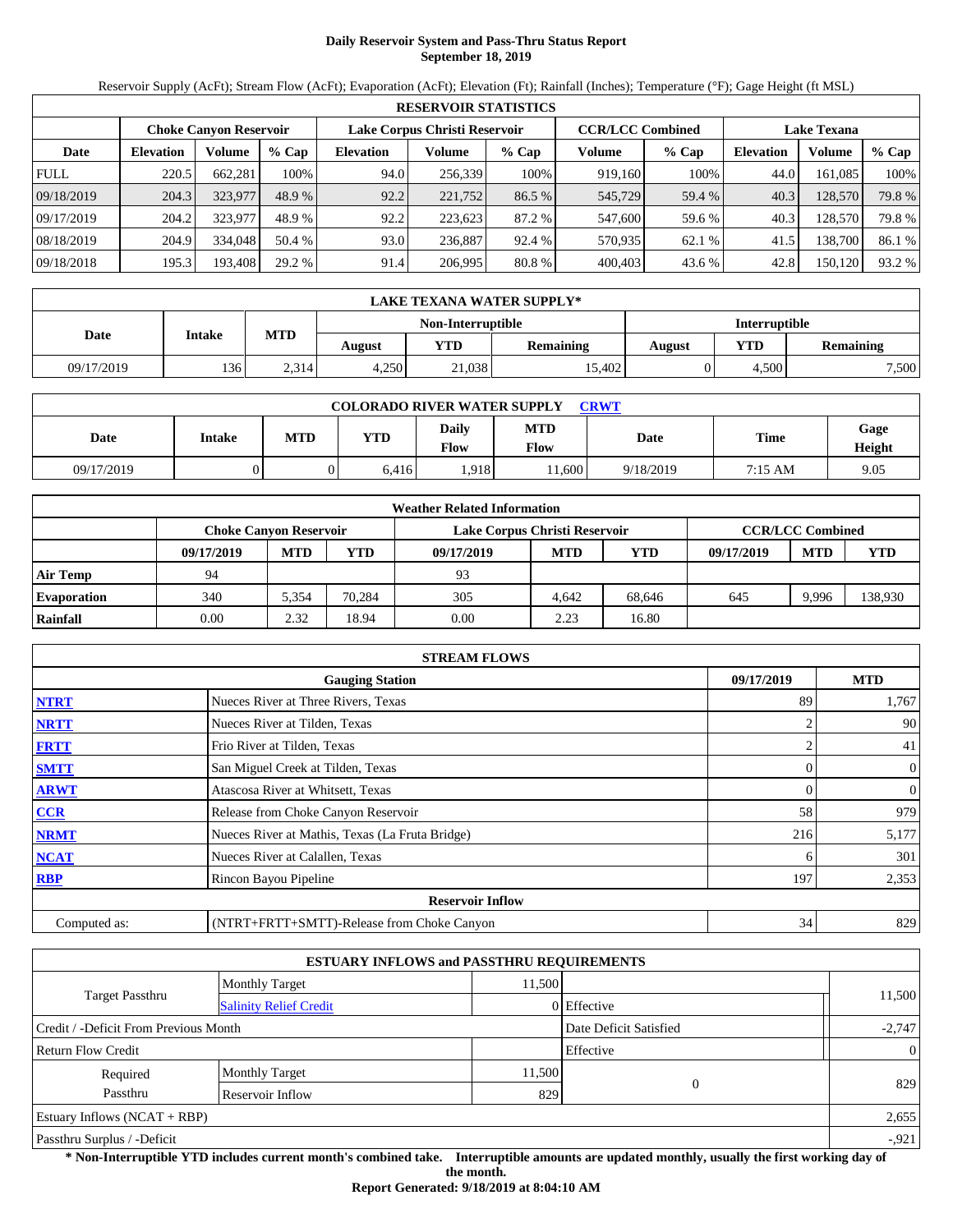# **Daily Reservoir System and Pass-Thru Status Report September 19, 2019**

Reservoir Supply (AcFt); Stream Flow (AcFt); Evaporation (AcFt); Elevation (Ft); Rainfall (Inches); Temperature (°F); Gage Height (ft MSL)

|             | <b>RESERVOIR STATISTICS</b>   |         |         |                  |                               |         |         |                         |                    |         |        |  |
|-------------|-------------------------------|---------|---------|------------------|-------------------------------|---------|---------|-------------------------|--------------------|---------|--------|--|
|             | <b>Choke Canyon Reservoir</b> |         |         |                  | Lake Corpus Christi Reservoir |         |         | <b>CCR/LCC Combined</b> | <b>Lake Texana</b> |         |        |  |
| Date        | <b>Elevation</b>              | Volume  | $%$ Cap | <b>Elevation</b> | Volume                        | $%$ Cap | Volume  | $%$ Cap                 | <b>Elevation</b>   | Volume  | % Cap  |  |
| <b>FULL</b> | 220.5                         | 662,281 | 100%    | 94.0             | 256,339                       | 100%    | 919,160 | 100%                    | 44.0               | 161.085 | 100%   |  |
| 09/19/2019  | 204.2                         | 322,313 | 48.6 %  | 92.2             | 221,752                       | 86.5 %  | 544,065 | 59.2 %                  | 40.3               | 128,570 | 79.8 % |  |
| 09/18/2019  | 204.3                         | 323,977 | 48.9 %  | 92.2             | 221.752                       | 86.5 %  | 545,729 | 59.4 %                  | 40.3               | 128,570 | 79.8%  |  |
| 08/19/2019  | 204.9                         | 334,048 | 50.4 %  | 92.9             | 234,975                       | 91.7 %  | 569,023 | 61.9%                   | 41.5               | 138,700 | 86.1 % |  |
| 09/19/2018  | 195.6                         | 197,097 | 29.7 %  | 91.7             | 212,485                       | 82.9 %  | 409,582 | 44.6 %                  | 42.8               | 150,120 | 93.2 % |  |

|            | <b>LAKE TEXANA WATER SUPPLY*</b> |            |        |                   |                  |                      |       |                  |  |  |
|------------|----------------------------------|------------|--------|-------------------|------------------|----------------------|-------|------------------|--|--|
|            | Intake                           |            |        | Non-Interruptible |                  | <b>Interruptible</b> |       |                  |  |  |
| Date       |                                  | <b>MTD</b> | August | <b>YTD</b>        | <b>Remaining</b> | August               | YTD   | <b>Remaining</b> |  |  |
| 09/18/2019 | 135                              | 2.449      | 4.250  | 21,038            | 15.402           |                      | 4.500 | 7,500            |  |  |

| <b>COLORADO RIVER WATER SUPPLY</b><br>CRWT |        |            |            |                      |                    |           |                   |                |  |  |
|--------------------------------------------|--------|------------|------------|----------------------|--------------------|-----------|-------------------|----------------|--|--|
| Date                                       | Intake | <b>MTD</b> | <b>YTD</b> | Daily<br><b>Flow</b> | <b>MTD</b><br>Flow | Date      | <b>Time</b>       | Gage<br>Height |  |  |
| 09/18/2019                                 |        |            | 6.416      | .919                 | 13.520             | 9/19/2019 | $7:15 \text{ AM}$ | 9.09           |  |  |

|                    |                               |            |        | <b>Weather Related Information</b> |            |            |            |                         |        |
|--------------------|-------------------------------|------------|--------|------------------------------------|------------|------------|------------|-------------------------|--------|
|                    | <b>Choke Canyon Reservoir</b> |            |        | Lake Corpus Christi Reservoir      |            |            |            | <b>CCR/LCC Combined</b> |        |
|                    | 09/18/2019                    | <b>MTD</b> | YTD    | 09/18/2019                         | <b>MTD</b> | <b>YTD</b> | 09/18/2019 | <b>MTD</b>              | YTD    |
| <b>Air Temp</b>    | 98                            |            |        | 99                                 |            |            |            |                         |        |
| <b>Evaporation</b> | 349                           | 5.703      | 70.633 | 403                                | 5.045      | 69.049     | 752        | 10.748                  | 39,682 |
| Rainfall           | 0.00                          | 2.32       | 18.94  | 0.00                               | 2.23       | 16.80      |            |                         |        |

|              | <b>STREAM FLOWS</b>                             |            |                |
|--------------|-------------------------------------------------|------------|----------------|
|              | <b>Gauging Station</b>                          | 09/18/2019 | <b>MTD</b>     |
| <b>NTRT</b>  | Nueces River at Three Rivers, Texas             | 91         | 1,858          |
| <b>NRTT</b>  | Nueces River at Tilden, Texas                   |            | 91             |
| <b>FRTT</b>  | Frio River at Tilden, Texas                     |            | 43             |
| <b>SMTT</b>  | San Miguel Creek at Tilden, Texas               |            | $\overline{0}$ |
| <b>ARWT</b>  | Atascosa River at Whitsett, Texas               |            | 0              |
| CCR          | Release from Choke Canyon Reservoir             | 58         | 1,036          |
| <b>NRMT</b>  | Nueces River at Mathis, Texas (La Fruta Bridge) | 337        | 5,514          |
| <b>NCAT</b>  | Nueces River at Calallen, Texas                 |            | 301            |
| <b>RBP</b>   | Rincon Bayou Pipeline                           | 198        | 2,551          |
|              | <b>Reservoir Inflow</b>                         |            |                |
| Computed as: | (NTRT+FRTT+SMTT)-Release from Choke Canyon      | 36         | 865            |

|                                       |                               |                        | <b>ESTUARY INFLOWS and PASSTHRU REQUIREMENTS</b> |            |        |
|---------------------------------------|-------------------------------|------------------------|--------------------------------------------------|------------|--------|
|                                       | <b>Monthly Target</b>         | 11,500                 |                                                  |            |        |
| Target Passthru                       | <b>Salinity Relief Credit</b> |                        | 0 Effective                                      |            | 11,500 |
| Credit / -Deficit From Previous Month |                               | Date Deficit Satisfied | 09/19/2019                                       | $-2,747$   |        |
| <b>Return Flow Credit</b>             |                               |                        | Effective                                        | 09/19/2019 | 500    |
| Required                              | <b>Monthly Target</b>         | 11,500                 |                                                  |            |        |
| Passthru<br>Reservoir Inflow<br>865   |                               |                        | $\theta$                                         |            | 865    |
| Estuary Inflows $(NCAT + RBP)$        |                               |                        |                                                  | 2,852      |        |
| Passthru Surplus / -Deficit           |                               | $-.259$                |                                                  |            |        |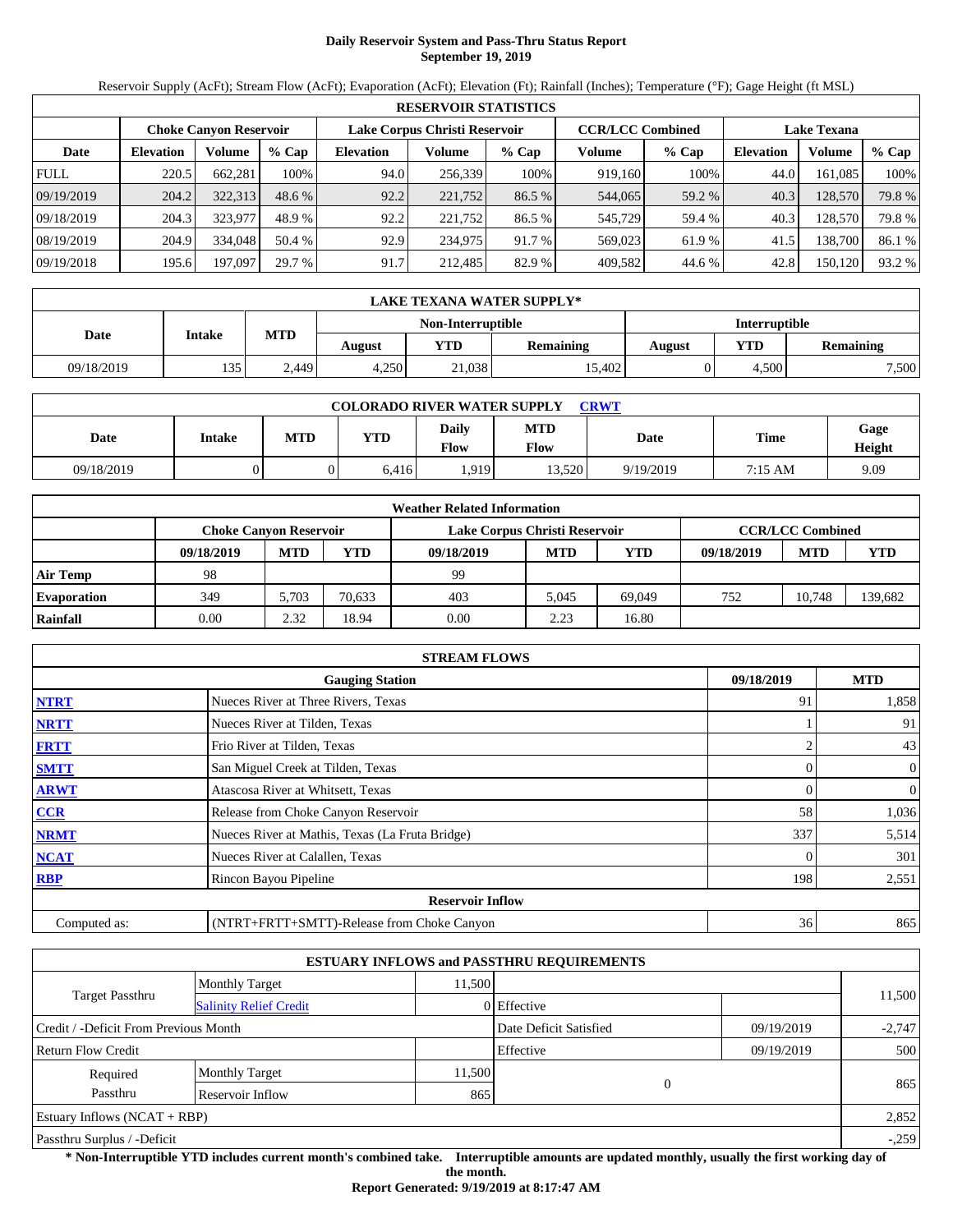# **Daily Reservoir System and Pass-Thru Status Report September 20, 2019**

Reservoir Supply (AcFt); Stream Flow (AcFt); Evaporation (AcFt); Elevation (Ft); Rainfall (Inches); Temperature (°F); Gage Height (ft MSL)

|             | <b>RESERVOIR STATISTICS</b> |                               |          |                               |         |         |                         |         |                    |         |        |  |  |
|-------------|-----------------------------|-------------------------------|----------|-------------------------------|---------|---------|-------------------------|---------|--------------------|---------|--------|--|--|
|             |                             | <b>Choke Canyon Reservoir</b> |          | Lake Corpus Christi Reservoir |         |         | <b>CCR/LCC Combined</b> |         | <b>Lake Texana</b> |         |        |  |  |
| Date        | <b>Elevation</b>            | Volume                        | $%$ Cap  | <b>Elevation</b>              | Volume  | $%$ Cap | Volume                  | $%$ Cap | <b>Elevation</b>   | Volume  | % Cap  |  |  |
| <b>FULL</b> | 220.5                       | 662.281                       | 100%     | 94.0                          | 256,339 | 100%    | 919,160                 | 100%    | 44.0               | 161.085 | 100%   |  |  |
| 09/20/2019  | 204.2                       | 322,313                       | $48.6\%$ | 92.1                          | 219,887 | 85.8 %  | 542,200                 | 59.0 %  | 40.2               | 127,743 | 79.3 % |  |  |
| 09/19/2019  | 204.2                       | 322,313                       | 48.6 %   | 92.2                          | 221.752 | 86.5 %  | 544,065                 | 59.2 %  | 40.3               | 128,570 | 79.8 % |  |  |
| 08/20/2019  | 204.9                       | 334,048                       | 50.4 %   | 92.9                          | 234,975 | 91.7 %  | 569,023                 | 61.9%   | 41.4               | 137,841 | 85.6%  |  |  |
| 09/20/2018  | 195.9                       | 200,832                       | 30.3%    | 92.1                          | 219,887 | 85.8%   | 420,719                 | 45.8%   | 42.7               | 149.224 | 92.6 % |  |  |

|            | LAKE TEXANA WATER SUPPLY* |            |        |                   |                  |               |       |                  |  |  |
|------------|---------------------------|------------|--------|-------------------|------------------|---------------|-------|------------------|--|--|
|            | <b>Intake</b>             |            |        | Non-Interruptible |                  | Interruptible |       |                  |  |  |
| Date       |                           | <b>MTD</b> | August | YTD               | <b>Remaining</b> | August        | YTD   | <b>Remaining</b> |  |  |
| 09/19/2019 | 136                       | 2.585      | 4,250  | 21,038            | 15.402           |               | 4.500 | 7,500            |  |  |

| <b>COLORADO RIVER WATER SUPPLY</b><br><b>CRWT</b> |        |            |            |                      |                    |           |         |                |  |  |
|---------------------------------------------------|--------|------------|------------|----------------------|--------------------|-----------|---------|----------------|--|--|
| Date                                              | Intake | <b>MTD</b> | <b>YTD</b> | Daily<br><b>Flow</b> | <b>MTD</b><br>Flow | Date      | Time    | Gage<br>Height |  |  |
| 09/19/2019                                        |        |            | 6.416      | .884                 | 15.404             | 9/20/2019 | 7:15 AM | 9.15           |  |  |

|                    |                               |            |        | <b>Weather Related Information</b> |            |            |            |                         |         |
|--------------------|-------------------------------|------------|--------|------------------------------------|------------|------------|------------|-------------------------|---------|
|                    | <b>Choke Canyon Reservoir</b> |            |        | Lake Corpus Christi Reservoir      |            |            |            | <b>CCR/LCC Combined</b> |         |
|                    | 09/19/2019                    | <b>MTD</b> | YTD    | 09/19/2019                         | <b>MTD</b> | <b>YTD</b> | 09/19/2019 | <b>MTD</b>              | YTD     |
| <b>Air Temp</b>    | 98                            |            |        | 98                                 |            |            |            |                         |         |
| <b>Evaporation</b> | 378                           | 6.081      | 71.011 | 391                                | 5.436      | 69.440     | 769        | 1.517                   | 140,451 |
| Rainfall           | 0.00                          | 2.32       | 18.94  | 0.00                               | 2.23       | 16.80      |            |                         |         |

|              | <b>STREAM FLOWS</b>                             |            |                |
|--------------|-------------------------------------------------|------------|----------------|
|              | <b>Gauging Station</b>                          | 09/19/2019 | <b>MTD</b>     |
| <b>NTRT</b>  | Nueces River at Three Rivers, Texas             | 91         | 1,948          |
| <b>NRTT</b>  | Nueces River at Tilden, Texas                   |            | 92             |
| <b>FRTT</b>  | Frio River at Tilden, Texas                     |            | 45             |
| <b>SMTT</b>  | San Miguel Creek at Tilden, Texas               |            | $\overline{0}$ |
| <b>ARWT</b>  | Atascosa River at Whitsett, Texas               |            | 0              |
| CCR          | Release from Choke Canyon Reservoir             | 58         | 1,094          |
| <b>NRMT</b>  | Nueces River at Mathis, Texas (La Fruta Bridge) | 248        | 5,762          |
| <b>NCAT</b>  | Nueces River at Calallen, Texas                 |            | 301            |
| <b>RBP</b>   | Rincon Bayou Pipeline                           | 148        | 2,699          |
|              | <b>Reservoir Inflow</b>                         |            |                |
| Computed as: | (NTRT+FRTT+SMTT)-Release from Choke Canyon      | 36         | 900            |

|                                       |                               |        | <b>ESTUARY INFLOWS and PASSTHRU REQUIREMENTS</b> |            |          |
|---------------------------------------|-------------------------------|--------|--------------------------------------------------|------------|----------|
|                                       | <b>Monthly Target</b>         | 11,500 |                                                  |            |          |
| Target Passthru                       | <b>Salinity Relief Credit</b> |        | 0 Effective                                      |            | 11,500   |
| Credit / -Deficit From Previous Month |                               |        | Date Deficit Satisfied                           | 09/19/2019 | $-2,747$ |
| <b>Return Flow Credit</b>             |                               |        | Effective                                        | 09/19/2019 | 500      |
| Required                              | <b>Monthly Target</b>         | 11,500 |                                                  |            | 900      |
| Passthru                              | Reservoir Inflow              | 900    | $\theta$                                         |            |          |
| Estuary Inflows $(NCAT + RBP)$        |                               |        |                                                  |            | 3,000    |
| Passthru Surplus / -Deficit           |                               |        |                                                  |            | $-147$   |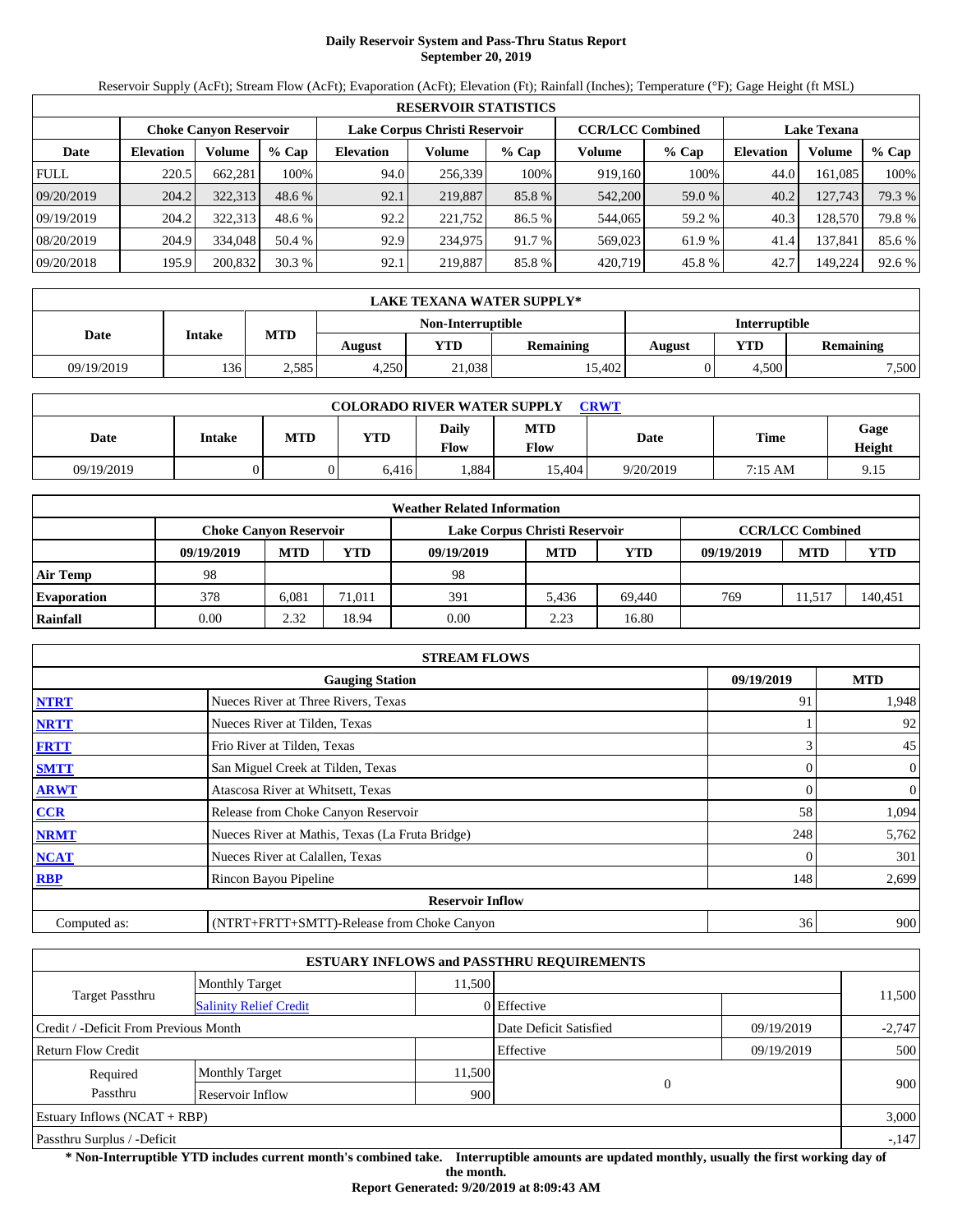# **Daily Reservoir System and Pass-Thru Status Report September 21, 2019**

Reservoir Supply (AcFt); Stream Flow (AcFt); Evaporation (AcFt); Elevation (Ft); Rainfall (Inches); Temperature (°F); Gage Height (ft MSL)

|             | <b>RESERVOIR STATISTICS</b>   |         |          |                  |                               |         |         |                         |                    |         |        |  |  |
|-------------|-------------------------------|---------|----------|------------------|-------------------------------|---------|---------|-------------------------|--------------------|---------|--------|--|--|
|             | <b>Choke Canyon Reservoir</b> |         |          |                  | Lake Corpus Christi Reservoir |         |         | <b>CCR/LCC Combined</b> | <b>Lake Texana</b> |         |        |  |  |
| Date        | <b>Elevation</b>              | Volume  | $%$ Cap  | <b>Elevation</b> | Volume                        | $%$ Cap | Volume  | $%$ Cap                 | <b>Elevation</b>   | Volume  | % Cap  |  |  |
| <b>FULL</b> | 220.5                         | 662.281 | 100%     | 94.0             | 256,339                       | 100%    | 919,160 | 100%                    | 44.0               | 161.085 | 100%   |  |  |
| 09/21/2019  | 204.2                         | 322.313 | $48.6\%$ | 92.1             | 219,887                       | 85.8 %  | 542,200 | 59.0 %                  | 40.2               | 127,743 | 79.3 % |  |  |
| 09/20/2019  | 204.2                         | 322,313 | 48.6 %   | 92.1             | 219.887                       | 85.8 %  | 542,200 | 59.0 %                  | 40.2               | 127.743 | 79.3 % |  |  |
| 08/21/2019  | 204.9                         | 334,048 | 50.4 %   | 92.9             | 234,975                       | 91.7 %  | 569,023 | 61.9%                   | 41.3               | 136.986 | 85.0%  |  |  |
| 09/21/2018  | 196.1                         | 203,345 | 30.7%    | 92.3             | 223,623                       | 87.2 %  | 426.968 | 46.5 %                  | 42.6               | 148,332 | 92.1 % |  |  |

|            | <b>LAKE TEXANA WATER SUPPLY*</b> |            |        |                   |                  |                      |       |                  |  |  |
|------------|----------------------------------|------------|--------|-------------------|------------------|----------------------|-------|------------------|--|--|
|            | Intake                           |            |        | Non-Interruptible |                  | <b>Interruptible</b> |       |                  |  |  |
| Date       |                                  | <b>MTD</b> | August | <b>YTD</b>        | <b>Remaining</b> | August               | YTD   | <b>Remaining</b> |  |  |
| 09/20/2019 | 135                              | 2,720      | 4.250  | 21,038            | 15.402           |                      | 4.500 | 7,500            |  |  |

| <b>COLORADO RIVER WATER SUPPLY</b><br>CRWT |        |            |            |                      |                    |           |                   |                                             |  |  |
|--------------------------------------------|--------|------------|------------|----------------------|--------------------|-----------|-------------------|---------------------------------------------|--|--|
| Date                                       | Intake | <b>MTD</b> | <b>YTD</b> | Daily<br><b>Flow</b> | <b>MTD</b><br>Flow | Date      | <b>Time</b>       | Gage<br>Height                              |  |  |
| 09/20/2019                                 |        |            | 6.416      | 2.005                | 17.408             | 9/21/2019 | $7:15 \text{ AM}$ | Q <sub>27</sub><br>$\, \, . \, \, \, \, \,$ |  |  |

|                    |                        |            |        | <b>Weather Related Information</b> |            |            |            |                         |         |
|--------------------|------------------------|------------|--------|------------------------------------|------------|------------|------------|-------------------------|---------|
|                    | Choke Canvon Reservoir |            |        | Lake Corpus Christi Reservoir      |            |            |            | <b>CCR/LCC Combined</b> |         |
|                    | 09/20/2019             | <b>MTD</b> | YTD    | 09/20/2019                         | <b>MTD</b> | <b>YTD</b> | 09/20/2019 | <b>MTD</b>              | YTD     |
| <b>Air Temp</b>    | 95                     |            |        | 95                                 |            |            |            |                         |         |
| <b>Evaporation</b> | 339                    | 6.420      | 71,350 | 369                                | 5.805      | 69.809     | 708        | 12.225                  | 141,159 |
| Rainfall           | 0.00                   | 2.32       | 18.94  | 0.00                               | 2.23       | 16.80      |            |                         |         |

|              | <b>STREAM FLOWS</b>                             |            |              |
|--------------|-------------------------------------------------|------------|--------------|
|              | <b>Gauging Station</b>                          | 09/20/2019 | <b>MTD</b>   |
| <b>NTRT</b>  | Nueces River at Three Rivers, Texas             | 90         | 2,039        |
| <b>NRTT</b>  | Nueces River at Tilden, Texas                   |            | 93           |
| <b>FRTT</b>  | Frio River at Tilden, Texas                     |            | 48           |
| <b>SMTT</b>  | San Miguel Creek at Tilden, Texas               |            | $\mathbf{0}$ |
| <b>ARWT</b>  | Atascosa River at Whitsett, Texas               |            | 0            |
| CCR          | Release from Choke Canyon Reservoir             | 58         | 1,151        |
| <b>NRMT</b>  | Nueces River at Mathis, Texas (La Fruta Bridge) | 308        | 6,070        |
| <b>NCAT</b>  | Nueces River at Calallen, Texas                 |            | 301          |
| <b>RBP</b>   | Rincon Bayou Pipeline                           | 96         | 2,795        |
|              | <b>Reservoir Inflow</b>                         |            |              |
| Computed as: | (NTRT+FRTT+SMTT)-Release from Choke Canyon      | 35         | 935          |

|                                                  |                       |        | <b>ESTUARY INFLOWS and PASSTHRU REQUIREMENTS</b> |            |          |
|--------------------------------------------------|-----------------------|--------|--------------------------------------------------|------------|----------|
|                                                  | <b>Monthly Target</b> | 11,500 |                                                  |            |          |
| Target Passthru<br><b>Salinity Relief Credit</b> |                       |        | 0 Effective                                      |            | 11,500   |
| Credit / -Deficit From Previous Month            |                       |        | Date Deficit Satisfied                           | 09/19/2019 | $-2,747$ |
| <b>Return Flow Credit</b>                        |                       |        | Effective                                        | 09/19/2019 | 500      |
| Required                                         | <b>Monthly Target</b> | 11,500 |                                                  |            | 935      |
| Passthru<br>Reservoir Inflow<br>935              |                       |        | $\theta$                                         |            |          |
| Estuary Inflows $(NCAT + RBP)$                   |                       |        |                                                  |            | 3,096    |
| Passthru Surplus / -Deficit                      |                       |        |                                                  | $-86$      |          |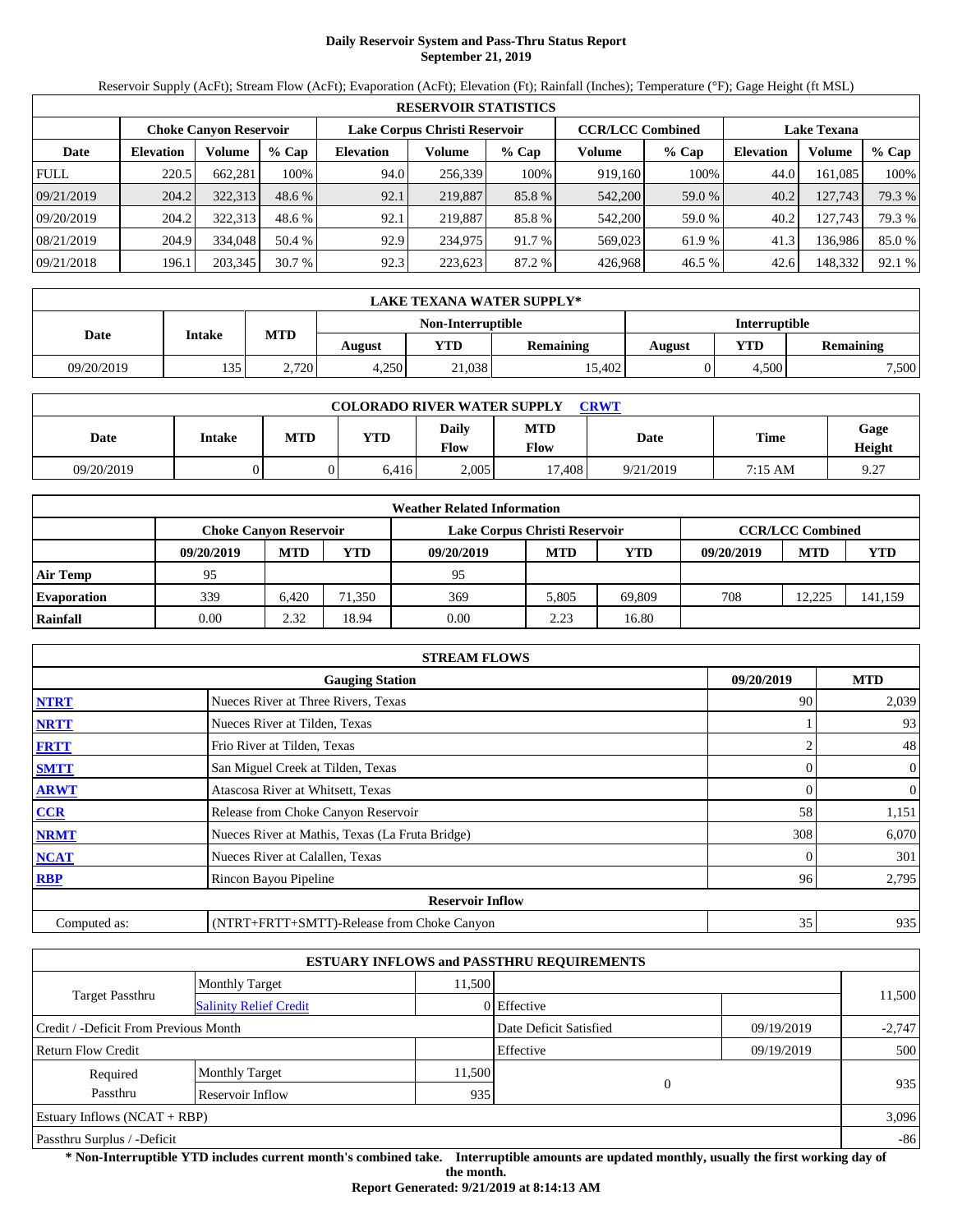# **Daily Reservoir System and Pass-Thru Status Report September 22, 2019**

Reservoir Supply (AcFt); Stream Flow (AcFt); Evaporation (AcFt); Elevation (Ft); Rainfall (Inches); Temperature (°F); Gage Height (ft MSL)

|             | <b>RESERVOIR STATISTICS</b>   |         |         |                  |                               |         |         |                         |                    |         |        |  |  |
|-------------|-------------------------------|---------|---------|------------------|-------------------------------|---------|---------|-------------------------|--------------------|---------|--------|--|--|
|             | <b>Choke Canyon Reservoir</b> |         |         |                  | Lake Corpus Christi Reservoir |         |         | <b>CCR/LCC Combined</b> | <b>Lake Texana</b> |         |        |  |  |
| Date        | <b>Elevation</b>              | Volume  | $%$ Cap | <b>Elevation</b> | Volume                        | $%$ Cap | Volume  | $%$ Cap                 | <b>Elevation</b>   | Volume  | % Cap  |  |  |
| <b>FULL</b> | 220.5                         | 662,281 | 100%    | 94.0             | 256,339                       | 100%    | 919,160 | 100%                    | 44.0               | 161.085 | 100%   |  |  |
| 09/22/2019  | 204.2                         | 322,313 | 48.6 %  | 92.1             | 219,887                       | 85.8 %  | 542,200 | 59.0 %                  | 40.3               | 128,570 | 79.8 % |  |  |
| 09/21/2019  | 204.2                         | 322,313 | 48.6 %  | 92.1             | 219.887                       | 85.8 %  | 542,200 | 59.0 %                  | 40.2               | 127.743 | 79.3 % |  |  |
| 08/22/2019  | 204.9                         | 334,048 | 50.4 %  | 92.8             | 233,068                       | 90.9%   | 567,116 | 61.7 %                  | 41.3               | 136,986 | 85.0%  |  |  |
| 09/22/2018  | 196.3                         | 205,878 | 31.1%   | 92.4             | 225,500                       | 88.0 %  | 431,378 | 46.9%                   | 42.5               | 147,442 | 91.5 % |  |  |

|            | LAKE TEXANA WATER SUPPLY* |            |        |                   |                  |                      |       |                  |  |  |  |
|------------|---------------------------|------------|--------|-------------------|------------------|----------------------|-------|------------------|--|--|--|
|            | Intake                    |            |        | Non-Interruptible |                  | <b>Interruptible</b> |       |                  |  |  |  |
| Date       |                           | <b>MTD</b> | August | <b>YTD</b>        | <b>Remaining</b> | August               | YTD   | <b>Remaining</b> |  |  |  |
| 09/21/2019 | 135                       | 2.856      | 4.250  | 21,038            | 15.402           |                      | 4.500 | 7,500            |  |  |  |

| <b>COLORADO RIVER WATER SUPPLY</b><br>CRWT |        |            |            |                      |                    |           |                   |                |  |  |
|--------------------------------------------|--------|------------|------------|----------------------|--------------------|-----------|-------------------|----------------|--|--|
| Date                                       | Intake | <b>MTD</b> | <b>YTD</b> | Daily<br><b>Flow</b> | <b>MTD</b><br>Flow | Date      | <b>Time</b>       | Gage<br>Height |  |  |
| 09/21/2019                                 |        |            | 6.416      | 2.104                | 19.513             | 9/22/2019 | $7:15 \text{ AM}$ | 9.46           |  |  |

|                    |                               |            |        | <b>Weather Related Information</b> |            |            |            |                         |         |
|--------------------|-------------------------------|------------|--------|------------------------------------|------------|------------|------------|-------------------------|---------|
|                    | <b>Choke Canvon Reservoir</b> |            |        | Lake Corpus Christi Reservoir      |            |            |            | <b>CCR/LCC Combined</b> |         |
|                    | 09/21/2019                    | <b>MTD</b> | YTD    | 09/21/2019                         | <b>MTD</b> | <b>YTD</b> | 09/21/2019 | <b>MTD</b>              | YTD     |
| <b>Air Temp</b>    | 90                            |            |        | 92                                 |            |            |            |                         |         |
| <b>Evaporation</b> | 290                           | 6.710      | 71.640 | 271                                | 6.076      | 70.080     | 561        | 12.786                  | 141,720 |
| Rainfall           | 0.00                          | 2.32       | 18.94  | 0.00                               | 2.23       | 16.80      |            |                         |         |

|              | <b>STREAM FLOWS</b>                             |            |              |
|--------------|-------------------------------------------------|------------|--------------|
|              | <b>Gauging Station</b>                          | 09/21/2019 | <b>MTD</b>   |
| <b>NTRT</b>  | Nueces River at Three Rivers, Texas             | 90         | 2,129        |
| <b>NRTT</b>  | Nueces River at Tilden, Texas                   |            | 94           |
| <b>FRTT</b>  | Frio River at Tilden, Texas                     |            | 50           |
| <b>SMTT</b>  | San Miguel Creek at Tilden, Texas               |            | $\mathbf{0}$ |
| <b>ARWT</b>  | Atascosa River at Whitsett, Texas               |            | 0            |
| CCR          | Release from Choke Canyon Reservoir             | 58         | 1,209        |
| <b>NRMT</b>  | Nueces River at Mathis, Texas (La Fruta Bridge) | 310        | 6,380        |
| <b>NCAT</b>  | Nueces River at Calallen, Texas                 |            | 301          |
| <b>RBP</b>   | Rincon Bayou Pipeline                           | 97         | 2,892        |
|              | <b>Reservoir Inflow</b>                         |            |              |
| Computed as: | (NTRT+FRTT+SMTT)-Release from Choke Canyon      | 35         | 969          |

|                                                  |                       |        | <b>ESTUARY INFLOWS and PASSTHRU REQUIREMENTS</b> |            |          |  |
|--------------------------------------------------|-----------------------|--------|--------------------------------------------------|------------|----------|--|
|                                                  | <b>Monthly Target</b> | 11,500 |                                                  |            |          |  |
| Target Passthru<br><b>Salinity Relief Credit</b> |                       |        | 0 Effective                                      |            | 11,500   |  |
| Credit / -Deficit From Previous Month            |                       |        | Date Deficit Satisfied                           | 09/19/2019 | $-2,747$ |  |
| <b>Return Flow Credit</b>                        |                       |        | Effective                                        | 09/19/2019 | 500      |  |
| Required                                         | <b>Monthly Target</b> | 11,500 |                                                  |            | 969      |  |
| Passthru                                         | Reservoir Inflow      | 969    | $\theta$                                         |            |          |  |
| Estuary Inflows $(NCAT + RBP)$                   |                       |        |                                                  |            | 3,193    |  |
| Passthru Surplus / -Deficit                      |                       |        |                                                  | $-23$      |          |  |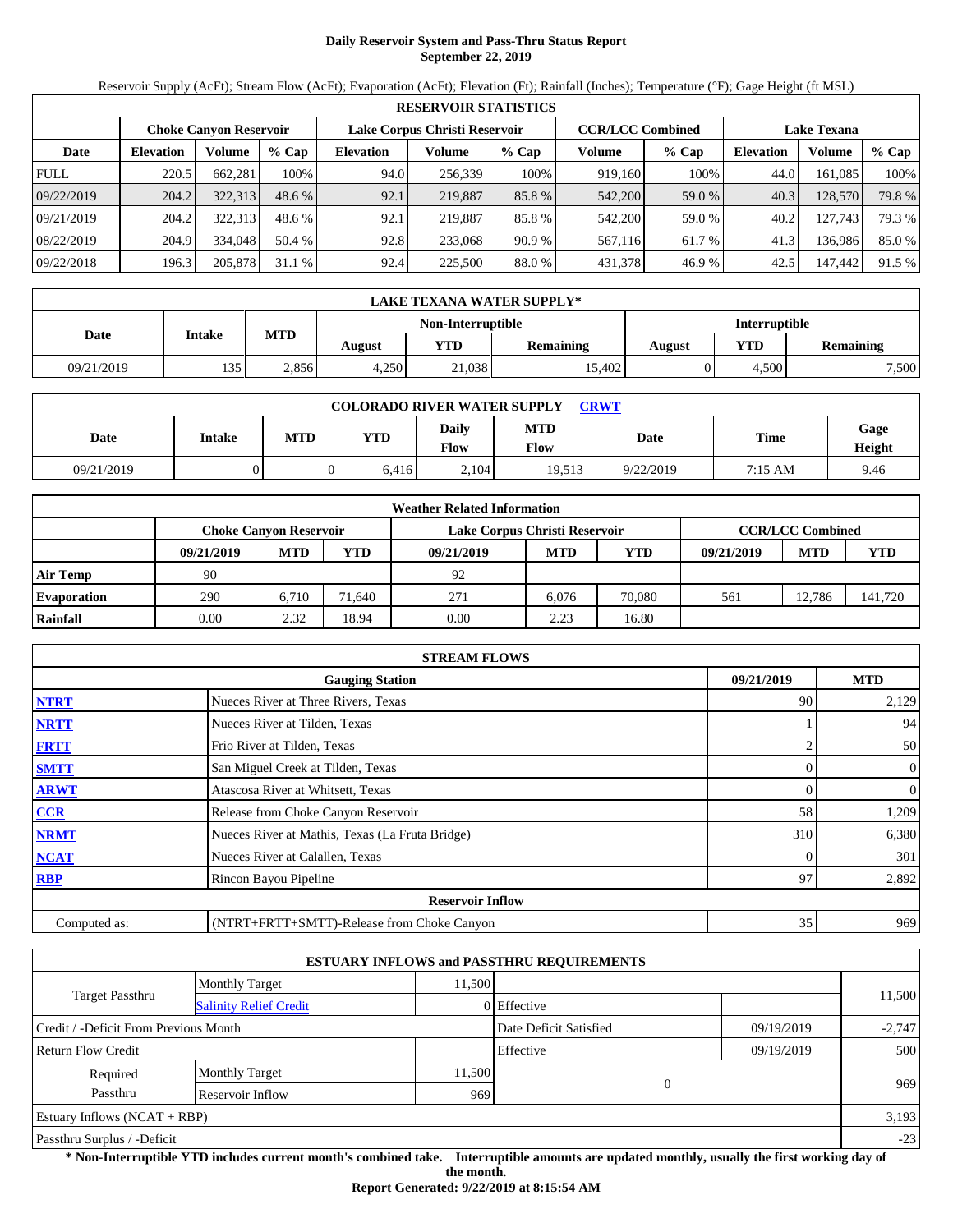# **Daily Reservoir System and Pass-Thru Status Report September 23, 2019**

Reservoir Supply (AcFt); Stream Flow (AcFt); Evaporation (AcFt); Elevation (Ft); Rainfall (Inches); Temperature (°F); Gage Height (ft MSL)

|             | <b>RESERVOIR STATISTICS</b>   |         |         |                  |                               |         |         |                         |                    |         |        |  |
|-------------|-------------------------------|---------|---------|------------------|-------------------------------|---------|---------|-------------------------|--------------------|---------|--------|--|
|             | <b>Choke Canyon Reservoir</b> |         |         |                  | Lake Corpus Christi Reservoir |         |         | <b>CCR/LCC Combined</b> | <b>Lake Texana</b> |         |        |  |
| Date        | <b>Elevation</b>              | Volume  | $%$ Cap | <b>Elevation</b> | Volume                        | $%$ Cap | Volume  | $%$ Cap                 | <b>Elevation</b>   | Volume  | % Cap  |  |
| <b>FULL</b> | 220.5                         | 662,281 | 100%    | 94.0             | 256,339                       | 100%    | 919,160 | 100%                    | 44.0               | 161.085 | 100%   |  |
| 09/23/2019  | 204.2                         | 322,313 | 48.6 %  | 92.0             | 218,027                       | 85.1 %  | 540,340 | 58.8%                   | 40.3               | 128,570 | 79.8 % |  |
| 09/22/2019  | 204.2                         | 322,313 | 48.6 %  | 92.1             | 219.887                       | 85.8 %  | 542,200 | 59.0 %                  | 40.3               | 128,570 | 79.8%  |  |
| 08/23/2019  | 204.8                         | 332,359 | 50.1 %  | 92.8             | 233,068                       | 90.9%   | 565,427 | 61.5 %                  | 41.3               | 136,986 | 85.0%  |  |
| 09/23/2018  | 196.9                         | 213,589 | 32.2 %  | 92.6             | 229,272                       | 89.4 %  | 442,861 | 48.2 %                  | 42.4               | 146,555 | 91.0 % |  |

|            | LAKE TEXANA WATER SUPPLY* |            |        |                   |                  |                      |       |                  |  |  |
|------------|---------------------------|------------|--------|-------------------|------------------|----------------------|-------|------------------|--|--|
|            |                           |            |        | Non-Interruptible |                  | <b>Interruptible</b> |       |                  |  |  |
| Date       | <b>Intake</b>             | <b>MTD</b> | August | <b>YTD</b>        | <b>Remaining</b> | August               | YTD   | <b>Remaining</b> |  |  |
| 09/22/2019 | 135                       | 2,991      | 4.250  | 21,038            | 15.402           |                      | 4.500 | 7,500            |  |  |

| <b>COLORADO RIVER WATER SUPPLY</b><br>CRWT |        |            |            |                      |                    |           |                   |                |  |  |
|--------------------------------------------|--------|------------|------------|----------------------|--------------------|-----------|-------------------|----------------|--|--|
| Date                                       | Intake | <b>MTD</b> | <b>YTD</b> | Daily<br><b>Flow</b> | <b>MTD</b><br>Flow | Date      | <b>Time</b>       | Gage<br>Height |  |  |
| 09/22/2019                                 |        |            | 6.416      | າາາາ<br>ر ے ۔        | 21.736             | 9/23/2019 | $7:15 \text{ AM}$ | 9.23           |  |  |

|                    |                               |            |        | <b>Weather Related Information</b> |            |            |            |                         |         |
|--------------------|-------------------------------|------------|--------|------------------------------------|------------|------------|------------|-------------------------|---------|
|                    | <b>Choke Canvon Reservoir</b> |            |        | Lake Corpus Christi Reservoir      |            |            |            | <b>CCR/LCC Combined</b> |         |
|                    | 09/22/2019                    | <b>MTD</b> | YTD    | 09/22/2019                         | <b>MTD</b> | <b>YTD</b> | 09/22/2019 | <b>MTD</b>              | YTD     |
| <b>Air Temp</b>    | 95                            |            |        | 95                                 |            |            |            |                         |         |
| <b>Evaporation</b> | 300                           | 7.010      | 71.940 | 389                                | 6.465      | 70.469     | 689        | 13.475                  | 142,409 |
| Rainfall           | 0.00                          | 2.32       | 18.94  | 0.00                               | 2.23       | 16.80      |            |                         |         |

|              | <b>STREAM FLOWS</b>                             |            |                |
|--------------|-------------------------------------------------|------------|----------------|
|              | <b>Gauging Station</b>                          | 09/22/2019 | <b>MTD</b>     |
| <b>NTRT</b>  | Nueces River at Three Rivers, Texas             | 90         | 2,218          |
| <b>NRTT</b>  | Nueces River at Tilden, Texas                   |            | 95             |
| <b>FRTT</b>  | Frio River at Tilden, Texas                     |            | 52             |
| <b>SMTT</b>  | San Miguel Creek at Tilden, Texas               |            | $\overline{0}$ |
| <b>ARWT</b>  | Atascosa River at Whitsett, Texas               |            | 0              |
| CCR          | Release from Choke Canyon Reservoir             | 58         | 1,266          |
| <b>NRMT</b>  | Nueces River at Mathis, Texas (La Fruta Bridge) | 310        | 6,689          |
| <b>NCAT</b>  | Nueces River at Calallen, Texas                 |            | 301            |
| <b>RBP</b>   | Rincon Bayou Pipeline                           | 97         | 2,989          |
|              | <b>Reservoir Inflow</b>                         |            |                |
| Computed as: | (NTRT+FRTT+SMTT)-Release from Choke Canyon      | 35         | 1,004          |

|                                                  |                       |        | <b>ESTUARY INFLOWS and PASSTHRU REQUIREMENTS</b> |            |          |
|--------------------------------------------------|-----------------------|--------|--------------------------------------------------|------------|----------|
|                                                  | <b>Monthly Target</b> | 11,500 |                                                  |            |          |
| Target Passthru<br><b>Salinity Relief Credit</b> |                       |        | 0 Effective                                      |            | 11,500   |
| Credit / -Deficit From Previous Month            |                       |        | Date Deficit Satisfied                           | 09/19/2019 | $-2,747$ |
| <b>Return Flow Credit</b>                        |                       |        | Effective                                        | 09/19/2019 | 500      |
| Required                                         | <b>Monthly Target</b> | 11,500 |                                                  |            |          |
| Passthru                                         | Reservoir Inflow      | 1.004  | 0                                                |            | 1.004    |
| Estuary Inflows $(NCAT + RBP)$                   |                       |        |                                                  |            | 3,290    |
| Passthru Surplus / -Deficit                      |                       |        |                                                  | 39         |          |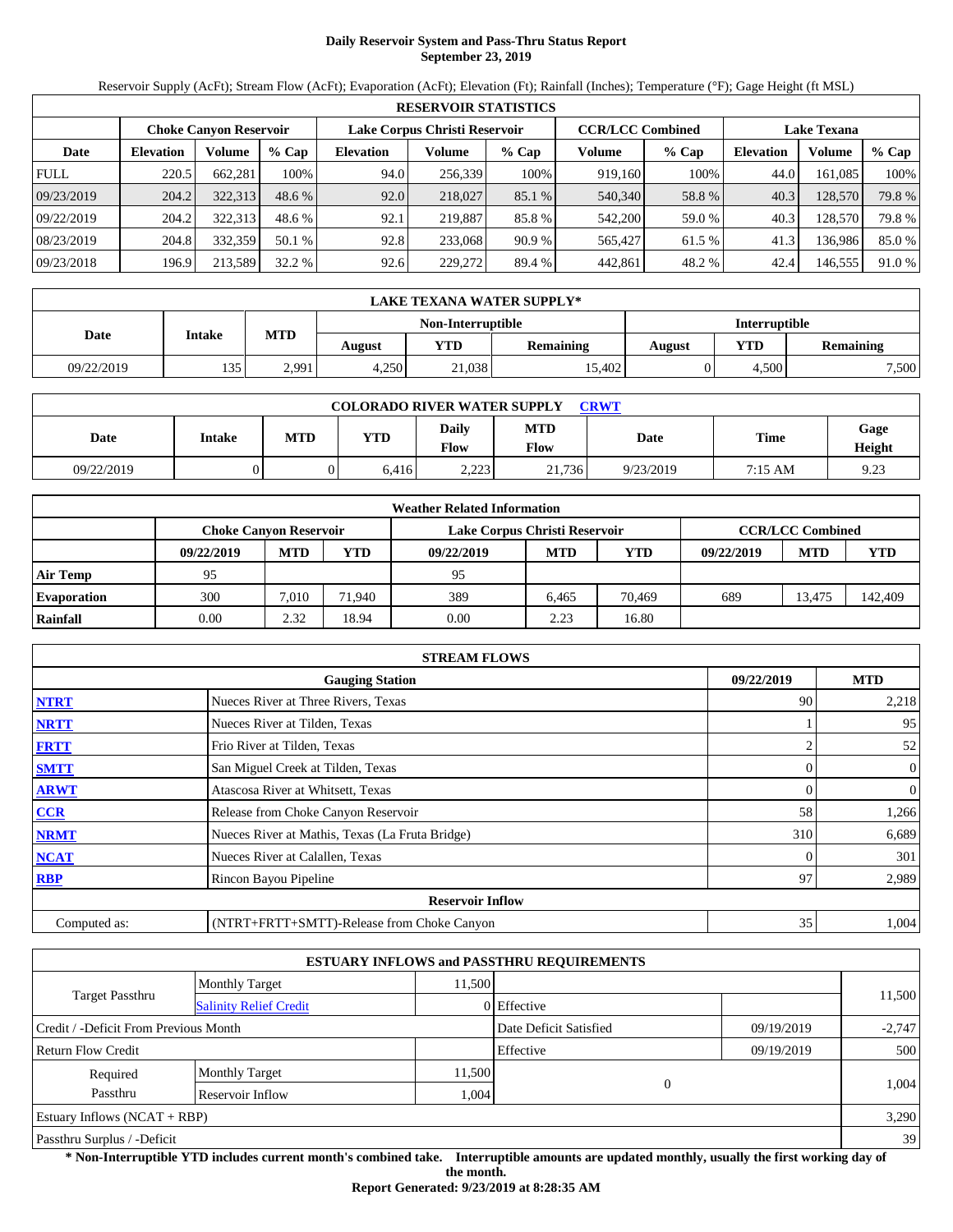# **Daily Reservoir System and Pass-Thru Status Report September 24, 2019**

Reservoir Supply (AcFt); Stream Flow (AcFt); Evaporation (AcFt); Elevation (Ft); Rainfall (Inches); Temperature (°F); Gage Height (ft MSL)

|             | <b>RESERVOIR STATISTICS</b> |                               |         |                               |         |         |                         |         |                    |         |        |  |
|-------------|-----------------------------|-------------------------------|---------|-------------------------------|---------|---------|-------------------------|---------|--------------------|---------|--------|--|
|             |                             | <b>Choke Canyon Reservoir</b> |         | Lake Corpus Christi Reservoir |         |         | <b>CCR/LCC Combined</b> |         | <b>Lake Texana</b> |         |        |  |
| Date        | <b>Elevation</b>            | Volume                        | $%$ Cap | <b>Elevation</b>              | Volume  | $%$ Cap | Volume                  | $%$ Cap | <b>Elevation</b>   | Volume  | % Cap  |  |
| <b>FULL</b> | 220.5                       | 662,281                       | 100%    | 94.0                          | 256,339 | 100%    | 919,160                 | 100%    | 44.0               | 161.085 | 100%   |  |
| 09/24/2019  | 204.2                       | 322,313                       | 48.6 %  | 92.0                          | 218,027 | 85.1 %  | 540,340                 | 58.8%   | 40.3               | 128,570 | 79.8 % |  |
| 09/23/2019  | 204.2                       | 322,313                       | 48.6 %  | 92.0                          | 218,027 | 85.1 %  | 540,340                 | 58.8%   | 40.3               | 128,570 | 79.8%  |  |
| 08/24/2019  | 204.8                       | 332,359                       | 50.1 %  | 92.7                          | 231.167 | 90.2%   | 563,526                 | 61.3%   | 41.3               | 136,986 | 85.0%  |  |
| 09/24/2018  | 197.7                       | 224,131                       | 33.8 %  | 92.8                          | 233,068 | 90.9%   | 457,199                 | 49.7 %  | 42.4               | 146,555 | 91.0 % |  |

|            | <b>LAKE TEXANA WATER SUPPLY*</b> |            |                                          |                   |        |                      |                  |       |  |  |
|------------|----------------------------------|------------|------------------------------------------|-------------------|--------|----------------------|------------------|-------|--|--|
|            |                                  |            |                                          | Non-Interruptible |        | <b>Interruptible</b> |                  |       |  |  |
| Date       | Intake                           | <b>MTD</b> | <b>YTD</b><br><b>Remaining</b><br>August |                   | August | YTD                  | <b>Remaining</b> |       |  |  |
| 09/23/2019 | 135                              | 3.126      | 4.250                                    | 21,038            | 15.402 |                      | 4.500            | 7,500 |  |  |

| <b>COLORADO RIVER WATER SUPPLY</b><br>CRWT |        |            |            |                      |                    |           |         |                |  |  |
|--------------------------------------------|--------|------------|------------|----------------------|--------------------|-----------|---------|----------------|--|--|
| Date                                       | Intake | <b>MTD</b> | <b>YTD</b> | Daily<br><b>Flow</b> | <b>MTD</b><br>Flow | Date      | Time    | Gage<br>Height |  |  |
| 09/23/2019                                 |        |            | 6.416      | 2.005                | 23.741             | 9/24/2019 | 7:15 AM | 9.00           |  |  |

|                    |                               |            |        | <b>Weather Related Information</b> |            |            |            |                         |         |
|--------------------|-------------------------------|------------|--------|------------------------------------|------------|------------|------------|-------------------------|---------|
|                    | <b>Choke Canyon Reservoir</b> |            |        | Lake Corpus Christi Reservoir      |            |            |            | <b>CCR/LCC Combined</b> |         |
|                    | 09/23/2019                    | <b>MTD</b> | YTD    | 09/23/2019                         | <b>MTD</b> | <b>YTD</b> | 09/23/2019 | <b>MTD</b>              | YTD     |
| <b>Air Temp</b>    | 95                            |            |        | 92                                 |            |            |            |                         |         |
| <b>Evaporation</b> | 310                           | 7.320      | 72,250 | 173                                | 6.638      | 70.642     | 483        | 13.958                  | 142.892 |
| Rainfall           | 0.00                          | 2.32       | 18.94  | 0.00                               | 2.23       | 16.80      |            |                         |         |

|              | <b>STREAM FLOWS</b>                             |            |                |
|--------------|-------------------------------------------------|------------|----------------|
|              | <b>Gauging Station</b>                          | 09/23/2019 | <b>MTD</b>     |
| <b>NTRT</b>  | Nueces River at Three Rivers, Texas             | 90         | 2,308          |
| <b>NRTT</b>  | Nueces River at Tilden, Texas                   |            | 95             |
| <b>FRTT</b>  | Frio River at Tilden, Texas                     |            | 54             |
| <b>SMTT</b>  | San Miguel Creek at Tilden, Texas               |            | $\overline{0}$ |
| <b>ARWT</b>  | Atascosa River at Whitsett, Texas               |            | 0              |
| CCR          | Release from Choke Canyon Reservoir             | 58         | 1,324          |
| <b>NRMT</b>  | Nueces River at Mathis, Texas (La Fruta Bridge) | 310        | 6,999          |
| <b>NCAT</b>  | Nueces River at Calallen, Texas                 |            | 301            |
| <b>RBP</b>   | Rincon Bayou Pipeline                           | 119        | 3,108          |
|              | <b>Reservoir Inflow</b>                         |            |                |
| Computed as: | (NTRT+FRTT+SMTT)-Release from Choke Canyon      | 34         | 1,038          |

|                                                  |                       |        | <b>ESTUARY INFLOWS and PASSTHRU REQUIREMENTS</b> |            |          |
|--------------------------------------------------|-----------------------|--------|--------------------------------------------------|------------|----------|
|                                                  | <b>Monthly Target</b> | 11,500 |                                                  |            |          |
| Target Passthru<br><b>Salinity Relief Credit</b> |                       |        | 0 Effective                                      |            | 11,500   |
| Credit / -Deficit From Previous Month            |                       |        | Date Deficit Satisfied                           | 09/19/2019 | $-2,747$ |
| <b>Return Flow Credit</b>                        |                       |        | Effective                                        | 09/19/2019 | 500      |
| Required                                         | <b>Monthly Target</b> | 11,500 |                                                  |            |          |
| Passthru<br>Reservoir Inflow                     |                       |        | $\theta$<br>1,038                                |            | 1,038    |
| Estuary Inflows $(NCAT + RBP)$                   |                       |        |                                                  | 3,409      |          |
| Passthru Surplus / -Deficit                      |                       |        |                                                  | 124        |          |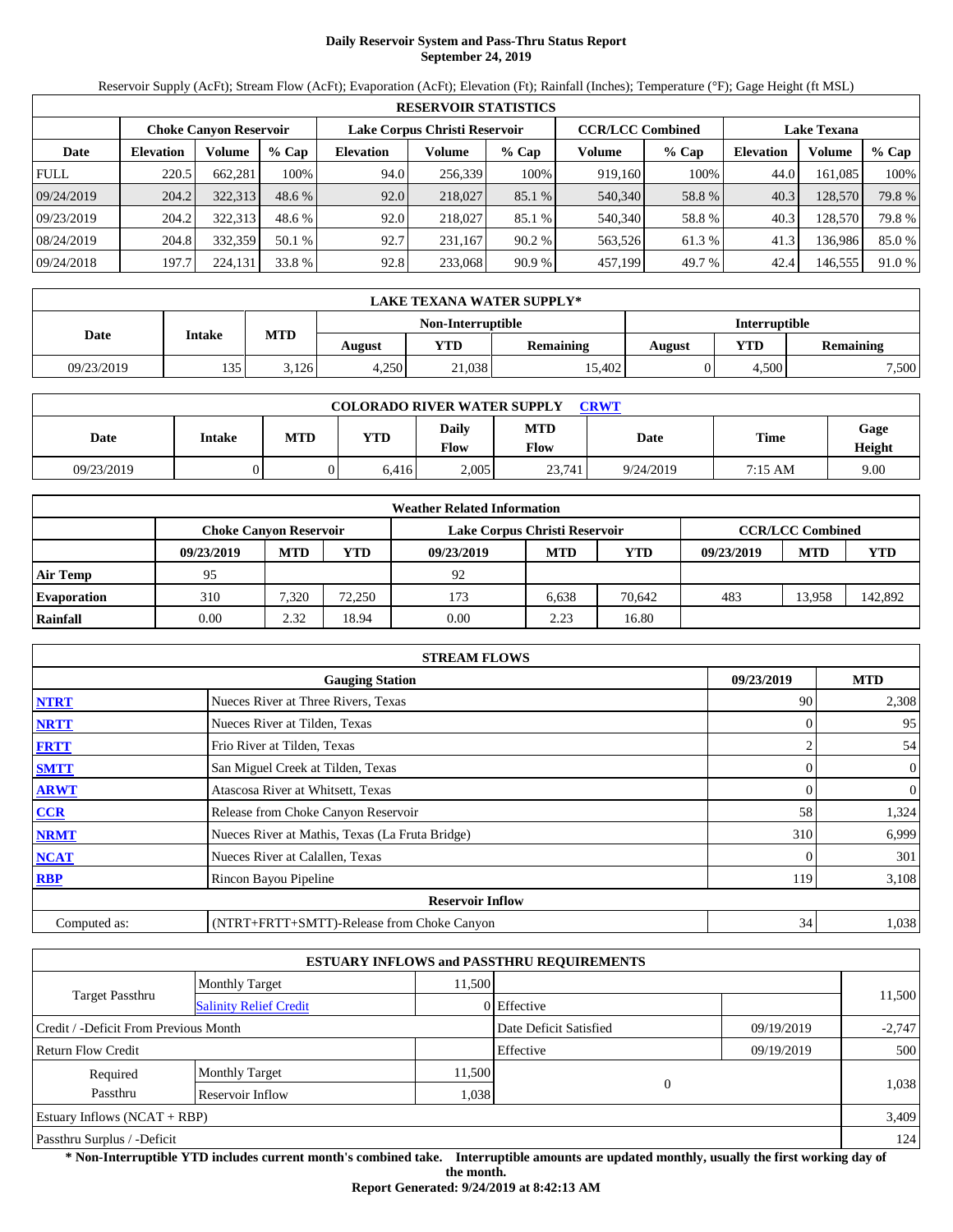# **Daily Reservoir System and Pass-Thru Status Report September 25, 2019**

Reservoir Supply (AcFt); Stream Flow (AcFt); Evaporation (AcFt); Elevation (Ft); Rainfall (Inches); Temperature (°F); Gage Height (ft MSL)

|             | <b>RESERVOIR STATISTICS</b> |                               |         |                               |         |         |                         |         |                    |         |        |  |
|-------------|-----------------------------|-------------------------------|---------|-------------------------------|---------|---------|-------------------------|---------|--------------------|---------|--------|--|
|             |                             | <b>Choke Canyon Reservoir</b> |         | Lake Corpus Christi Reservoir |         |         | <b>CCR/LCC Combined</b> |         | <b>Lake Texana</b> |         |        |  |
| Date        | <b>Elevation</b>            | Volume                        | $%$ Cap | <b>Elevation</b>              | Volume  | $%$ Cap | Volume                  | $%$ Cap | <b>Elevation</b>   | Volume  | % Cap  |  |
| <b>FULL</b> | 220.5                       | 662,281                       | 100%    | 94.0                          | 256,339 | 100%    | 919,160                 | 100%    | 44.0               | 161.085 | 100%   |  |
| 09/25/2019  | 204.1                       | 320.653                       | 48.4 %  | 92.0                          | 218,027 | 85.1 %  | 538,680                 | 58.6 %  | 40.1               | 126.918 | 78.8%  |  |
| 09/24/2019  | 204.2                       | 322,313                       | 48.6 %  | 92.0                          | 218,027 | 85.1 %  | 540,340                 | 58.8%   | 40.3               | 128,570 | 79.8%  |  |
| 08/25/2019  | 204.8                       | 332,359                       | 50.1 %  | 92.7                          | 231.167 | 90.2%   | 563,526                 | 61.3%   | 41.2               | 136,132 | 84.5 % |  |
| 09/25/2018  | 198.1                       | 229,517                       | 34.6 %  | 93.1                          | 238,806 | 93.2 %  | 468,323                 | 51.0 %  | 42.3               | 145,671 | 90.4 % |  |

|            | <b>LAKE TEXANA WATER SUPPLY*</b> |            |        |                   |                  |                      |       |                  |  |  |
|------------|----------------------------------|------------|--------|-------------------|------------------|----------------------|-------|------------------|--|--|
|            | Intake                           |            |        | Non-Interruptible |                  | <b>Interruptible</b> |       |                  |  |  |
| Date       |                                  | <b>MTD</b> | August | <b>YTD</b>        | <b>Remaining</b> | August               | YTD   | <b>Remaining</b> |  |  |
| 09/24/2019 | 136                              | 3,262      | 4.250  | 21,038            | 15.402           |                      | 4.500 | 7,500            |  |  |

| <b>COLORADO RIVER WATER SUPPLY</b><br>CRWT |        |            |            |                      |                    |           |         |                |  |  |
|--------------------------------------------|--------|------------|------------|----------------------|--------------------|-----------|---------|----------------|--|--|
| Date                                       | Intake | <b>MTD</b> | <b>YTD</b> | Daily<br><b>Flow</b> | <b>MTD</b><br>Flow | Date      | Time    | Gage<br>Height |  |  |
| 09/24/2019                                 |        |            | 6.416      | .733                 | 25,474             | 9/25/2019 | 7:15 AM | 8.75           |  |  |

|                    |                               |            |        | <b>Weather Related Information</b> |            |            |            |                         |         |
|--------------------|-------------------------------|------------|--------|------------------------------------|------------|------------|------------|-------------------------|---------|
|                    | <b>Choke Canvon Reservoir</b> |            |        | Lake Corpus Christi Reservoir      |            |            |            | <b>CCR/LCC Combined</b> |         |
|                    | 09/24/2019                    | <b>MTD</b> | YTD    | 09/24/2019                         | <b>MTD</b> | <b>YTD</b> | 09/24/2019 | <b>MTD</b>              | YTD     |
| <b>Air Temp</b>    | 93                            |            |        | 92                                 |            |            |            |                         |         |
| <b>Evaporation</b> | 328                           | 7.648      | 72,578 | 184                                | 6.822      | 70,826     | 512        | 14.470                  | 143,404 |
| Rainfall           | 0.00                          | 2.32       | 18.94  | 0.06                               | 2.29       | 16.86      |            |                         |         |

|              | <b>STREAM FLOWS</b>                             |            |                |
|--------------|-------------------------------------------------|------------|----------------|
|              | <b>Gauging Station</b>                          | 09/24/2019 | <b>MTD</b>     |
| <b>NTRT</b>  | Nueces River at Three Rivers, Texas             | 90         | 2,398          |
| <b>NRTT</b>  | Nueces River at Tilden, Texas                   |            | 95             |
| <b>FRTT</b>  | Frio River at Tilden, Texas                     |            | 54             |
| <b>SMTT</b>  | San Miguel Creek at Tilden, Texas               | 0          | $\overline{0}$ |
| <b>ARWT</b>  | Atascosa River at Whitsett, Texas               |            | 0              |
| CCR          | Release from Choke Canyon Reservoir             | 58         | 1,382          |
| <b>NRMT</b>  | Nueces River at Mathis, Texas (La Fruta Bridge) | 310        | 7,309          |
| <b>NCAT</b>  | Nueces River at Calallen, Texas                 | 19         | 320            |
| <b>RBP</b>   | Rincon Bayou Pipeline                           | 118        | 3,226          |
|              | <b>Reservoir Inflow</b>                         |            |                |
| Computed as: | (NTRT+FRTT+SMTT)-Release from Choke Canyon      | 32         | 1,070          |

|                                       |                               |        | <b>ESTUARY INFLOWS and PASSTHRU REQUIREMENTS</b> |            |          |  |
|---------------------------------------|-------------------------------|--------|--------------------------------------------------|------------|----------|--|
|                                       | <b>Monthly Target</b>         | 11,500 |                                                  |            |          |  |
| Target Passthru                       | <b>Salinity Relief Credit</b> |        | 0 Effective                                      |            | 11,500   |  |
| Credit / -Deficit From Previous Month |                               |        | Date Deficit Satisfied<br>09/19/2019             |            | $-2,747$ |  |
| <b>Return Flow Credit</b>             |                               |        | Effective                                        | 09/19/2019 | 500      |  |
| Required                              | <b>Monthly Target</b>         | 11,500 |                                                  |            |          |  |
| Passthru                              | Reservoir Inflow              | 1,070  | $\Omega$                                         |            | 1.070    |  |
| Estuary Inflows $(NCAT + RBP)$        |                               |        |                                                  |            | 3,546    |  |
| Passthru Surplus / -Deficit           |                               |        |                                                  |            |          |  |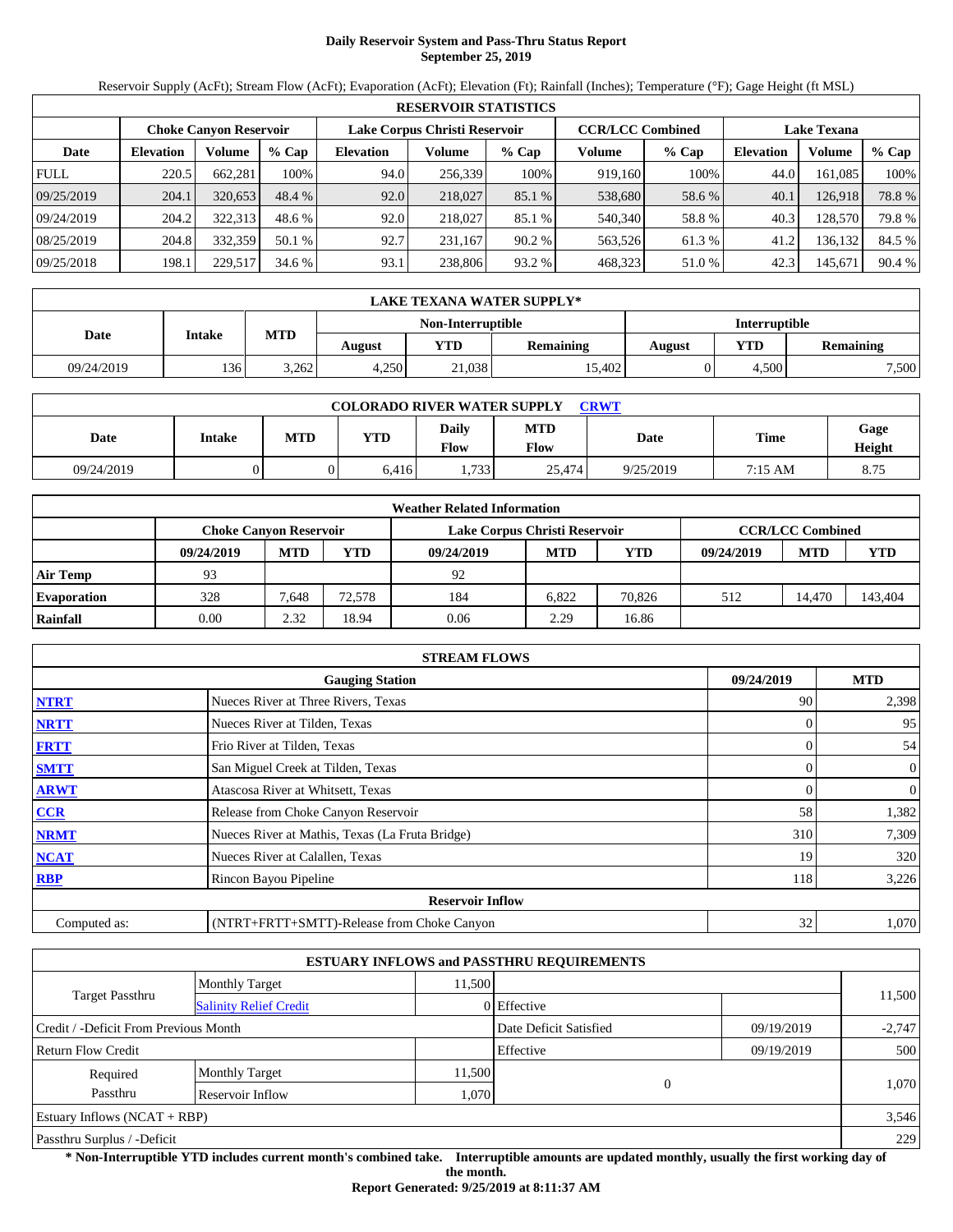# **Daily Reservoir System and Pass-Thru Status Report September 26, 2019**

Reservoir Supply (AcFt); Stream Flow (AcFt); Evaporation (AcFt); Elevation (Ft); Rainfall (Inches); Temperature (°F); Gage Height (ft MSL)

|             | <b>RESERVOIR STATISTICS</b> |                               |         |                               |         |         |                         |         |                    |         |        |  |
|-------------|-----------------------------|-------------------------------|---------|-------------------------------|---------|---------|-------------------------|---------|--------------------|---------|--------|--|
|             |                             | <b>Choke Canyon Reservoir</b> |         | Lake Corpus Christi Reservoir |         |         | <b>CCR/LCC Combined</b> |         | <b>Lake Texana</b> |         |        |  |
| Date        | <b>Elevation</b>            | Volume                        | $%$ Cap | <b>Elevation</b>              | Volume  | $%$ Cap | Volume                  | $%$ Cap | <b>Elevation</b>   | Volume  | % Cap  |  |
| <b>FULL</b> | 220.5                       | 662,281                       | 100%    | 94.0                          | 256,339 | 100%    | 919,160                 | 100%    | 44.0               | 161.085 | 100%   |  |
| 09/26/2019  | 204.1                       | 320.653                       | 48.4 %  | 92.0                          | 218,027 | 85.1 %  | 538,680                 | 58.6 %  | 40.1               | 126.918 | 78.8%  |  |
| 09/25/2019  | 204.1                       | 320.653                       | 48.4 %  | 92.0                          | 218,027 | 85.1 %  | 538,680                 | 58.6 %  | 40.1               | 126.918 | 78.8%  |  |
| 08/26/2019  | 204.7                       | 330,674                       | 49.9 %  | 92.7                          | 231.167 | 90.2%   | 561,841                 | 61.1 %  | 41.2               | 136,132 | 84.5 % |  |
| 09/26/2018  | 198.6                       | 236,355                       | 35.7 %  | 93.5                          | 246,539 | 96.2%   | 482,894                 | 52.5 %  | 42.3               | 145,671 | 90.4 % |  |

|            | <b>LAKE TEXANA WATER SUPPLY*</b> |            |        |                   |                  |                      |       |                  |  |  |
|------------|----------------------------------|------------|--------|-------------------|------------------|----------------------|-------|------------------|--|--|
|            | Intake                           |            |        | Non-Interruptible |                  | <b>Interruptible</b> |       |                  |  |  |
| Date       |                                  | <b>MTD</b> | August | <b>YTD</b>        | <b>Remaining</b> | August               | YTD   | <b>Remaining</b> |  |  |
| 09/25/2019 | 136                              | 3.398      | 4.250  | 21,038            | 15.402           |                      | 4.500 | 7,500            |  |  |

| <b>COLORADO RIVER WATER SUPPLY</b><br>CRWT |        |            |            |                      |                    |           |                   |                |  |  |
|--------------------------------------------|--------|------------|------------|----------------------|--------------------|-----------|-------------------|----------------|--|--|
| Date                                       | Intake | <b>MTD</b> | <b>YTD</b> | Daily<br><b>Flow</b> | <b>MTD</b><br>Flow | Date      | Time              | Gage<br>Height |  |  |
| 09/25/2019                                 |        |            | 6.416      | .469                 | 26.942             | 9/26/2019 | $7:15 \text{ AM}$ | 8.36           |  |  |

|                    |                               |            |        | <b>Weather Related Information</b> |            |            |            |                         |         |
|--------------------|-------------------------------|------------|--------|------------------------------------|------------|------------|------------|-------------------------|---------|
|                    | <b>Choke Canyon Reservoir</b> |            |        | Lake Corpus Christi Reservoir      |            |            |            | <b>CCR/LCC Combined</b> |         |
|                    | 09/25/2019                    | <b>MTD</b> | YTD    | 09/25/2019                         | <b>MTD</b> | <b>YTD</b> | 09/25/2019 | <b>MTD</b>              | YTD     |
| <b>Air Temp</b>    | 95                            |            |        | 95                                 |            |            |            |                         |         |
| <b>Evaporation</b> | 367                           | 8.015      | 72.945 | 292                                | 7.114      | 71.118     | 659        | 15.129                  | 144,063 |
| Rainfall           | 0.00                          | 2.32       | 18.94  | 0.00                               | 2.29       | 16.86      |            |                         |         |

|              | <b>STREAM FLOWS</b>                             |            |                |
|--------------|-------------------------------------------------|------------|----------------|
|              | <b>Gauging Station</b>                          | 09/25/2019 | <b>MTD</b>     |
| <b>NTRT</b>  | Nueces River at Three Rivers, Texas             | 90         | 2,488          |
| <b>NRTT</b>  | Nueces River at Tilden, Texas                   |            | 95             |
| <b>FRTT</b>  | Frio River at Tilden, Texas                     |            | 54             |
| <b>SMTT</b>  | San Miguel Creek at Tilden, Texas               | 0          | $\overline{0}$ |
| <b>ARWT</b>  | Atascosa River at Whitsett, Texas               |            | 0              |
| CCR          | Release from Choke Canyon Reservoir             | 58         | 1,439          |
| <b>NRMT</b>  | Nueces River at Mathis, Texas (La Fruta Bridge) | 310        | 7,618          |
| <b>NCAT</b>  | Nueces River at Calallen, Texas                 | 24         | 345            |
| <b>RBP</b>   | Rincon Bayou Pipeline                           | 118        | 3,344          |
|              | <b>Reservoir Inflow</b>                         |            |                |
| Computed as: | (NTRT+FRTT+SMTT)-Release from Choke Canyon      | 33         | 1,103          |

|                                       |                               |        | <b>ESTUARY INFLOWS and PASSTHRU REQUIREMENTS</b> |            |          |  |
|---------------------------------------|-------------------------------|--------|--------------------------------------------------|------------|----------|--|
|                                       | <b>Monthly Target</b>         | 11,500 |                                                  |            |          |  |
| Target Passthru                       | <b>Salinity Relief Credit</b> |        | 0 Effective                                      |            | 11,500   |  |
| Credit / -Deficit From Previous Month |                               |        | Date Deficit Satisfied<br>09/19/2019             |            | $-2,747$ |  |
| <b>Return Flow Credit</b>             |                               |        | Effective                                        | 09/19/2019 | 500      |  |
| Required                              | <b>Monthly Target</b>         | 11,500 |                                                  |            |          |  |
| Passthru                              | Reservoir Inflow              | 1,103  | $\Omega$                                         |            | 1,103    |  |
| Estuary Inflows $(NCAT + RBP)$        |                               |        |                                                  |            | 3,689    |  |
| Passthru Surplus / -Deficit           |                               |        |                                                  |            |          |  |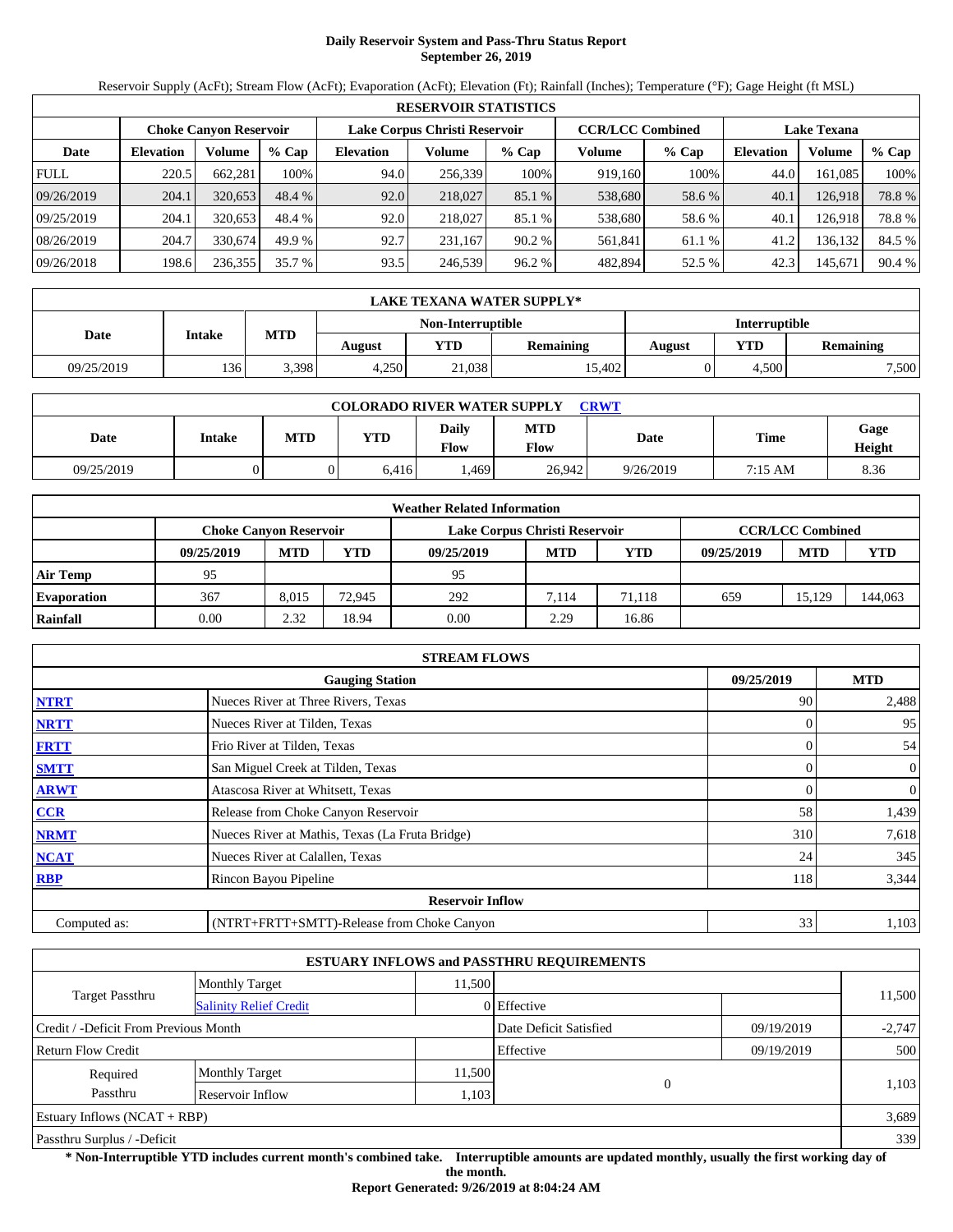# **Daily Reservoir System and Pass-Thru Status Report September 27, 2019**

Reservoir Supply (AcFt); Stream Flow (AcFt); Evaporation (AcFt); Elevation (Ft); Rainfall (Inches); Temperature (°F); Gage Height (ft MSL)

|             | <b>RESERVOIR STATISTICS</b> |                        |         |                               |         |         |                         |         |                    |         |        |  |  |
|-------------|-----------------------------|------------------------|---------|-------------------------------|---------|---------|-------------------------|---------|--------------------|---------|--------|--|--|
|             |                             | Choke Canvon Reservoir |         | Lake Corpus Christi Reservoir |         |         | <b>CCR/LCC Combined</b> |         | <b>Lake Texana</b> |         |        |  |  |
| Date        | <b>Elevation</b>            | Volume                 | $%$ Cap | <b>Elevation</b>              | Volume  | $%$ Cap | Volume                  | $%$ Cap | <b>Elevation</b>   | Volume  | % Cap  |  |  |
| <b>FULL</b> | 220.5                       | 662,281                | 100%    | 94.0                          | 256,339 | 100%    | 919.160                 | 100%    | 44.0               | 161,085 | 100%   |  |  |
| 09/27/2019  | 204.1                       | 320.653                | 48.4 %  | 91.9                          | 216,174 | 84.3 %  | 536,827                 | 58.4 %  | 40.0               | 126,918 | 78.8%  |  |  |
| 09/26/2019  | 204.1                       | 320.653                | 48.4 %  | 92.0                          | 218,027 | 85.1 %  | 538,680                 | 58.6 %  | 40.1               | 126,918 | 78.8%  |  |  |
| 08/27/2019  | 204.6                       | 328,994                | 49.6%   | 92.6                          | 229,272 | 89.4 %  | 558,266                 | 60.7 %  | 41.1               | 135,282 | 84.0 % |  |  |
| 09/27/2018  | 198.8                       | 239,125                | 36.1%   | 93.9                          | 254,368 | 99.2 %  | 493,493                 | 53.7 %  | 42.3               | 145,671 | 90.4 % |  |  |

|            | <b>LAKE TEXANA WATER SUPPLY*</b> |            |                   |                                          |        |                      |       |                  |  |  |  |
|------------|----------------------------------|------------|-------------------|------------------------------------------|--------|----------------------|-------|------------------|--|--|--|
|            |                                  |            | Non-Interruptible |                                          |        | <b>Interruptible</b> |       |                  |  |  |  |
| Date       | Intake                           | <b>MTD</b> | August            | <b>YTD</b><br><b>Remaining</b><br>August |        |                      |       | <b>Remaining</b> |  |  |  |
| 09/26/2019 | 136                              | 3.534      | 4.250             | 21,038                                   | 15.402 |                      | 4.500 | 7,500            |  |  |  |

| <b>COLORADO RIVER WATER SUPPLY</b><br>CRWT |        |            |            |                      |                    |           |             |                |  |  |  |
|--------------------------------------------|--------|------------|------------|----------------------|--------------------|-----------|-------------|----------------|--|--|--|
| Date                                       | Intake | <b>MTD</b> | <b>YTD</b> | Daily<br><b>Flow</b> | <b>MTD</b><br>Flow | Date      | <b>Time</b> | Gage<br>Height |  |  |  |
| 09/26/2019                                 |        |            | 6.416      | .143                 | 28,086             | 9/27/2019 | 7:15 AM     | 8.23           |  |  |  |

|                    | <b>Weather Related Information</b> |            |        |                               |            |            |            |                         |         |  |  |  |
|--------------------|------------------------------------|------------|--------|-------------------------------|------------|------------|------------|-------------------------|---------|--|--|--|
|                    | <b>Choke Canyon Reservoir</b>      |            |        | Lake Corpus Christi Reservoir |            |            |            | <b>CCR/LCC Combined</b> |         |  |  |  |
|                    | 09/26/2019                         | <b>MTD</b> | YTD    | 09/26/2019                    | <b>MTD</b> | <b>YTD</b> | 09/26/2019 | <b>MTD</b>              | YTD     |  |  |  |
| <b>Air Temp</b>    | 95                                 |            |        | 94                            |            |            |            |                         |         |  |  |  |
| <b>Evaporation</b> | 290                                | 8.305      | 73.235 | 280                           | 7,394      | 71.398     | 570        | 15.699                  | 144,633 |  |  |  |
| Rainfall           | 0.00                               | 2.32       | 18.94  | 0.00                          | 2.29       | 16.86      |            |                         |         |  |  |  |

|                                      | <b>STREAM FLOWS</b>                             |     |                |  |  |  |  |  |  |
|--------------------------------------|-------------------------------------------------|-----|----------------|--|--|--|--|--|--|
| 09/26/2019<br><b>Gauging Station</b> |                                                 |     |                |  |  |  |  |  |  |
| <b>NTRT</b>                          | Nueces River at Three Rivers, Texas             | 87  | 2,575          |  |  |  |  |  |  |
| <b>NRTT</b>                          | Nueces River at Tilden, Texas                   |     | 95             |  |  |  |  |  |  |
| <b>FRTT</b>                          | Frio River at Tilden, Texas                     |     | 54             |  |  |  |  |  |  |
| <b>SMTT</b>                          | San Miguel Creek at Tilden, Texas               | 0   | $\overline{0}$ |  |  |  |  |  |  |
| <b>ARWT</b>                          | Atascosa River at Whitsett, Texas               |     | 0              |  |  |  |  |  |  |
| CCR                                  | Release from Choke Canyon Reservoir             | 58  | 1,497          |  |  |  |  |  |  |
| <b>NRMT</b>                          | Nueces River at Mathis, Texas (La Fruta Bridge) | 168 | 7,787          |  |  |  |  |  |  |
| <b>NCAT</b>                          | Nueces River at Calallen, Texas                 | 47  | 392            |  |  |  |  |  |  |
| <b>RBP</b>                           | Rincon Bayou Pipeline                           | 116 | 3,460          |  |  |  |  |  |  |
|                                      | <b>Reservoir Inflow</b>                         |     |                |  |  |  |  |  |  |
| Computed as:                         | (NTRT+FRTT+SMTT)-Release from Choke Canyon      | 29  | 1,132          |  |  |  |  |  |  |

|                                                  |                       |           | <b>ESTUARY INFLOWS and PASSTHRU REQUIREMENTS</b> |            |          |  |
|--------------------------------------------------|-----------------------|-----------|--------------------------------------------------|------------|----------|--|
|                                                  | <b>Monthly Target</b> | 11,500    |                                                  |            |          |  |
| Target Passthru<br><b>Salinity Relief Credit</b> |                       |           | 0 Effective                                      |            | 11,500   |  |
| Credit / -Deficit From Previous Month            |                       |           | Date Deficit Satisfied                           | 09/19/2019 | $-2,747$ |  |
| <b>Return Flow Credit</b>                        |                       | Effective | 09/19/2019                                       | 500        |          |  |
| Required                                         | <b>Monthly Target</b> | 11,500    |                                                  |            |          |  |
| Passthru<br>Reservoir Inflow<br>1,132            |                       |           | $\Omega$                                         |            | 1,132    |  |
| Estuary Inflows $(NCAT + RBP)$                   |                       |           |                                                  | 3,852      |          |  |
| Passthru Surplus / -Deficit                      |                       |           |                                                  | 473        |          |  |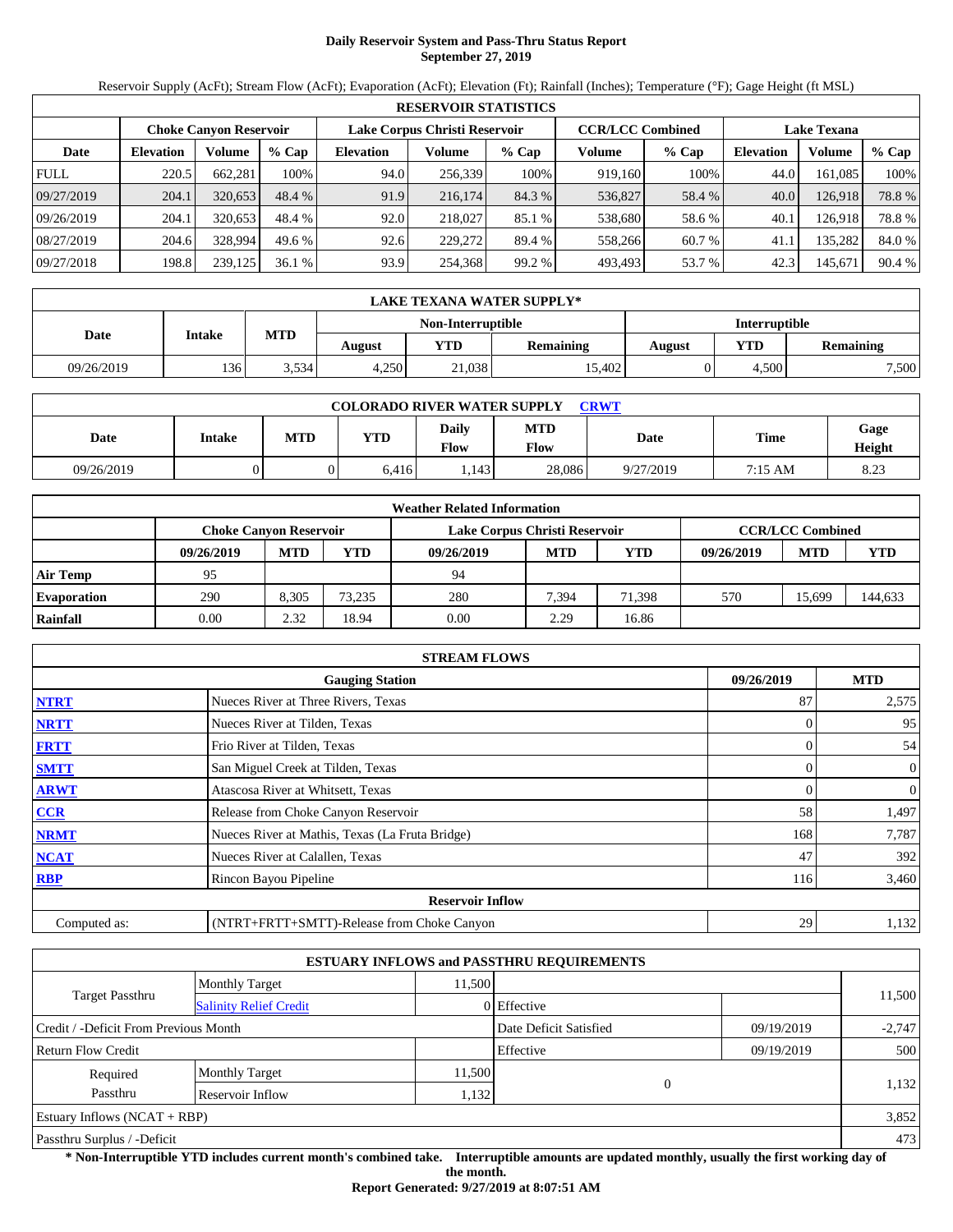## **Daily Reservoir System and Pass-Thru Status Report September 28, 2019**

Reservoir Supply (AcFt); Stream Flow (AcFt); Evaporation (AcFt); Elevation (Ft); Rainfall (Inches); Temperature (°F); Gage Height (ft MSL)

|             | <b>RESERVOIR STATISTICS</b> |                               |         |                  |                               |         |                         |         |                    |         |        |  |  |
|-------------|-----------------------------|-------------------------------|---------|------------------|-------------------------------|---------|-------------------------|---------|--------------------|---------|--------|--|--|
|             |                             | <b>Choke Canyon Reservoir</b> |         |                  | Lake Corpus Christi Reservoir |         | <b>CCR/LCC Combined</b> |         | <b>Lake Texana</b> |         |        |  |  |
| Date        | <b>Elevation</b>            | Volume                        | $%$ Cap | <b>Elevation</b> | Volume                        | $%$ Cap | Volume                  | $%$ Cap | <b>Elevation</b>   | Volume  | % Cap  |  |  |
| <b>FULL</b> | 220.5                       | 662,281                       | 100%    | 94.0             | 256,339                       | 100%    | 919,160                 | 100%    | 44.0               | 161.085 | 100%   |  |  |
| 09/28/2019  | 204.1                       | 320.653                       | 48.4 %  | 91.9             | 216,174                       | 84.3 %  | 536,827                 | 58.4 %  | 40.0               | 126,098 | 78.3 % |  |  |
| 09/27/2019  | 204.1                       | 320.653                       | 48.4 %  | 91.9             | 216,174                       | 84.3 %  | 536,827                 | 58.4 %  | 40.1               | 126.918 | 78.8%  |  |  |
| 08/28/2019  | 204.7                       | 330.674                       | 49.9 %  | 92.6             | 229,272                       | 89.4 %  | 559.946                 | 60.9 %  | 41.0               | 134,434 | 83.5 % |  |  |
| 09/28/2018  | 199.2                       | 244,729                       | 36.9%   | 94.0             | 256,339                       | 100.0 % | 501,068                 | 54.5 %  | 42.3               | 145,671 | 90.4 % |  |  |

|            | <b>LAKE TEXANA WATER SUPPLY*</b>                                 |       |       |                   |        |                      |       |                  |  |  |  |
|------------|------------------------------------------------------------------|-------|-------|-------------------|--------|----------------------|-------|------------------|--|--|--|
|            |                                                                  |       |       | Non-Interruptible |        | <b>Interruptible</b> |       |                  |  |  |  |
| Date       | <b>MTD</b><br>Intake<br><b>YTD</b><br><b>Remaining</b><br>August |       |       |                   |        | August               | YTD   | <b>Remaining</b> |  |  |  |
| 09/27/2019 | 136                                                              | 5,669 | 4.250 | 21,038            | 15.402 |                      | 4.500 | 7,500            |  |  |  |

| <b>COLORADO RIVER WATER SUPPLY</b><br>CRWT |        |            |            |                      |                    |           |                   |                |  |  |
|--------------------------------------------|--------|------------|------------|----------------------|--------------------|-----------|-------------------|----------------|--|--|
| Date                                       | Intake | <b>MTD</b> | <b>YTD</b> | Daily<br><b>Flow</b> | <b>MTD</b><br>Flow | Date      | <b>Time</b>       | Gage<br>Height |  |  |
| 09/27/2019                                 |        |            | 6.416      | .010                 | 29,096             | 9/28/2019 | $7:15 \text{ AM}$ | 8.01           |  |  |

|                    | <b>Weather Related Information</b> |            |        |                               |            |            |            |                         |         |  |  |  |
|--------------------|------------------------------------|------------|--------|-------------------------------|------------|------------|------------|-------------------------|---------|--|--|--|
|                    | <b>Choke Canyon Reservoir</b>      |            |        | Lake Corpus Christi Reservoir |            |            |            | <b>CCR/LCC Combined</b> |         |  |  |  |
|                    | 09/27/2019                         | <b>MTD</b> | YTD    | 09/27/2019                    | <b>MTD</b> | <b>YTD</b> | 09/27/2019 | <b>MTD</b>              | YTD     |  |  |  |
| <b>Air Temp</b>    | 95                                 |            |        | 97                            |            |            |            |                         |         |  |  |  |
| <b>Evaporation</b> | 308                                | 8.613      | 73.543 | 226                           | 7.620      | 71.624     | 534        | 16.233                  | 145,167 |  |  |  |
| Rainfall           | 0.00                               | 2.32       | 18.94  | 0.00                          | 2.29       | 16.86      |            |                         |         |  |  |  |

|              | <b>STREAM FLOWS</b>                             |     |                |  |  |  |  |  |  |
|--------------|-------------------------------------------------|-----|----------------|--|--|--|--|--|--|
|              | 09/27/2019<br><b>Gauging Station</b>            |     |                |  |  |  |  |  |  |
| <b>NTRT</b>  | Nueces River at Three Rivers, Texas             | 53  | 2,628          |  |  |  |  |  |  |
| <b>NRTT</b>  | Nueces River at Tilden, Texas                   |     | 95             |  |  |  |  |  |  |
| <b>FRTT</b>  | Frio River at Tilden, Texas                     |     | 54             |  |  |  |  |  |  |
| <b>SMTT</b>  | San Miguel Creek at Tilden, Texas               |     | $\mathbf{0}$   |  |  |  |  |  |  |
| <b>ARWT</b>  | Atascosa River at Whitsett, Texas               |     | $\overline{0}$ |  |  |  |  |  |  |
| <b>CCR</b>   | Release from Choke Canyon Reservoir             | 58  | 1,554          |  |  |  |  |  |  |
| <b>NRMT</b>  | Nueces River at Mathis, Texas (La Fruta Bridge) | 160 | 7,946          |  |  |  |  |  |  |
| <b>NCAT</b>  | Nueces River at Calallen, Texas                 |     | 393            |  |  |  |  |  |  |
| <b>RBP</b>   | Rincon Bayou Pipeline                           | 75  | 3,535          |  |  |  |  |  |  |
|              | <b>Reservoir Inflow</b>                         |     |                |  |  |  |  |  |  |
| Computed as: | NRTT+FRTT+SMTT+ARWT                             |     | 1,132          |  |  |  |  |  |  |

|                                                  |                       |        | <b>ESTUARY INFLOWS and PASSTHRU REQUIREMENTS</b> |            |          |  |
|--------------------------------------------------|-----------------------|--------|--------------------------------------------------|------------|----------|--|
|                                                  | <b>Monthly Target</b> | 11,500 |                                                  |            |          |  |
| Target Passthru<br><b>Salinity Relief Credit</b> |                       |        | 0 Effective                                      |            | 11,500   |  |
| Credit / -Deficit From Previous Month            |                       |        | Date Deficit Satisfied                           | 09/19/2019 | $-2,747$ |  |
| Return Flow Credit                               |                       |        | Effective                                        | 09/19/2019 | 500      |  |
| Required                                         | <b>Monthly Target</b> | 11,500 |                                                  |            |          |  |
| Passthru<br>Reservoir Inflow<br>1,132            |                       |        | $\overline{0}$                                   |            | 1,132    |  |
| Estuary Inflows $(NCAT + RBP)$                   |                       |        |                                                  |            | 3,928    |  |
| Passthru Surplus / -Deficit                      |                       |        |                                                  |            | 549      |  |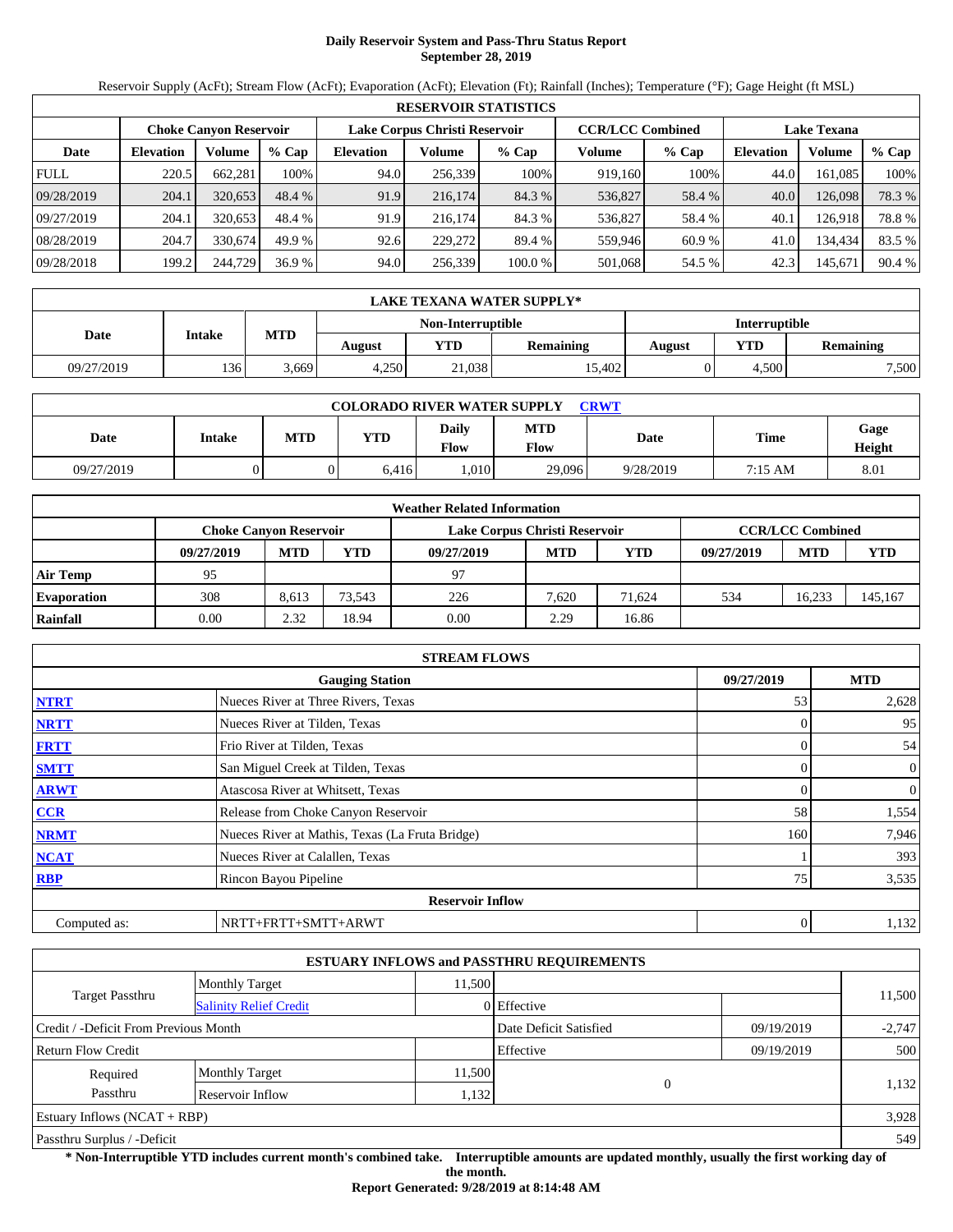# **Daily Reservoir System and Pass-Thru Status Report September 29, 2019**

Reservoir Supply (AcFt); Stream Flow (AcFt); Evaporation (AcFt); Elevation (Ft); Rainfall (Inches); Temperature (°F); Gage Height (ft MSL)

|             | <b>RESERVOIR STATISTICS</b> |                               |         |                               |         |         |                         |         |                    |         |        |  |  |
|-------------|-----------------------------|-------------------------------|---------|-------------------------------|---------|---------|-------------------------|---------|--------------------|---------|--------|--|--|
|             |                             | <b>Choke Canyon Reservoir</b> |         | Lake Corpus Christi Reservoir |         |         | <b>CCR/LCC Combined</b> |         | <b>Lake Texana</b> |         |        |  |  |
| Date        | <b>Elevation</b>            | Volume                        | $%$ Cap | <b>Elevation</b>              | Volume  | $%$ Cap | Volume                  | $%$ Cap | <b>Elevation</b>   | Volume  | % Cap  |  |  |
| <b>FULL</b> | 220.5                       | 662.281                       | 100%    | 94.0                          | 256,339 | 100%    | 919,160                 | 100%    | 44.0               | 161.085 | 100%   |  |  |
| 09/29/2019  | 204.0                       | 318,997                       | 48.1 %  | 91.9                          | 216,174 | 84.3 %  | 535,171                 | 58.2 %  | 40.0               | 126,098 | 78.3 % |  |  |
| 09/28/2019  | 204.1                       | 320.653                       | 48.4 %  | 91.9                          | 216,174 | 84.3 %  | 536,827                 | 58.4 %  | 40.0               | 126.098 | 78.3 % |  |  |
| 08/29/2019  | 204.7                       | 330.674                       | 49.9 %  | 92.6                          | 229,272 | 89.4 %  | 559.946                 | 60.9%   | 41.0               | 134,434 | 83.5 % |  |  |
| 09/29/2018  | 199.6                       | 250,439                       | 37.8 %  | 94.0                          | 256,339 | 100.0 % | 506,778                 | 55.1 %  | 42.5               | 147,442 | 91.5 % |  |  |

|            | LAKE TEXANA WATER SUPPLY* |            |        |                   |                  |               |       |                  |  |  |
|------------|---------------------------|------------|--------|-------------------|------------------|---------------|-------|------------------|--|--|
|            |                           |            |        | Non-Interruptible |                  | Interruptible |       |                  |  |  |
| Date       | <b>Intake</b>             | <b>MTD</b> | August | <b>YTD</b>        | <b>Remaining</b> | August        | YTD   | <b>Remaining</b> |  |  |
| 09/28/2019 | 135                       | 3.804      | 4.250  | 21,038            | 15.402           |               | 4.500 | 7,500            |  |  |

| <b>COLORADO RIVER WATER SUPPLY</b><br><b>CRWT</b> |               |            |            |                      |                           |           |             |                |  |  |
|---------------------------------------------------|---------------|------------|------------|----------------------|---------------------------|-----------|-------------|----------------|--|--|
| Date                                              | <b>Intake</b> | <b>MTD</b> | <b>YTD</b> | Daily<br><b>Flow</b> | <b>MTD</b><br><b>Flow</b> | Date      | <b>Time</b> | Gage<br>Height |  |  |
| 09/28/2019                                        |               |            | 6.416      | 889                  | 29.985                    | 9/29/2019 | 7:15 AM     | 7.92           |  |  |

|                    | <b>Weather Related Information</b> |            |        |                               |            |            |            |                         |         |  |  |  |
|--------------------|------------------------------------|------------|--------|-------------------------------|------------|------------|------------|-------------------------|---------|--|--|--|
|                    | Choke Canvon Reservoir             |            |        | Lake Corpus Christi Reservoir |            |            |            | <b>CCR/LCC Combined</b> |         |  |  |  |
|                    | 09/28/2019                         | <b>MTD</b> | YTD    | 09/28/2019                    | <b>MTD</b> | <b>YTD</b> | 09/28/2019 | <b>MTD</b>              | YTD     |  |  |  |
| <b>Air Temp</b>    | 93                                 |            |        | 94                            |            |            |            |                         |         |  |  |  |
| <b>Evaporation</b> | 289                                | 8.902      | 73,832 | 410                           | 8.030      | 72.034     | 699        | 16.932                  | 145,866 |  |  |  |
| Rainfall           | 0.01                               | 2.33       | 18.95  | 0.00                          | 2.29       | 16.86      |            |                         |         |  |  |  |

|              | <b>STREAM FLOWS</b>                             |     |                |  |  |  |  |
|--------------|-------------------------------------------------|-----|----------------|--|--|--|--|
|              | <b>Gauging Station</b>                          |     |                |  |  |  |  |
| <b>NTRT</b>  | Nueces River at Three Rivers, Texas             | 54  | 2,682          |  |  |  |  |
| <b>NRTT</b>  | Nueces River at Tilden, Texas                   |     | 95             |  |  |  |  |
| <b>FRTT</b>  | Frio River at Tilden, Texas                     |     | 55             |  |  |  |  |
| <b>SMTT</b>  | San Miguel Creek at Tilden, Texas               |     | $\mathbf{0}$   |  |  |  |  |
| <b>ARWT</b>  | Atascosa River at Whitsett, Texas               |     | $\overline{0}$ |  |  |  |  |
| <b>CCR</b>   | Release from Choke Canyon Reservoir             | 58  | 1,612          |  |  |  |  |
| <b>NRMT</b>  | Nueces River at Mathis, Texas (La Fruta Bridge) | 171 | 8,117          |  |  |  |  |
| <b>NCAT</b>  | Nueces River at Calallen, Texas                 |     | 393            |  |  |  |  |
| <b>RBP</b>   | Rincon Bayou Pipeline                           |     | 3,535          |  |  |  |  |
|              | <b>Reservoir Inflow</b>                         |     |                |  |  |  |  |
| Computed as: | NRTT+FRTT+SMTT+ARWT                             |     | 1,133          |  |  |  |  |

|                                                  |                       |                                      | <b>ESTUARY INFLOWS and PASSTHRU REQUIREMENTS</b> |            |        |  |  |
|--------------------------------------------------|-----------------------|--------------------------------------|--------------------------------------------------|------------|--------|--|--|
|                                                  | <b>Monthly Target</b> | 11,500                               |                                                  |            |        |  |  |
| Target Passthru<br><b>Salinity Relief Credit</b> |                       |                                      | 0 Effective                                      |            | 11,500 |  |  |
| Credit / -Deficit From Previous Month            |                       | Date Deficit Satisfied<br>09/19/2019 |                                                  | $-2,747$   |        |  |  |
| Return Flow Credit                               |                       |                                      | Effective                                        | 09/19/2019 | 500    |  |  |
| Required                                         | <b>Monthly Target</b> | 11,500                               |                                                  |            |        |  |  |
| Passthru                                         | Reservoir Inflow      | 1,133                                | $\overline{0}$                                   |            | 1,133  |  |  |
| Estuary Inflows $(NCAT + RBP)$                   |                       |                                      |                                                  |            | 3,928  |  |  |
| Passthru Surplus / -Deficit                      |                       |                                      |                                                  |            |        |  |  |